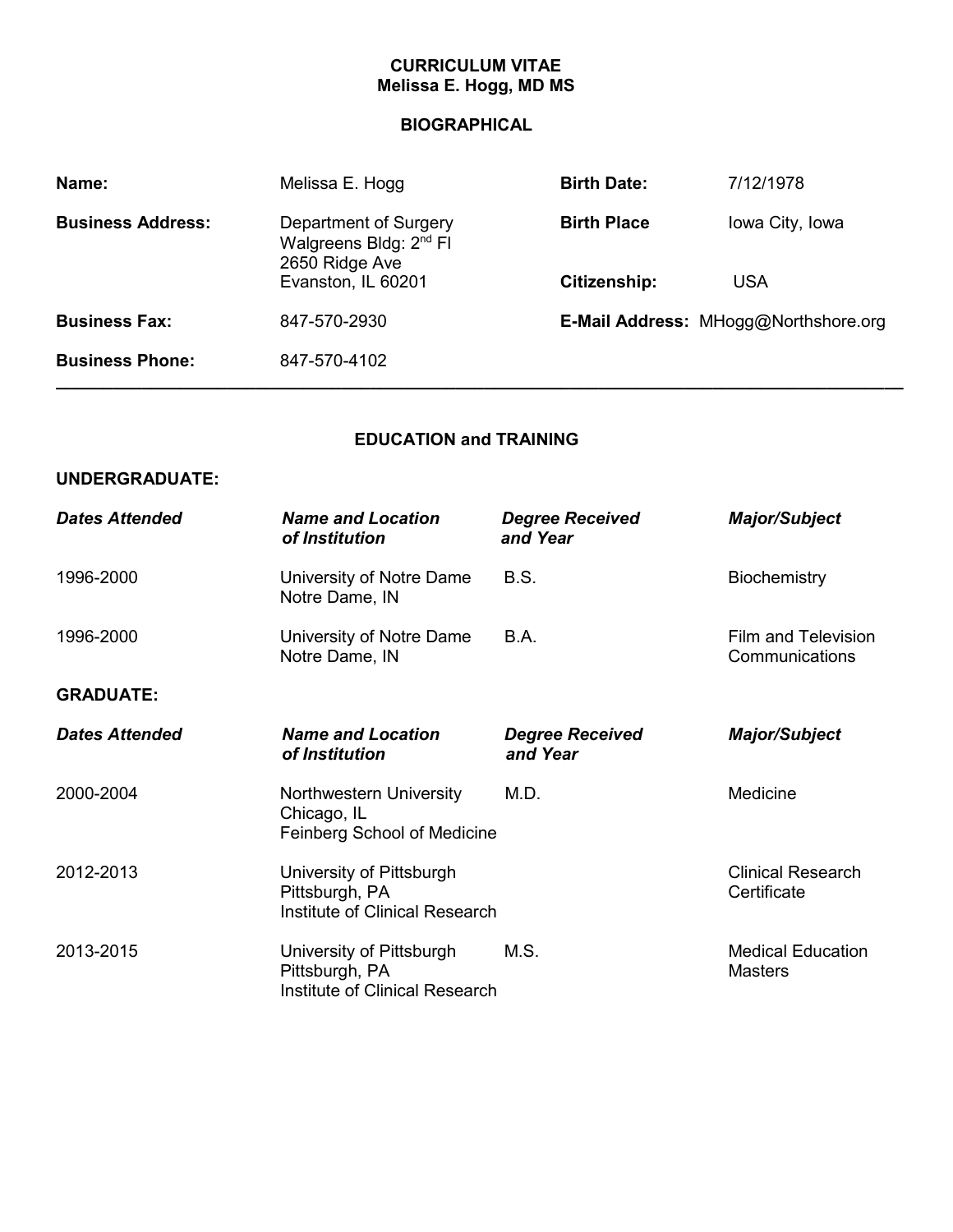### **POST MEDICAL SCHOOL TRAINING**

| <b>Dates Attended</b>  | <b>Name and Location</b><br>of Institution                                                         | <b>Name of Program Director</b><br>and Discipline                                                 |
|------------------------|----------------------------------------------------------------------------------------------------|---------------------------------------------------------------------------------------------------|
| 06/04-06/05            | Internship<br>McGaw Medical Center of<br>Northwestern University<br>Chicago, IL                    | Dr. Richard Bell<br><b>General Surgery</b>                                                        |
| 06/05-06/07            | <b>Junior Resident</b><br>McGaw Medical Center of<br>Northwestern University<br>Chicago, IL        | Dr. Richard Bell<br><b>General Surgery</b>                                                        |
| 06/07-06/09            | <b>Research Fellow</b><br><b>McGaw Medical Center of</b><br>Northwestern University<br>Chicago, IL | Dr. Melina Kibbe<br><b>General Surgery IBNAM</b><br>Institute of BioNanotechnology<br>in Medicine |
| 06/09-06/11            | <b>Senior Resident</b><br><b>McGaw Medical Center of</b><br>Northwestern University<br>Chicago, IL | Dr. Nat Soper<br><b>General Surgery</b>                                                           |
| 06/11-06/13            | <b>Surgical Oncology Fellow</b><br>University of Pittsburgh<br>Pittsburgh, PA                      | Dr. David Bartlett<br><b>Surgical Oncology</b>                                                    |
|                        | <b>APPOINTMENTS and POSITIONS</b>                                                                  |                                                                                                   |
| <b>ACADEMIC:</b>       |                                                                                                    |                                                                                                   |
| <b>Years Inclusive</b> | <b>Name and Location</b>                                                                           | <b>Rank /Title or Position</b>                                                                    |

*of Institution*

8/2013-8/2018 University of Pittsburgh School of Medicine Pittsburgh, PA

8/2018- Present University of Pittsburgh School of Medicine Pittsburgh, PA Adjunct Professor

Curriculum Vita Melissa E Hogg, MD *8/13/2019* Assistant Professor of Surgery Page 2

Assistant Professor, GI Surgical Oncology

**Division**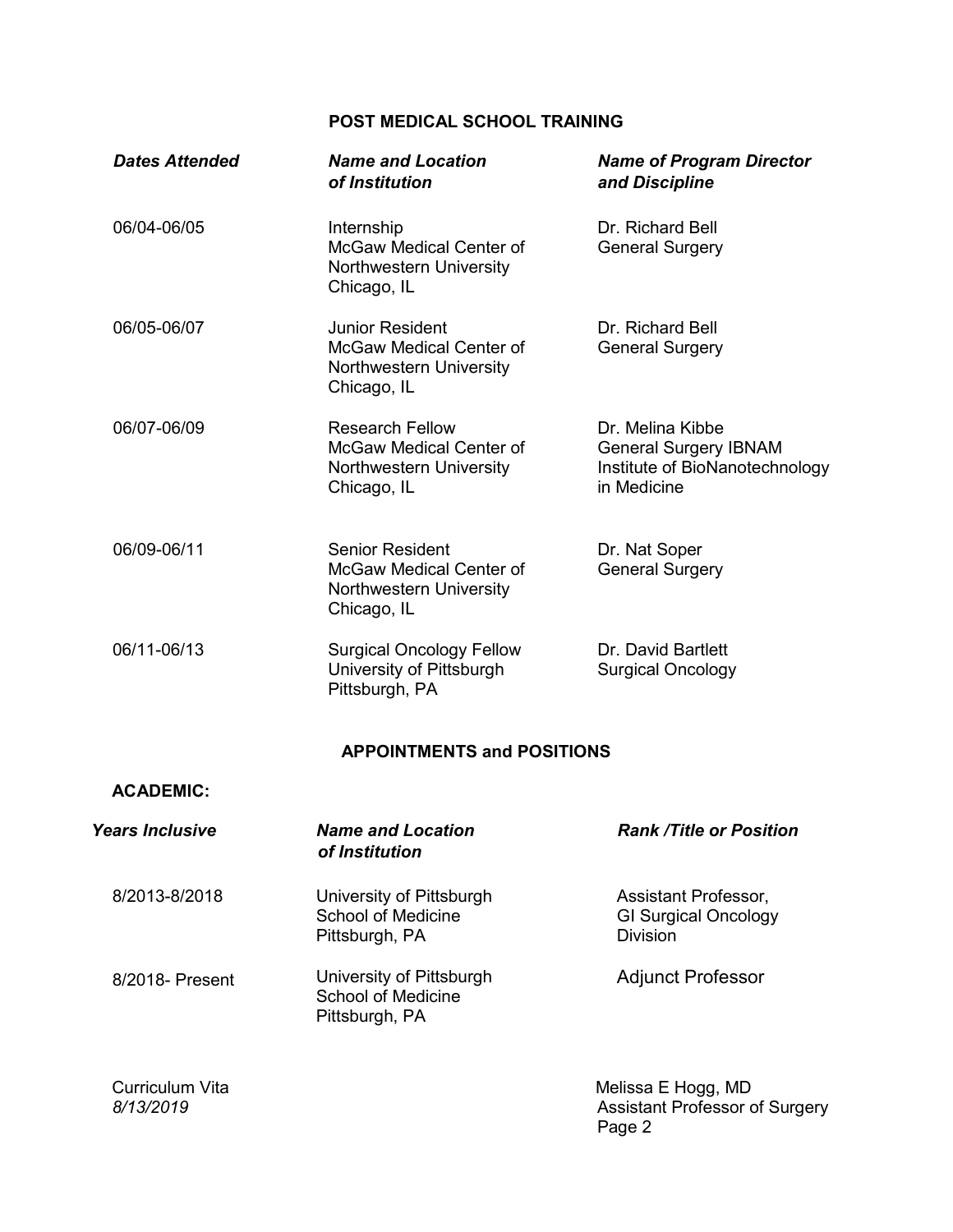| 11/2014-8/2018                     | <b>Veterans Affairs Hospital</b><br>Pittsburgh, PA | CoC Liaison Physician                                                       |  |
|------------------------------------|----------------------------------------------------|-----------------------------------------------------------------------------|--|
| 8/2018 - Present                   | <b>Northshore University</b><br>Healthsystem       | Director of HPB Surgery<br>Director of Robotic Training<br>for Grainger Lab |  |
| <b>CERTIFICATION and LICENSURE</b> |                                                    |                                                                             |  |

#### **SPECIALTY CERTIFICATION:**

| <b>Certifying Board</b>                                                      | Year |
|------------------------------------------------------------------------------|------|
| <b>American Board of Surgery</b><br><b>General Surgery</b>                   | 2011 |
| <b>American Board of Surgery</b><br><b>Complex General Surgical Oncology</b> | 2015 |

### **MEDICAL or OTHER PROFESSIONAL LICENSURE**

| <b>Organization</b> | Year                            |
|---------------------|---------------------------------|
| <b>Illinois</b>     | 6/2004-7/2014<br>8/2018-Present |
| Pennsylvania        | 3/2011-12/2018                  |

## **MEMBERSHIPS in PROFESSIONAL and SCIENTIFIC SOCIETIES**

| <b>Organization</b>                     | Year |
|-----------------------------------------|------|
| Alpha Omega Alpha Medical Honor Society | 2003 |
| American College of Surgeons            | 2006 |
| Association of Women Surgeons           | 2006 |
| American Medical Association            | 2007 |
| Association of Academic Surgery         | 2007 |

Curriculum Vita and the Melissa E Hogg, MD *8/13/2019* Assistant Professor of Surgery e de la provincia de la provincia de la provincia de la provincia de la provincia de la provincia de la provinci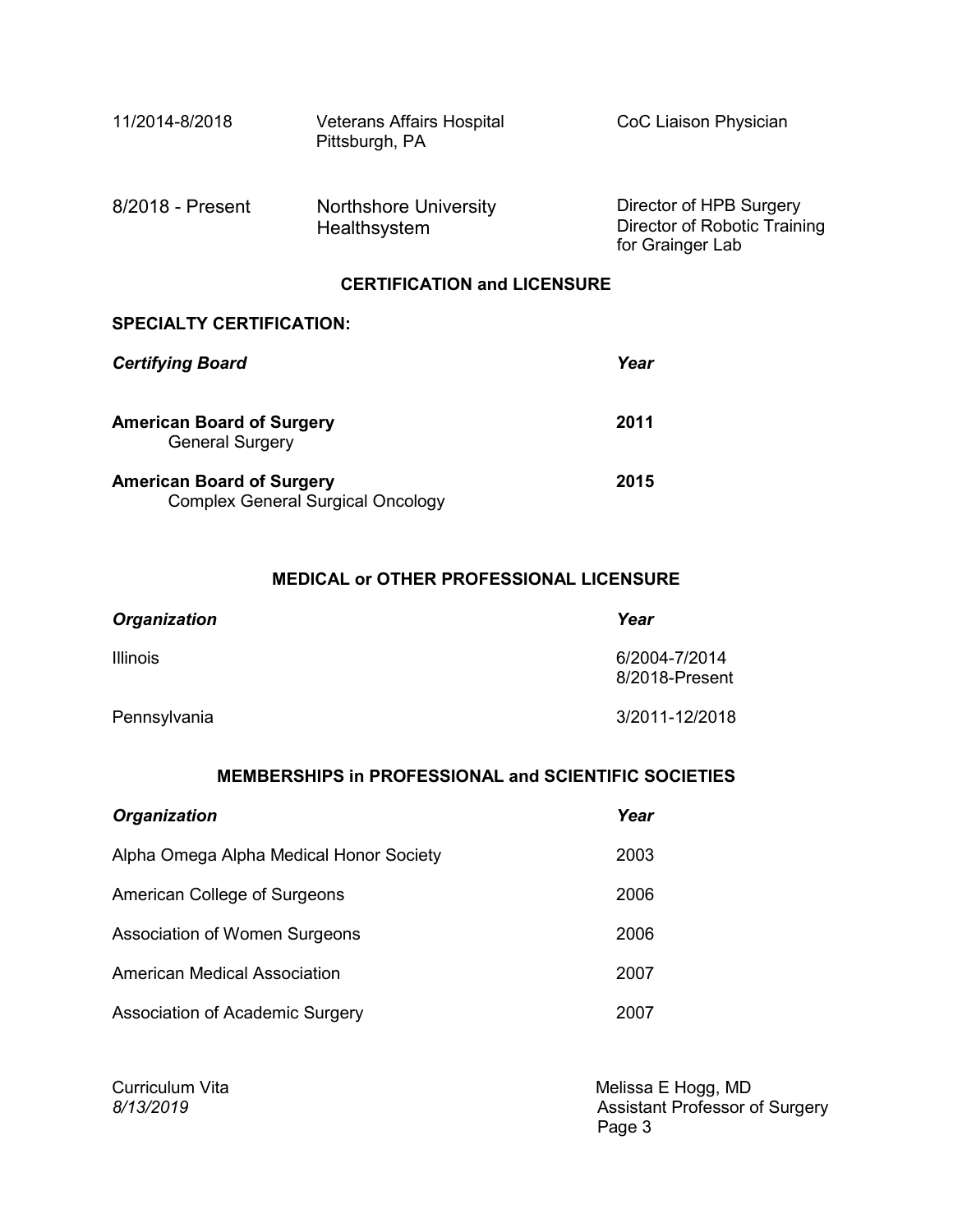| Society of Surgical Oncology                                   | 2011 |
|----------------------------------------------------------------|------|
| American Hepatico-Pancreato-Biliary Association                | 2012 |
| Association of Women Surgeons                                  | 2013 |
| Society of Gastrointestinal and Endoscopic Surgery Association | 2013 |
| Pancreas Club                                                  | 2014 |
| Academy of Surgical Education                                  | 2015 |
| <b>Fellowship Council</b>                                      | 2017 |
| Society of University Surgeons                                 | 2018 |
| Society of Surgeons of the Alimentary Track                    | 2018 |
| International Minimally Invasive Pancreas Surgery              | 2019 |

# **HONORS AND AWARDS**

| National Hispanic Scholarship Fund Scholar                                                 | 1996-1997                                                      |
|--------------------------------------------------------------------------------------------|----------------------------------------------------------------|
| Lulac Scholar                                                                              | 1996-1997                                                      |
| US Hispanic Leadership Outstanding College Scholar                                         | 1997-1998                                                      |
| Alpha Epsilon Delta, Premedical Honor Society                                              | 1998                                                           |
| Senator Lugar Scholar                                                                      | 1996-2000                                                      |
| Notre Dame Scholar                                                                         | 1996-2000                                                      |
| Notre Dame Dean's List                                                                     | 1996-2000                                                      |
| Morgan Stanley's Richard B. Fisher Scholar                                                 | 1998-2000                                                      |
| Film and Television Communications Outstanding<br><b>Student Award</b>                     | 2000                                                           |
| Magna Cum Laude, University of Notre Dame,<br><b>BS Pre-Professional Studies</b>           | 2000                                                           |
| Summa Cum Laude, University of Notre Dame,<br><b>BA Film and Television Communications</b> | 2000                                                           |
| Northwestern Medical School Scholarship                                                    | 2000-2001                                                      |
| Curriculum Vita<br>8/13/2019                                                               | Melissa E Hogg, MD<br>Assistant Professor of Surgery<br>Page 4 |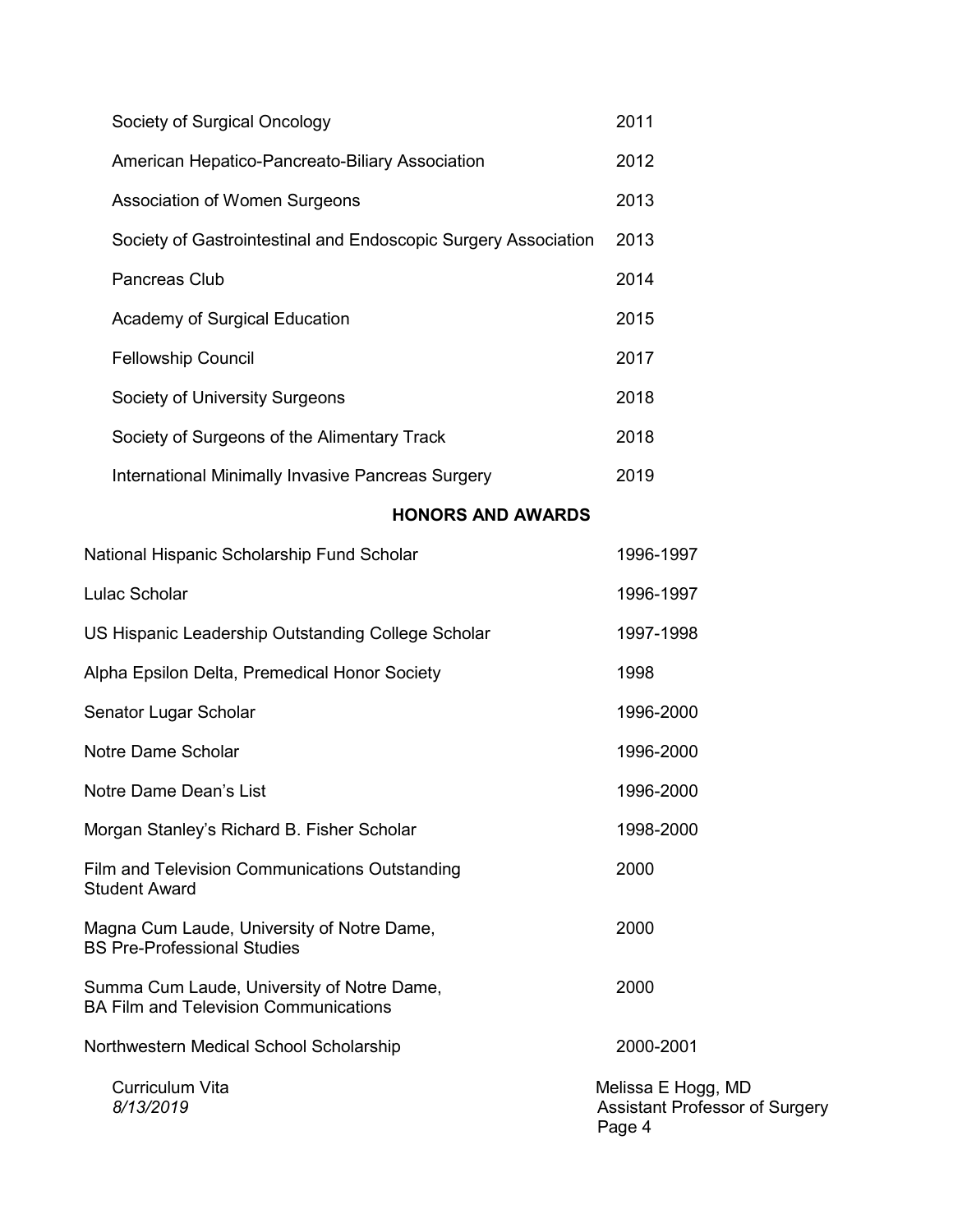| Alpha Omega Alpha Medical Honor Society                                           | 2003 |
|-----------------------------------------------------------------------------------|------|
| Society of Vascular Surgery Resident Scholarship                                  | 2007 |
| Association of VA Surgeons "Best Basic Science Presentation"                      | 2008 |
| Midwestern Vascular Society Resident Travel Award                                 | 2008 |
| Association of VA Surgeons "Best Overall Presentation"                            | 2009 |
| Academic Surgical Congress - 3rd Place Presentation<br><b>Quick-Shot Division</b> | 2010 |
| Kanavel Surgical Scientist Award                                                  | 2010 |
| Resident as Teacher Award                                                         | 2011 |
| Edelstone-Bendix: Chief Resident Best Research Presentation                       | 2011 |
| <b>VHL Symposium Travel Award</b>                                                 | 2012 |
| Innovation in Medical Education Award                                             | 2015 |
| <b>UPMC Patient Care Award</b>                                                    | 2016 |

### **PUBLICATIONS**

### **Peer Reviewed Articles (Most Recent First):**

- 1. Boisen ML, McQuaid AJ, Esper SA, Holder-Murray J, Zureikat AH, **Hogg ME**, Paronish J, Subramaniam K. [Intrathecal Morphine Versus Nerve Blocks in an Enhanced Recovery Pathway](https://www-ncbi-nlm-nih-gov.proxy.uchicago.edu/pubmed/31279259/)  [for Pancreatic Surgery. J](https://www-ncbi-nlm-nih-gov.proxy.uchicago.edu/pubmed/31279259/) Surg Res. 2019 Jul 3;244:15-22. doi: 10.1016/j.jss.2019.05.049. [Epub ahead of print] PubMed PMID: 31279259.
- 2. Cai J, Ramanathan R, Zenati MS, Al Abbas A, **Hogg ME**, Zeh HJ, Zureikat AH. [Robotic](https://www-ncbi-nlm-nih-gov.proxy.uchicago.edu/pubmed/31267434/)  [Pancreaticoduodenectomy Is Associated with Decreased Clinically Relevant Pancreatic](https://www-ncbi-nlm-nih-gov.proxy.uchicago.edu/pubmed/31267434/)  [Fistulas: a Propensity-Matched Analysis. J](https://www-ncbi-nlm-nih-gov.proxy.uchicago.edu/pubmed/31267434/) Gastrointest Surg. 2019 Jul 2;. doi: 10.1007/s11605- 019-04274-1. [Epub ahead of print] PubMed PMID: 31267434.
- 3. Beane JD, Zenati M, Hamad A, **Hogg ME**, Zeh HJ 3rd, Zureikat AH. [Robotic](https://www-ncbi-nlm-nih-gov.proxy.uchicago.edu/pubmed/30905468/)  [pancreatoduodenectomy with vascular resection: Outcomes and learning curve. S](https://www-ncbi-nlm-nih-gov.proxy.uchicago.edu/pubmed/30905468/)urgery. 2019 Jul;166(1):8-14. doi: 10.1016/j.surg.2019.01.037. Epub 2019 Mar 21. PubMed PMID: 30905468.
- 4. Jung JP, Zenati MS, Hamad A, **Hogg ME**, Simmons RL, Zureikat AH, Zeh HJ, Boone BA. [Can](https://www-ncbi-nlm-nih-gov.proxy.uchicago.edu/pubmed/30501987/)  [post-hoc video review of robotic pancreaticoduodenectomy predict portal/superior mesenteric](https://www-ncbi-nlm-nih-gov.proxy.uchicago.edu/pubmed/30501987/)  [vein margin status in pancreatic adenocarcinoma?. H](https://www-ncbi-nlm-nih-gov.proxy.uchicago.edu/pubmed/30501987/)PB (Oxford). 2019 Jun;21(6):679-686. doi: 10.1016/j.hpb.2018.10.012. Epub 2018 Nov 28. PubMed PMID: 30501987; PubMed Central PMCID: PMC6631331.

Curriculum Vita **Melissa E Hogg, MD** *8/13/2019* Assistant Professor of Surgery e de la construction de la construction de la construction de la construction de la construction de la constru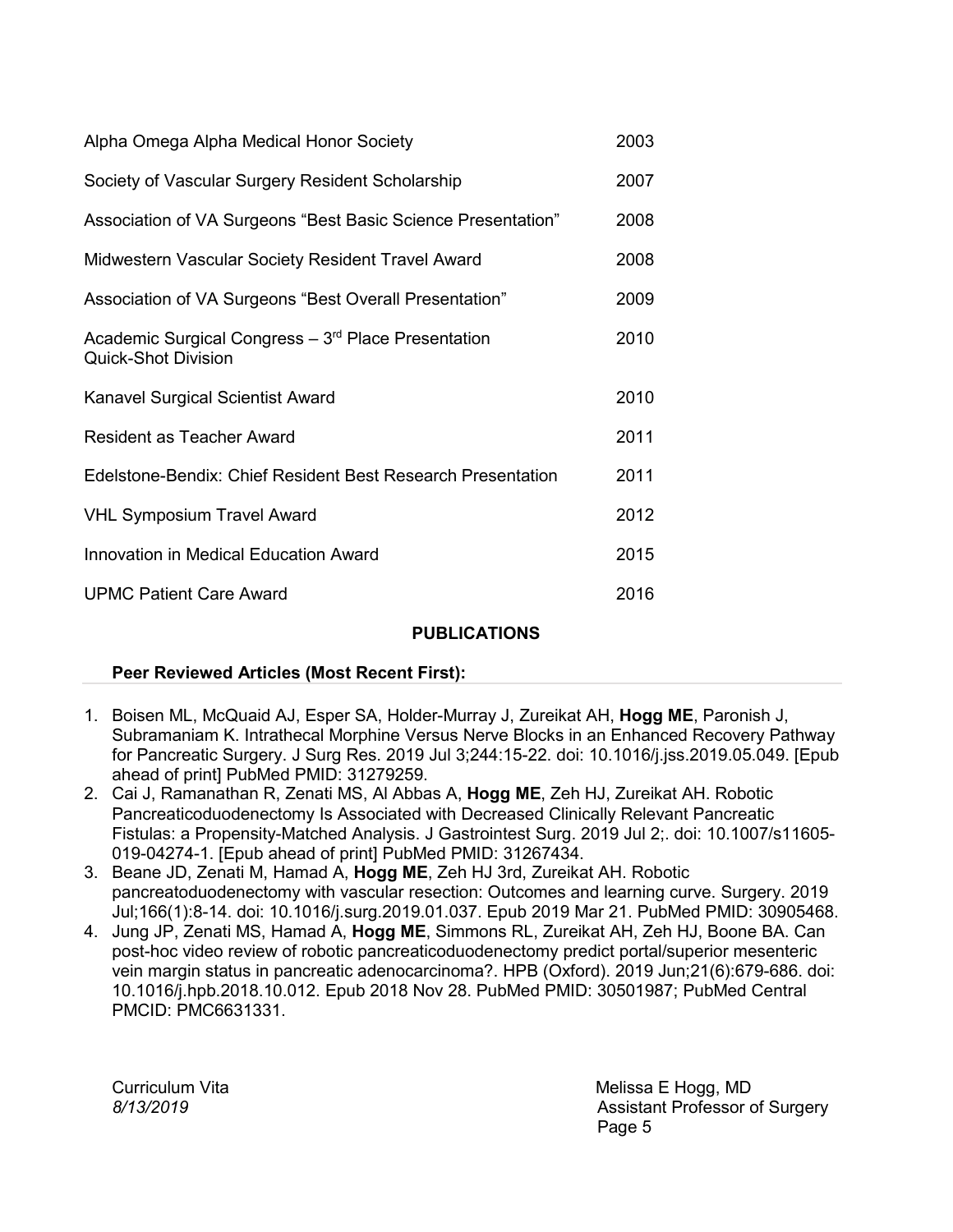- 5. Boone BA, Zenati MS, Rieser C, Hamad A, Al-Abbas A, Zureikat AH, **Hogg ME**, Neal MD, Zeh HJ 3rd. [Risk of Venous Thromboembolism for Patients with Pancreatic Ductal Adenocarcinoma](https://www-ncbi-nlm-nih-gov.proxy.uchicago.edu/pubmed/30652227/)  [Undergoing Preoperative Chemotherapy Followed by Surgical Resection. A](https://www-ncbi-nlm-nih-gov.proxy.uchicago.edu/pubmed/30652227/)nn Surg Oncol. 2019 May;26(5):1503-1511. doi: 10.1245/s10434-018-07148-z. Epub 2019 Jan 16. PubMed PMID: 30652227.
- 6. Al Abbas AI, Jung JP, Rice MK, Zureikat AH, Zeh HJ 3rd, **Hogg ME**. [Methodology for](https://www-ncbi-nlm-nih-gov.proxy.uchicago.edu/pubmed/30792160/)  [Developing an Educational and Research Video Library in Minimally Invasive Surgery. J](https://www-ncbi-nlm-nih-gov.proxy.uchicago.edu/pubmed/30792160/) Surg Educ. 2019 May - Jun;76(3):745-755. doi: 10.1016/j.jsurg.2018.10.011. Epub 2019 Feb 19. PubMed PMID: 30792160.
- 7. Rice MK, Zenati MS, Novak SM, Al Abbas AI, Zureikat AH, Zeh HJ 3rd, **Hogg ME**. [Crowdsourced Assessment of Inanimate Biotissue Drills: A Valid and Cost-Effective Way to](https://www-ncbi-nlm-nih-gov.proxy.uchicago.edu/pubmed/30472061/)  [Evaluate Surgical Trainees. J](https://www-ncbi-nlm-nih-gov.proxy.uchicago.edu/pubmed/30472061/) Surg Educ. 2019 May - Jun;76(3):814-823. doi: 10.1016/j.jsurg.2018.10.007. Epub 2018 Nov 22. PubMed PMID: 30472061.
- 8. Singhi AD, Nikiforova MN, Chennat J, Papachristou GI, Khalid A, Rabinovitz M, Das R, Sarkaria S, Ayasso MS, Wald AI, Monaco SE, Nalesnik M, Ohori NP, Geller D, Tsung A, Zureikat AH, Zeh H, Marsh JW, **Hogg M**, Lee K, Bartlett DL, Pingpank JF, Humar A, Bahary N, Dasyam AK, Brand R, Fasanella KE, McGrath K, Slivka A. [Integrating next-generation sequencing to](https://www-ncbi-nlm-nih-gov.proxy.uchicago.edu/pubmed/30971436/)  [endoscopic retrograde cholangiopancreatography \(ERCP\)-obtained biliary specimens improves](https://www-ncbi-nlm-nih-gov.proxy.uchicago.edu/pubmed/30971436/)  [the detection and management of patients with malignant bile duct strictures. G](https://www-ncbi-nlm-nih-gov.proxy.uchicago.edu/pubmed/30971436/)ut. 2019 Apr 10;. doi: 10.1136/gutjnl-2018-317817. [Epub ahead of print] PubMed PMID: 30971436.
- 9. Tam V, Borrebach J, Dunn SA, Bellon J, Zeh HJ, **Hogg ME**. [Proficiency-based training and](https://www-ncbi-nlm-nih-gov.proxy.uchicago.edu/pubmed/30098709/)  [credentialing can improve patient outcomes and decrease cost to a hospital system. A](https://www-ncbi-nlm-nih-gov.proxy.uchicago.edu/pubmed/30098709/)m J Surg. 2019 Apr;217(4):591-596. doi: 10.1016/j.amjsurg.2018.07.053. Epub 2018 Aug 3. PubMed PMID: 30098709.
- 10. Bernard ME, Sutera PA, Iarrobino NA, Quan K, Burton SA, Bahary N, **Hogg M**, Zureikat A, Heron DE. [Initial Results of a Prospective Study of Adjuvant Pancreatic Stereotactic Body](https://www-ncbi-nlm-nih-gov.proxy.uchicago.edu/pubmed/31011674/)  [Radiation Therapy for Close or Positive Margins. A](https://www-ncbi-nlm-nih-gov.proxy.uchicago.edu/pubmed/31011674/)dv Radiat Oncol. 2019 Apr-Jun;4(2):294-301. doi: 10.1016/j.adro.2018.11.007. eCollection 2019 Apr-Jun. PubMed PMID: 31011674; PubMed Central PMCID: PMC6460098.
- 11. Klompmaker S, Peters NA, van Hilst J, Bassi C, Boggi U, Busch OR, Niesen W, Van Gulik TM, Javed AA, Kleeff J, Kawai M, Lesurtel M, Lombardo C, Moser AJ, Okada KI, Popescu I, Prasad R, Salvia R, Sauvanet A, Sturesson C, Weiss MJ, Zeh HJ, Zureikat AH, Yamaue H, Wolfgang CL, **Hogg ME**, Besselink MG. [Outcomes and Risk Score for Distal Pancreatectomy with Celiac](https://www-ncbi-nlm-nih-gov.proxy.uchicago.edu/pubmed/30610560/)  [Axis Resection \(DP-CAR\): An International Multicenter Analysis. A](https://www-ncbi-nlm-nih-gov.proxy.uchicago.edu/pubmed/30610560/)nn Surg Oncol. 2019 Mar;26(3):772-781. doi: 10.1245/s10434-018-07101-0. Epub 2019 Jan 4. PubMed PMID: 30610560; PubMed Central PMCID: PMC6373251.
- 12. Tam V, Rogers DE, Al-Abbas A, Borrebach J, Dunn SA, Zureikat AH, Zeh HJ 3rd, **Hogg ME**. [Robotic Inguinal Hernia Repair: A Large Health System's Experience With the First 300 Cases](https://www-ncbi-nlm-nih-gov.proxy.uchicago.edu/pubmed/30691857/)  [and Review of the Literature. J](https://www-ncbi-nlm-nih-gov.proxy.uchicago.edu/pubmed/30691857/) Surg Res. 2019 Mar;235:98-104. doi: 10.1016/j.jss.2018.09.070. Epub 2018 Oct 25. PubMed PMID: 30691857.
- 13. Knab LM, Zenati MS, Khodakov A, Rice M, Al-Abbas A, Bartlett DL, Zureikat AH, Zeh HJ, **Hogg ME.** [Correction to: Evolution of a Novel Robotic Training Curriculum in a Complex General](https://www-ncbi-nlm-nih-gov.proxy.uchicago.edu/pubmed/30542838/)  [Surgical Oncology Fellowship. A](https://www-ncbi-nlm-nih-gov.proxy.uchicago.edu/pubmed/30542838/)nn Surg Oncol. 2018 Dec 12;. doi: 10.1245/s10434-018-07106- 9. [Epub ahead of print] PubMed PMID: 30542838.
- 14. Singhi AD, McGrath K, Brand RE, Khalid A, Zeh HJ, Chennat JS, Fasanella KE, Papachristou GI, Slivka A, Bartlett DL, Dasyam AK, **Hogg M**, Lee KK, Marsh JW, Monaco SE, Ohori NP,

Curriculum Vita **Melissa E Hogg, MD** *8/13/2019* Assistant Professor of Surgery e de la construction de la construction de la construction de la construction de la construction de la constru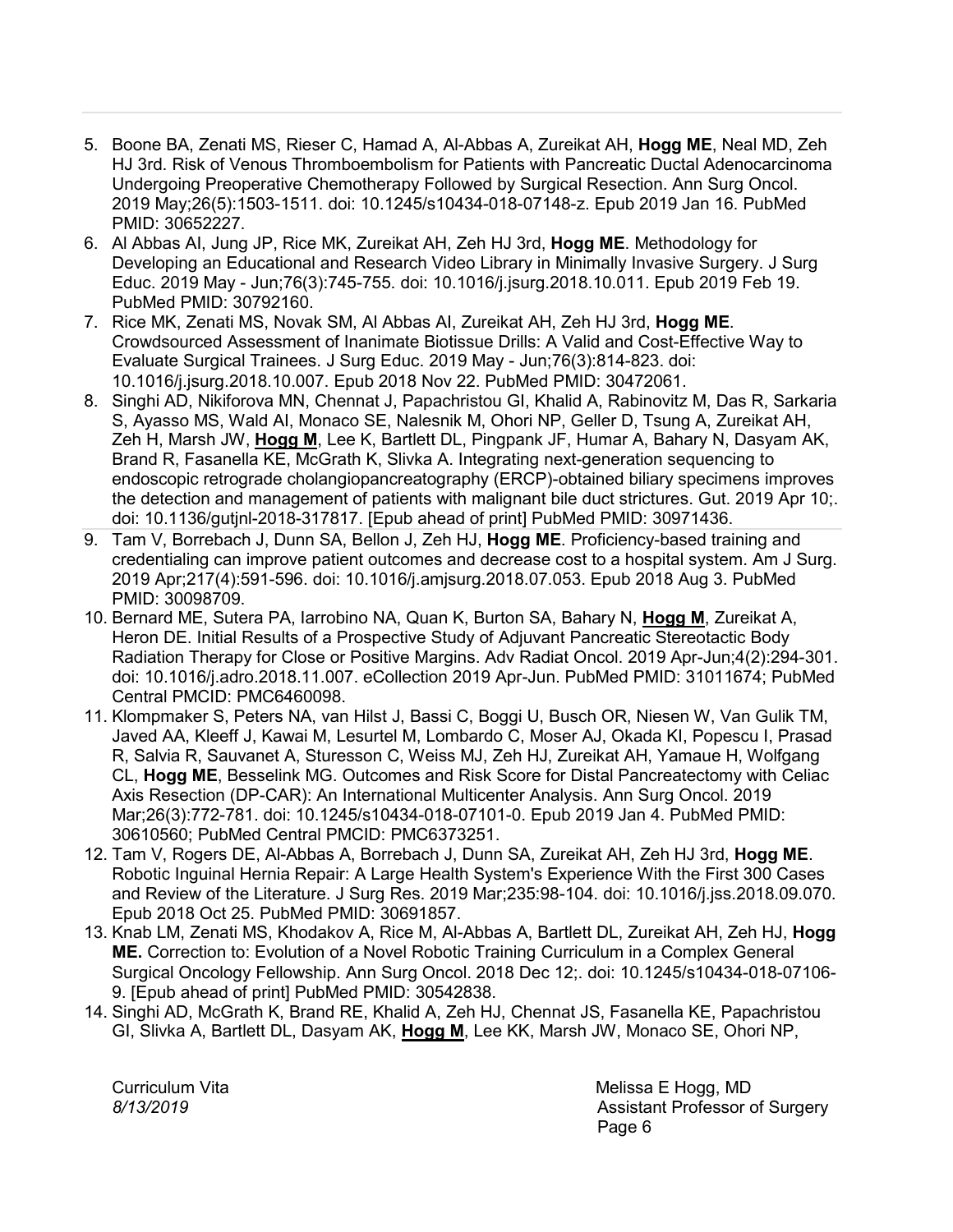Pingpank JF, Tsung A, Zureikat AH, Wald AI, Nikiforova MN. [Preoperative next-generation](https://www-ncbi-nlm-nih-gov.proxy.uchicago.edu/pubmed/28970292/)  [sequencing of pancreatic cyst fluid is highly accurate in cyst classification and detection of](https://www-ncbi-nlm-nih-gov.proxy.uchicago.edu/pubmed/28970292/)  [advanced neoplasia. G](https://www-ncbi-nlm-nih-gov.proxy.uchicago.edu/pubmed/28970292/)ut. 2018 Dec;67(12):2131-2141. doi: 10.1136/gutjnl-2016-313586. Epub 2017 Sep 28. PubMed PMID: 28970292; PubMed Central PMCID: PMC6241612.

- 15. Lutfi W, **Hogg ME**. [ASO Author Reflections: Health Disparities in Pancreatic Cancer. A](https://www-ncbi-nlm-nih-gov.proxy.uchicago.edu/pubmed/30377920/)nn Surg Oncol. 2018 Dec;25(Suppl 3):824-825. doi: 10.1245/s10434-018-6961-0. Epub 2018 Oct 30. PubMed PMID: 30377920.
- 16. Knab LM, **Hogg ME**. [ASO Author Reflections: Novel Robotic Training Curriculum Used in](https://www-ncbi-nlm-nih-gov.proxy.uchicago.edu/pubmed/30255366/)  [Complex Surgical Oncology. A](https://www-ncbi-nlm-nih-gov.proxy.uchicago.edu/pubmed/30255366/)nn Surg Oncol. 2018 Dec;25(Suppl 3):616-617. doi: 10.1245/s10434-018-6775-0. Epub 2018 Sep 25. PubMed PMID: 30255366.
- 17. Magge DR, Zenati MS, Hamad A, Rieser C, Zureikat AH, Zeh HJ, **Hogg ME**. [Comprehensive](https://www-ncbi-nlm-nih-gov.proxy.uchicago.edu/pubmed/31217087/)  [comparative analysis of cost-effectiveness and perioperative outcomes between open,](https://www-ncbi-nlm-nih-gov.proxy.uchicago.edu/pubmed/31217087/)  [laparoscopic, and robotic distal pancreatectomy. H](https://www-ncbi-nlm-nih-gov.proxy.uchicago.edu/pubmed/31217087/)PB (Oxford). 2018 Dec;20(12):1172-1180. doi: 10.1016/j.hpb.2018.05.014. Epub 2018 Jun 30. PubMed PMID: 31217087.
- 18. Varley PR, Zenati MS, Klobuka A, Tobler J, Hamad A, **Hogg ME**, Zeh HJ 3rd, Borhani AA, Zureikat AH. [Does robotic pancreaticoduodenectomy improve outcomes in patients with high](https://www-ncbi-nlm-nih-gov.proxy.uchicago.edu/pubmed/30509562/)  [risk morphometric features compared to the open approach. H](https://www-ncbi-nlm-nih-gov.proxy.uchicago.edu/pubmed/30509562/)PB (Oxford). 2018 Nov 30;. doi: 10.1016/j.hpb.2018.10.016. [Epub ahead of print] PubMed PMID: 30509562.
- 19. Rieser CJ, Zenati M, Hamad A, Al Abbas AI, Bahary N, Zureikat AH, Zeh HJ 3rd, **Hogg ME**. [CA19-9 on Postoperative Surveillance in Pancreatic Ductal Adenocarcinoma: Predicting](https://www-ncbi-nlm-nih-gov.proxy.uchicago.edu/pubmed/29786131/)  [Recurrence and Changing Prognosis over Time. A](https://www-ncbi-nlm-nih-gov.proxy.uchicago.edu/pubmed/29786131/)nn Surg Oncol. 2018 Nov;25(12):3483-3491. doi: 10.1245/s10434-018-6521-7. Epub 2018 May 21. PubMed PMID: 29786131.
- 20. Mark Knab L, Zenati MS, Khodakov A, Rice M, Al-Abbas A, Bartlett DL, Zureikat AH, Zeh HJ, **Hogg ME**. [Evolution of a Novel Robotic Training Curriculum in a Complex General Surgical](https://www-ncbi-nlm-nih-gov.proxy.uchicago.edu/pubmed/30073601/)  [Oncology Fellowship. A](https://www-ncbi-nlm-nih-gov.proxy.uchicago.edu/pubmed/30073601/)nn Surg Oncol. 2018 Nov;25(12):3445-3452. doi: 10.1245/s10434-018- 6686-0. Epub 2018 Aug 2. PubMed PMID: 30073601.
- 21. Jung JP, Zenati MS, Dhir M, Zureikat AH, Zeh HJ, Simmons RL, **Hogg ME**. [Use of Video](https://www-ncbi-nlm-nih-gov.proxy.uchicago.edu/pubmed/29998288/)  [Review to Investigate Technical Factors That May Be Associated With Delayed Gastric](https://www-ncbi-nlm-nih-gov.proxy.uchicago.edu/pubmed/29998288/)  [Emptying After Pancreaticoduodenectomy. J](https://www-ncbi-nlm-nih-gov.proxy.uchicago.edu/pubmed/29998288/)AMA Surg. 2018 Oct 1;153(10):918-927. doi: 10.1001/jamasurg.2018.2089. PubMed PMID: 29998288; PubMed Central PMCID: PMC6584315.
- 22. Brand R, Borazanci E, Speare V, Dudley B, Karloski E, Peters MLB, Stobie L, Bahary N, Zeh H, Zureikat A, **Hogg M**, Lee K, Tsung A, Rhee J, Ohr J, Sun W, Lee J, Moser AJ, DeLeonardis K, Krejdovsky J, Dalton E, LaDuca H, Dolinsky J, Colvin A, Lim C, Black MH, Tung N. [Prospective](https://www-ncbi-nlm-nih-gov.proxy.uchicago.edu/pubmed/30067863/)  [study of germline genetic testing in incident cases of pancreatic adenocarcinoma. C](https://www-ncbi-nlm-nih-gov.proxy.uchicago.edu/pubmed/30067863/)ancer. 2018 Sep 1;124(17):3520-3527. doi: 10.1002/cncr.31628. Epub 2018 Aug 1. PubMed PMID: 30067863.
- 23. Felder SI, Ramanathan R, Russo AE, Jimenez-Rodriguez RM, **Hogg ME**, Zureikat AH, Strong VE, Zeh HJ, Weiser MR. [Robotic gastrointestinal surgery. C](https://www-ncbi-nlm-nih-gov.proxy.uchicago.edu/pubmed/30470267/)urr Probl Surg. 2018 Jun;55(6):198- 246. doi: 10.1067/j.cpsurg.2018.07.001. Epub 2018 Aug 8. Review. PubMed PMID: 30470267; PubMed Central PMCID: PMC6377083.
- 24. Lutfi W, Zenati MS, Zureikat AH, Zeh HJ, **Hogg ME**. [Health Disparities Impact Expected](https://www-ncbi-nlm-nih-gov.proxy.uchicago.edu/pubmed/29691733/)  [Treatment of Pancreatic Ductal Adenocarcinoma Nationally. A](https://www-ncbi-nlm-nih-gov.proxy.uchicago.edu/pubmed/29691733/)nn Surg Oncol. 2018 Jul;25(7):1860-1867. doi: 10.1245/s10434-018-6487-5. Epub 2018 Apr 24. PubMed PMID: 29691733.
- 25. Dhir M, Zenati MS, Hamad A, Singhi AD, Bahary N, **Hogg ME**, Zeh HJ 3rd, Zureikat AH. [FOLFIRINOX Versus Gemcitabine/Nab-Paclitaxel for Neoadjuvant Treatment of Resectable and](https://www-ncbi-nlm-nih-gov.proxy.uchicago.edu/pubmed/29761331/)  [Borderline Resectable Pancreatic Head Adenocarcinoma. A](https://www-ncbi-nlm-nih-gov.proxy.uchicago.edu/pubmed/29761331/)nn Surg Oncol. 2018

Curriculum Vita **Melissa E Hogg, MD** *8/13/2019* Assistant Professor of Surgery Page 7 (1999) and the contract of the contract of the Page 7 (1999) and the contract of the contract of the contract of the contract of the contract of the contract of the contract of the contract of the contract of the co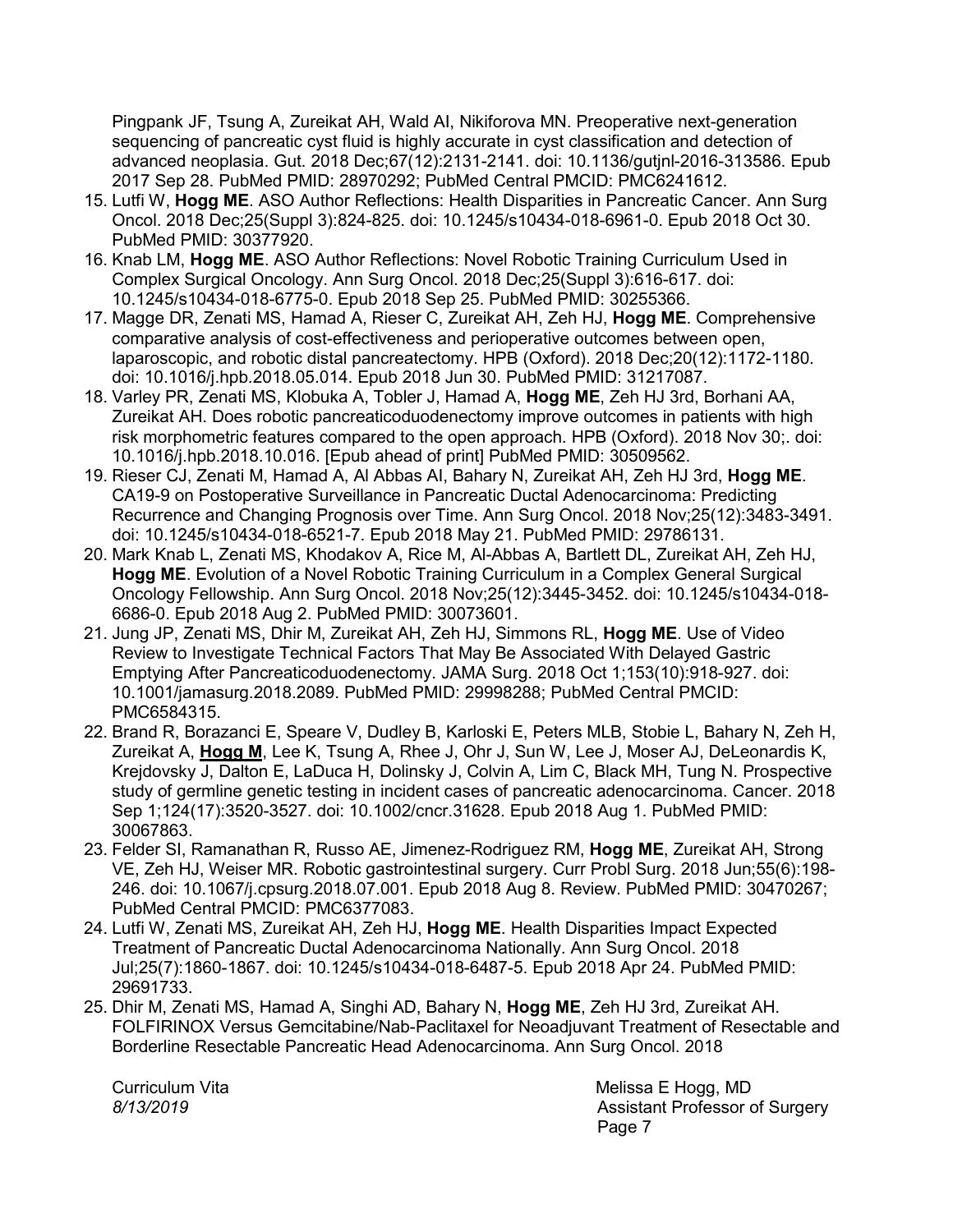Jul;25(7):1896-1903. doi: 10.1245/s10434-018-6512-8. Epub 2018 May 14. PubMed PMID: 29761331.

- 26. Roy S, LaFramboise WA, Liu TC, Cao D, Luvison A, Miller C, Lyons MA, O'Sullivan RJ, Zureikat AH, **Hogg ME**, Tsung A, Lee KK, Bahary N, Brand RE, Chennat JS, Fasanella KE, McGrath K, Nikiforova MN, Papachristou GI, Slivka A, Zeh HJ, Singhi AD. [Loss of Chromatin-Remodeling](https://www-ncbi-nlm-nih-gov.proxy.uchicago.edu/pubmed/29486199/)  [Proteins and/or CDKN2A Associates With Metastasis of Pancreatic Neuroendocrine Tumors](https://www-ncbi-nlm-nih-gov.proxy.uchicago.edu/pubmed/29486199/)  [and Reduced Patient Survival Times. G](https://www-ncbi-nlm-nih-gov.proxy.uchicago.edu/pubmed/29486199/)astroenterology. 2018 Jun;154(8):2060-2063.e8. doi: 10.1053/j.gastro.2018.02.026. Epub 2018 Mar 2. PubMed PMID: 29486199; PubMed Central PMCID: PMC5985217.
- 27. Magge D, Zenati M, Lutfi W, Hamad A, Zureikat AH, Zeh HJ, **Hogg ME**. [Robotic](https://www-ncbi-nlm-nih-gov.proxy.uchicago.edu/pubmed/29366816/)  [pancreatoduodenectomy at an experienced institution is not associated with an increased risk of](https://www-ncbi-nlm-nih-gov.proxy.uchicago.edu/pubmed/29366816/)  [post-pancreatic hemorrhage. H](https://www-ncbi-nlm-nih-gov.proxy.uchicago.edu/pubmed/29366816/)PB (Oxford). 2018 May;20(5):448-455. doi: 10.1016/j.hpb.2017.11.005. Epub 2018 Feb 1. PubMed PMID: 29366816.
- 28. Beane JD, Pitt HA, Dolejs SC, **Hogg ME**, Zeh HJ, Zureikat AH. [Assessing the impact of](https://www-ncbi-nlm-nih-gov.proxy.uchicago.edu/pubmed/29191691/)  [conversion on outcomes of minimally invasive distal pancreatectomy and](https://www-ncbi-nlm-nih-gov.proxy.uchicago.edu/pubmed/29191691/)  [pancreatoduodenectomy. H](https://www-ncbi-nlm-nih-gov.proxy.uchicago.edu/pubmed/29191691/)PB (Oxford). 2018 Apr;20(4):356-363. doi: 10.1016/j.hpb.2017.10.007. Epub 2017 Nov 27. PubMed PMID: 29191691.
- 29. Kowalsky SJ, Zenati MS, Dhir M, Schaefer EG, Dopsovic A, Lee KK, **Hogg ME**, Zeh HJ, Vollmer CM, Zureikat AH. [Postoperative narcotic use is associated with development of](https://www-ncbi-nlm-nih-gov.proxy.uchicago.edu/pubmed/29269087/)  [clinically relevant pancreatic fistulas after distal pancreatectomy. S](https://www-ncbi-nlm-nih-gov.proxy.uchicago.edu/pubmed/29269087/)urgery. 2018 Apr;163(4):747- 752. doi: 10.1016/j.surg.2017.10.042. Epub 2017 Dec 18. PubMed PMID: 29269087.
- 30. Radomski M, Zenati M, Novak S, Tam V, Steve J, Bartlett DL, Zureikat AH, Zeh HJ 3rd, **Hogg ME**. [Factors associated with prolonged hospitalization in patients undergoing](https://www-ncbi-nlm-nih-gov.proxy.uchicago.edu/pubmed/28958654/)  [pancreatoduodenectomy. A](https://www-ncbi-nlm-nih-gov.proxy.uchicago.edu/pubmed/28958654/)m J Surg. 2018 Apr;215(4):636-642. doi: 10.1016/j.amjsurg.2017.06.040. Epub 2017 Sep 18. PubMed PMID: 28958654.
- 31. Georgakis GV, Bartlett DL, Zureikat AH, Zeh III HJ, **Hogg ME**. Minimally invasive central hepatectomy for gallbladder cancer is safe and effective. Connecticut Medicine Journal. 2018 April;
- 32. Kowalsky SJ, Zenati MS, Steve J, Esper SA, Lee KK, **Hogg ME**, Zeh HJ 3rd, Zureikat AH. [A](https://www-ncbi-nlm-nih-gov.proxy.uchicago.edu/pubmed/29462006/)  [Combination of Robotic Approach and ERAS Pathway Optimizes Outcomes and Cost for](https://www-ncbi-nlm-nih-gov.proxy.uchicago.edu/pubmed/29462006/)  [Pancreatoduodenectomy. A](https://www-ncbi-nlm-nih-gov.proxy.uchicago.edu/pubmed/29462006/)nn Surg. 2018 Feb 16;. doi: 10.1097/SLA.0000000000002707. [Epub ahead of print] PubMed PMID: 29462006.
- 33. Weiss MJ, **Hogg ME**. [Robotic surgery: the future is now. J](https://www-ncbi-nlm-nih-gov.proxy.uchicago.edu/pubmed/29552512/) Vis Surg. 2018;4:30. doi: 10.21037/jovs.2018.01.21. eCollection 2018. PubMed PMID: 29552512; PubMed Central PMCID: PMC5847824.
- 34. Hamad A, Zenati MS, Nguyen TK, **Hogg ME**, Zeh HJ 3rd, Zureikat AH. [Safety and feasibility of](https://www-ncbi-nlm-nih-gov.proxy.uchicago.edu/pubmed/29273874/)  [the robotic platform in the management of surgical sequelae of chronic pancreatitis.](https://www-ncbi-nlm-nih-gov.proxy.uchicago.edu/pubmed/29273874/) Surg Endosc. 2018 Feb;32(2):1056-1065. doi: 10.1007/s00464-017-6010-2. Epub 2017 Dec 22. PubMed PMID: 29273874.
- 35. Dhir M, Zenati MS, Jones HL, Bartlett DL, Choudry MHA, Pingpank JF, Holtzman MP, Bahary N, **Hogg ME**, Zeh HJ 3rd, Geller DA, Wallis Marsh J, Tsung A, Zureikat AH. [Effectiveness of](https://www-ncbi-nlm-nih-gov.proxy.uchicago.edu/pubmed/29181682/)  [Hepatic Artery Infusion \(HAI\) Versus Selective Internal Radiation Therapy \(Y90\) for Pretreated](https://www-ncbi-nlm-nih-gov.proxy.uchicago.edu/pubmed/29181682/)  [Isolated Unresectable Colorectal Liver Metastases \(IU-CRCLM\). A](https://www-ncbi-nlm-nih-gov.proxy.uchicago.edu/pubmed/29181682/)nn Surg Oncol. 2018 Feb;25(2):550-557. doi: 10.1245/s10434-017-6265-9. Epub 2017 Nov 27. PubMed PMID: 29181682.
- 36. Tam V, Lutfi W, Novak S, Hamad A, Lee KK, Zureikat AH, Zeh HJ 3rd, **Hogg ME**. [Resident](https://www-ncbi-nlm-nih-gov.proxy.uchicago.edu/pubmed/29174164/)  [attitudes and compliance towards robotic surgical training. A](https://www-ncbi-nlm-nih-gov.proxy.uchicago.edu/pubmed/29174164/)m J Surg. 2018 Feb;215(2):282- 287. doi: 10.1016/j.amjsurg.2017.08.051. Epub 2017 Nov 14. PubMed PMID: 29174164.

Curriculum Vita **Melissa E Hogg, MD** *8/13/2019* Assistant Professor of Surgery e de la provincia de la provincia de la provincia de la provincia de la provincia de la provincia de la provinci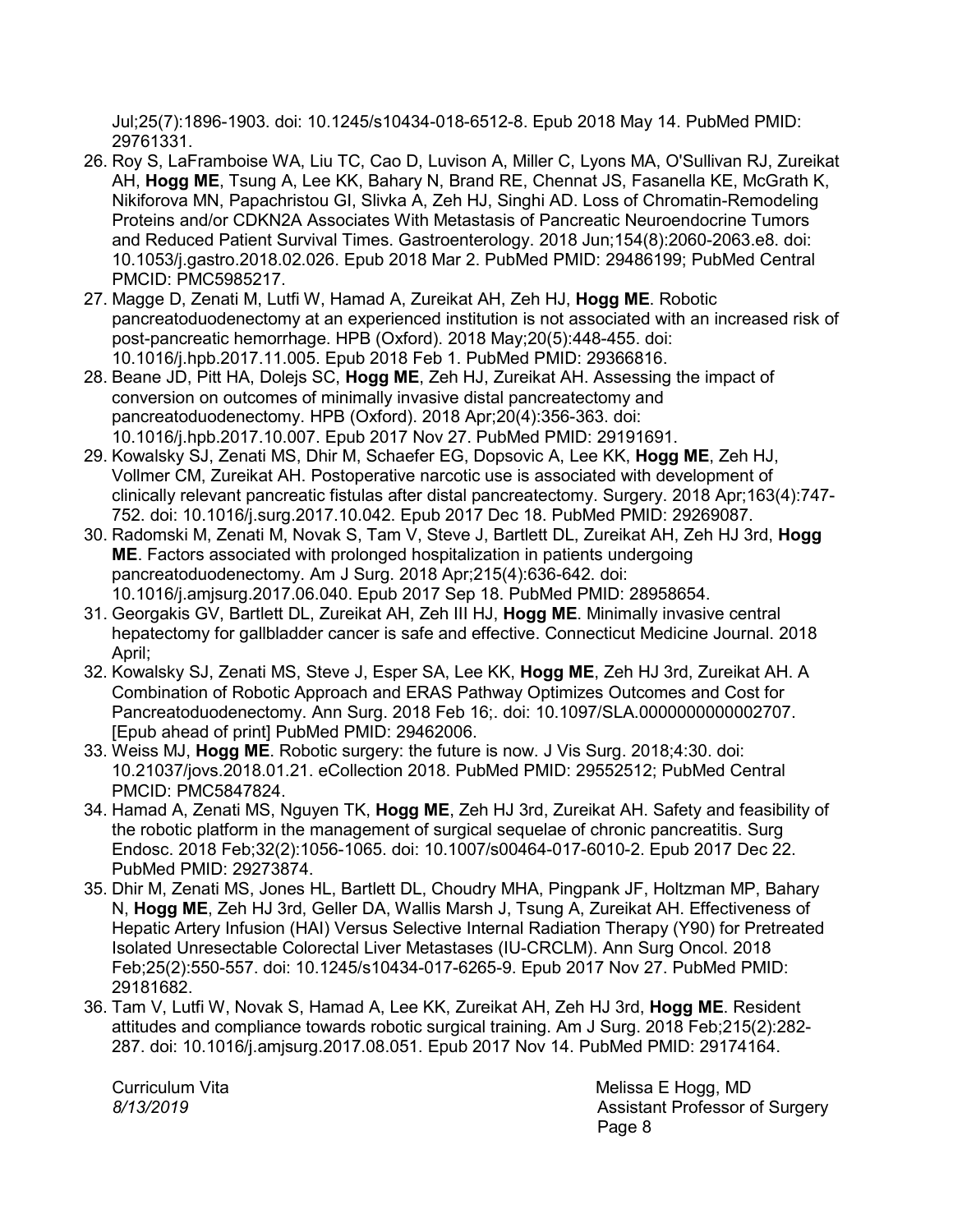- 37. Allan BJ, Novak SM, **Hogg ME**, Zeh HJ. [Robotic vascular resections during Whipple procedure.](https://www-ncbi-nlm-nih-gov.proxy.uchicago.edu/pubmed/29445599/)  J Vis Surg. 2018;4:13. doi: 10.21037/jovs.2017.12.15. eCollection 2018. Review. PubMed PMID: 29445599; PubMed Central PMCID: PMC5803130.
- 38. Kowalsky SJ, Zenati MS, Steve J, Lee KK, **Hogg ME**, Zeh HJ 3rd, Zureikat AH. [Ketorolac use](https://www-ncbi-nlm-nih-gov.proxy.uchicago.edu/pubmed/29229151/)  [may increase risk of postoperative pancreatic fistula after pancreaticoduodenectomy. J](https://www-ncbi-nlm-nih-gov.proxy.uchicago.edu/pubmed/29229151/) Surg Res. 2018 Jan;221:43-48. doi: 10.1016/j.jss.2017.08.006. PubMed PMID: 29229151.
- 39. Tam V, Zenati M, Novak S, Chen Y, Zureikat AH, Zeh HJ 3rd, **Hogg ME**. [Robotic](https://www-ncbi-nlm-nih-gov.proxy.uchicago.edu/pubmed/28578981/)  [Pancreatoduodenectomy Biotissue Curriculum has Validity and Improves Technical](https://www-ncbi-nlm-nih-gov.proxy.uchicago.edu/pubmed/28578981/)  [Performance for Surgical Oncology Fellows. J](https://www-ncbi-nlm-nih-gov.proxy.uchicago.edu/pubmed/28578981/) Surg Educ. 2017 Nov - Dec;74(6):1057-1065. doi: 10.1016/j.jsurg.2017.05.016. Epub 2017 Jun 1. PubMed PMID: 28578981.
- 40. Knab LM, Zureikat AH, Zeh HJ 3rd, **Hogg ME**. [Towards standardized robotic surgery in](https://www-ncbi-nlm-nih-gov.proxy.uchicago.edu/pubmed/28956165/)  [gastrointestinal oncology. L](https://www-ncbi-nlm-nih-gov.proxy.uchicago.edu/pubmed/28956165/)angenbecks Arch Surg. 2017 Nov;402(7):1003-1014. doi: 10.1007/s00423-017-1623-4. Epub 2017 Sep 27. Review. PubMed PMID: 28956165.
- 41. Dhir M, Li W, **Hogg ME**, Bartlett DL, Carty SE, McCoy KL, Challinor SM, Yip L. [Clinical](https://www-ncbi-nlm-nih-gov.proxy.uchicago.edu/pubmed/28884434/)  [Predictors of Malignancy in Patients with Pheochromocytoma and Paraganglioma. A](https://www-ncbi-nlm-nih-gov.proxy.uchicago.edu/pubmed/28884434/)nn Surg Oncol. 2017 Nov;24(12):3624-3630. doi: 10.1245/s10434-017-6074-1. Epub 2017 Sep 7. PubMed PMID: 28884434.
- 42. Epelboym I, Zenati MS, Hamad A, Steve J, Lee KK, Bahary N, **Hogg ME**, Zeh HJ, Zureikat AH. [Analysis of Perioperative Chemotherapy in Resected Pancreatic Cancer: Identifying the Number](https://www-ncbi-nlm-nih-gov.proxy.uchicago.edu/pubmed/28681155/)  [and Sequence of Chemotherapy Cycles Needed to Optimize Survival. A](https://www-ncbi-nlm-nih-gov.proxy.uchicago.edu/pubmed/28681155/)nn Surg Oncol. 2017 Sep;24(9):2744-2751. doi: 10.1245/s10434-017-5975-3. Epub 2017 Jul 5. PubMed PMID: 28681155.
- 43. Nota CL, Zwart MJ, Fong Y, Hagendoorn J, **Hogg ME**, Koerkamp BG, Besselink MG, Molenaar IQ. [Developing a robotic pancreas program: the Dutch experience. J](https://www-ncbi-nlm-nih-gov.proxy.uchicago.edu/pubmed/29078666/) Vis Surg. 2017;3:106. doi: 10.21037/jovs.2017.07.02. eCollection 2017. Review. PubMed PMID: 29078666; PubMed Central PMCID: PMC5638300.
- 44. Ocuin LM, Miller-Ocuin JL, Zenati MS, Vargo JA, Singhi AD, Burton SA, Bahary N, **Hogg ME**, Zeh HJ 3rd, Zureikat AH. [A margin distance analysis of the impact of adjuvant chemoradiation](https://www-ncbi-nlm-nih-gov.proxy.uchicago.edu/pubmed/28890820/)  [on survival after pancreatoduodenectomy for pancreatic adenocarcinoma. J](https://www-ncbi-nlm-nih-gov.proxy.uchicago.edu/pubmed/28890820/) Gastrointest Oncol. 2017 Aug;8(4):696-704. doi: 10.21037/jgo.2017.04.02. PubMed PMID: 28890820; PubMed Central PMCID: PMC5582038.
- 45. Miller-Ocuin JL, Zenati MS, Ocuin LM, Varley PR, Novak SM, Winters S, Zureikat AH, Zeh HJ 3rd, **Hogg ME**. [Failure to Treat: Audit of an Institutional Cancer Registry Database at a Large](https://www-ncbi-nlm-nih-gov.proxy.uchicago.edu/pubmed/28534079/)  Comprehensive [Cancer Center Reveals Factors Affecting the Treatment of Pancreatic Cancer.](https://www-ncbi-nlm-nih-gov.proxy.uchicago.edu/pubmed/28534079/)  Ann Surg Oncol. 2017 Aug;24(8):2387-2396. doi: 10.1245/s10434-017-5880-9. Epub 2017 May 22. PubMed PMID: 28534079.
- 46. Hamad A, Novak S, **Hogg ME**. [Robotic central pancreatectomy. J](https://www-ncbi-nlm-nih-gov.proxy.uchicago.edu/pubmed/29078656/) Vis Surg. 2017;3:94. doi: 10.21037/jovs.2017.05.13. eCollection 2017. Review. PubMed PMID: 29078656; PubMed Central PMCID: PMC5638396.
- 47. Zureikat AH, Borrebach J, Pitt HA, Mcgill D, **Hogg ME**, Thompson V, Bentrem DJ, Hall BL, Zeh HJ. [Minimally invasive hepatopancreatobiliary surgery in North America: an ACS-NSQIP](https://www-ncbi-nlm-nih-gov.proxy.uchicago.edu/pubmed/28400087/)  analysis of predictors of conversion for [laparoscopic and robotic pancreatectomy and](https://www-ncbi-nlm-nih-gov.proxy.uchicago.edu/pubmed/28400087/)  [hepatectomy. H](https://www-ncbi-nlm-nih-gov.proxy.uchicago.edu/pubmed/28400087/)PB (Oxford). 2017 Jul;19(7):595-602. doi: 10.1016/j.hpb.2017.03.004. Epub 2017 Apr 8. PubMed PMID: 28400087.
- 48. **Hogg ME**, Tam V, Zenati M, Novak S, Miller J, Zureikat AH, Zeh HJ 3rd. [Mastery-Based Virtual](https://www-ncbi-nlm-nih-gov.proxy.uchicago.edu/pubmed/27884677/)  [Reality Robotic Simulation Curriculum: The First Step Toward Operative Robotic Proficiency. J](https://www-ncbi-nlm-nih-gov.proxy.uchicago.edu/pubmed/27884677/) Surg Educ. 2017 May - Jun;74(3):477-485. doi: 10.1016/j.jsurg.2016.10.015. Epub 2016 Nov 21. PubMed PMID: 27884677.

Curriculum Vita **Melissa E Hogg, MD** *8/13/2019* Assistant Professor of Surgery e de la provincia de la provincia de la provincia de la provincia de la provincia de la provincia de la provincia d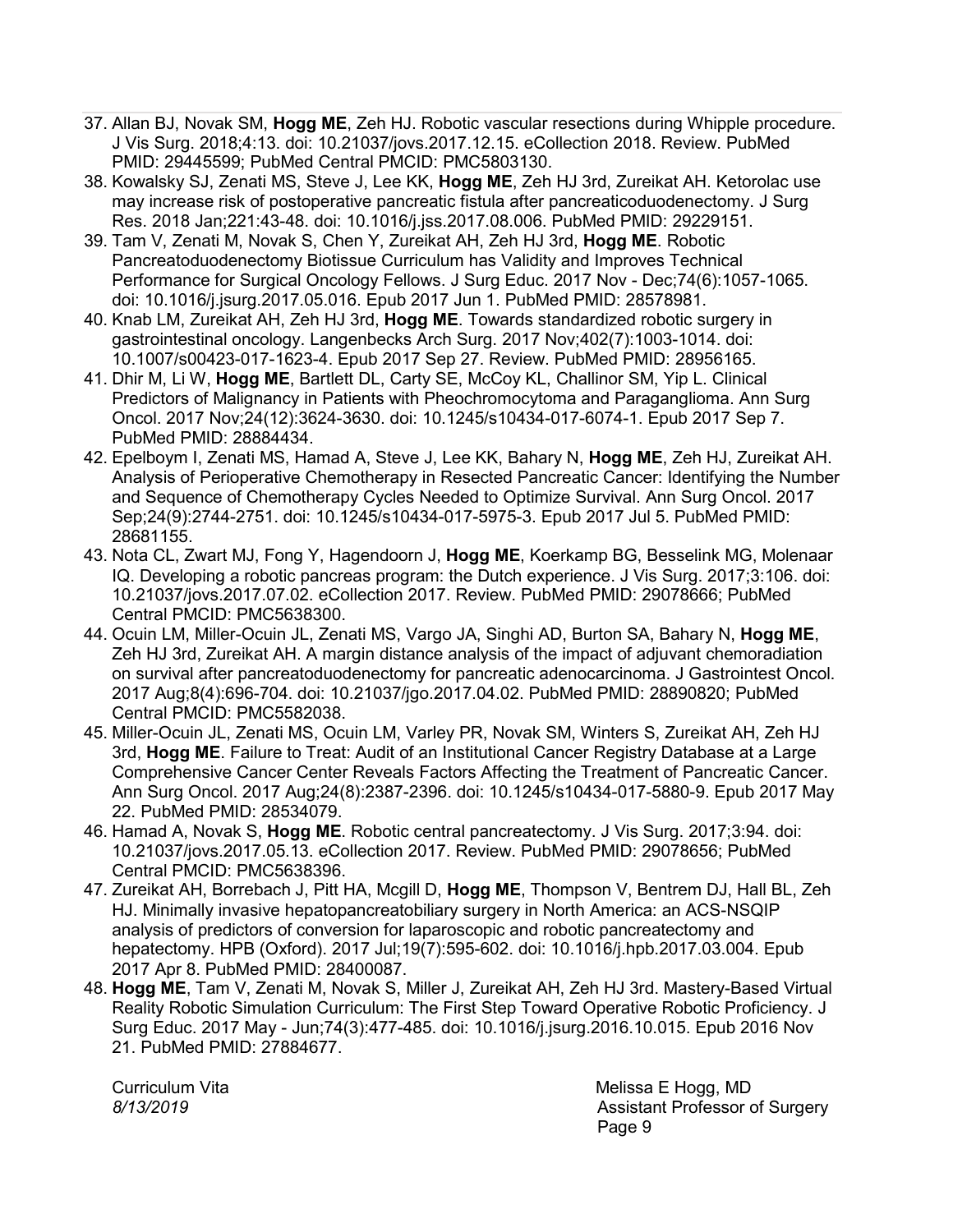- 49. Tam V, Zeh HJ 3rd, **Hogg ME**. [Incorporating Metrics of Surgical Proficiency Into Credentialing](https://www-ncbi-nlm-nih-gov.proxy.uchicago.edu/pubmed/28273289/)  [and Privileging Pathways. J](https://www-ncbi-nlm-nih-gov.proxy.uchicago.edu/pubmed/28273289/)AMA Surg. 2017 May 1;152(5):494-495. doi: 10.1001/jamasurg.2017.0025. Review. PubMed PMID: 28273289.
- 50. Bednar F, Zenati MS, Steve J, Winters S, Ocuin LM, Bahary N, **Hogg ME**, Zeh HJ 3rd, Zureikat AH. [Analysis of Predictors of Resection and Survival in Locally Advanced Stage III Pancreatic](https://www-ncbi-nlm-nih-gov.proxy.uchicago.edu/pubmed/27896518/)  [Cancer: Does the Nature of Chemotherapy Regimen Influence Outcomes?. A](https://www-ncbi-nlm-nih-gov.proxy.uchicago.edu/pubmed/27896518/)nn Surg Oncol. 2017 May;24(5):1406-1413. doi: 10.1245/s10434-016-5707-0. Epub 2016 Nov 28. PubMed PMID: 27896518.
- 51. Dhir M, Ramalingam L, Shuai Y, Pakrafter S, Jones HL, **Hogg ME**, Zureikat AH, Holtzman MP, Ahrendt SA, Bahary N, Pingpank JF, Zeh HJ, Bartlett DL, Choudry HA. [Cytoreductive Surgery](https://www-ncbi-nlm-nih-gov.proxy.uchicago.edu/pubmed/27995449/)  [and Hyperthermic Intraperitoneal Chemoperfusion in Adolescent and Young Adults with](https://www-ncbi-nlm-nih-gov.proxy.uchicago.edu/pubmed/27995449/)  [Peritoneal Metastases. A](https://www-ncbi-nlm-nih-gov.proxy.uchicago.edu/pubmed/27995449/)nn Surg Oncol. 2017 Apr;24(4):875-883. doi: 10.1245/s10434-016- 5689-y. Epub 2016 Dec 19. PubMed PMID: 27995449.
- 52. McMillan MT, Zureikat AH, **Hogg ME**, Kowalsky SJ, Zeh HJ, Sprys MH, Vollmer CM Jr. [A](https://www-ncbi-nlm-nih-gov.proxy.uchicago.edu/pubmed/28030724/)  [Propensity Score-Matched Analysis of Robotic vs Open Pancreatoduodenectomy on Incidence](https://www-ncbi-nlm-nih-gov.proxy.uchicago.edu/pubmed/28030724/)  [of Pancreatic Fistula. J](https://www-ncbi-nlm-nih-gov.proxy.uchicago.edu/pubmed/28030724/)AMA Surg. 2017 Apr 1;152(4):327-335. doi: 10.1001/jamasurg.2016.4755. PubMed PMID: 28030724; PubMed Central PMCID: PMC5470429.
- 53. **Hogg ME**, Besselink MG, Clavien PA, Fingerhut A, Jeyarajah DR, Kooby DA, Moser AJ, Pitt HA, Varban OA, Vollmer CM, Zeh HJ 3rd, Hansen P. [Training in Minimally Invasive Pancreatic](https://www-ncbi-nlm-nih-gov.proxy.uchicago.edu/pubmed/28190709/)  Resections: [a paradigm shift away from "See one, Do one, Teach one". H](https://www-ncbi-nlm-nih-gov.proxy.uchicago.edu/pubmed/28190709/)PB (Oxford). 2017 Mar;19(3):234-245. doi: 10.1016/j.hpb.2017.01.016. Epub 2017 Feb 10. PubMed PMID: 28190709.
- 54. Magge D, Steve J, Novak S, Slivka A, **Hogg M**, Zureikat A, Zeh HJ 3rd. [Performing the Difficult](https://www-ncbi-nlm-nih-gov.proxy.uchicago.edu/pubmed/27896657/)  [Cholecystectomy Using Combined Endoscopic and Robotic Techniques: How I Do It. J](https://www-ncbi-nlm-nih-gov.proxy.uchicago.edu/pubmed/27896657/) Gastrointest Surg. 2017 Mar;21(3):583-589. doi: 10.1007/s11605-016-3323-8. Epub 2016 Nov 28. PubMed PMID: 27896657.
- 55. Montagnini AL, Røsok BI, Asbun HJ, Barkun J, Besselink MG, Boggi U, Conlon KC, Fingerhut A, Han HS, Hansen PD, **Hogg ME**, Kendrick ML, Palanivelu C, Shrikhande SV, Wakabayashi G, Zeh H, Vollmer CM, Kooby DA. [Standardizing terminology for minimally invasive pancreatic](https://www-ncbi-nlm-nih-gov.proxy.uchicago.edu/pubmed/28317657/)  [resection. H](https://www-ncbi-nlm-nih-gov.proxy.uchicago.edu/pubmed/28317657/)PB (Oxford). 2017 Mar;19(3):182-189. doi: 10.1016/j.hpb.2017.01.006. Review. PubMed PMID: 28317657.
- 56. Rogers MB, Aveson V, Firek B, Yeh A, Brooks B, Brower-Sinning R, Steve J, Banfield JF, Zureikat A, **Hogg M**, Boone BA, Zeh HJ, Morowitz MJ. [Disturbances of the Perioperative](https://www-ncbi-nlm-nih-gov.proxy.uchicago.edu/pubmed/27846140/)  [Microbiome Across Multiple Body Sites in Patients Undergoing Pancreaticoduodenectomy.](https://www-ncbi-nlm-nih-gov.proxy.uchicago.edu/pubmed/27846140/)  Pancreas. 2017 Feb;46(2):260-267. doi: 10.1097/MPA.0000000000000726. PubMed PMID: 27846140; PubMed Central PMCID: PMC5235958.
- 57. Girgis MD, Zenati MS, Steve J, Bartlett DL, Zureikat A, Zeh HJ, **Hogg ME**. [Robotic approach](https://www-ncbi-nlm-nih-gov.proxy.uchicago.edu/pubmed/28038966/)  [mitigates perioperative morbidity in obese patients following pancreaticoduodenectomy. H](https://www-ncbi-nlm-nih-gov.proxy.uchicago.edu/pubmed/28038966/)PB (Oxford). 2017 Feb;19(2):93-98. doi: 10.1016/j.hpb.2016.11.008. Epub 2016 Dec 27. PubMed PMID: 28038966.
- 58. Singhi AD, Liu TC, Roncaioli JL, Cao D, Zeh HJ, Zureikat AH, Tsung A, Marsh JW, Lee KK, **Hogg ME**, Bahary N, Brand RE, McGrath KM, Slivka A, Cressman KL, Fuhrer K, O'Sullivan RJ. [Alternative Lengthening of Telomeres and Loss of DAXX/ATRX Expression Predicts Metastatic](https://www-ncbi-nlm-nih-gov.proxy.uchicago.edu/pubmed/27407094/)  [Disease and Poor Survival in Patients with Pancreatic Neuroendocrine Tumors. C](https://www-ncbi-nlm-nih-gov.proxy.uchicago.edu/pubmed/27407094/)lin Cancer Res. 2017 Jan 15;23(2):600-609. doi: 10.1158/1078-0432.CCR-16-1113. Epub 2016 Jul 12. PubMed PMID: 27407094; PubMed Central PMCID: PMC6560642.

Curriculum Vita **Melissa E Hogg, MD** *8/13/2019* Assistant Professor of Surgery e de la construction de la construction de la construction de la construction de la construction de la constru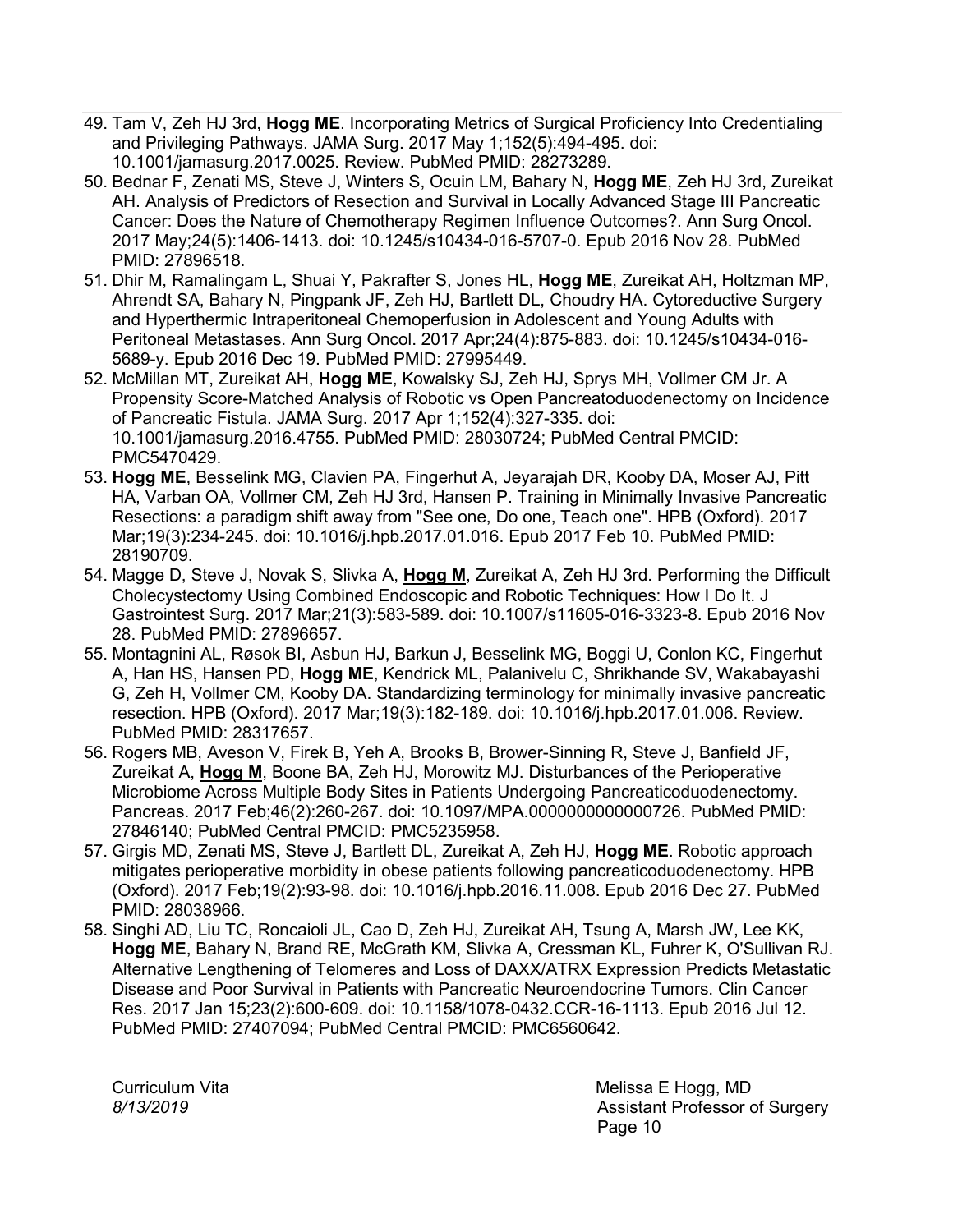- 59. Dhir M, Jones HL, Shuai Y, Clifford AK, Perkins S, Steve J, **Hogg ME**, Choudry MH, Pingpank JF, Holtzman MP, Zeh HJ 3rd, Bahary N, Bartlett DL, Zureikat AH. [Hepatic Arterial Infusion in](https://www-ncbi-nlm-nih-gov.proxy.uchicago.edu/pubmed/27431415/)  [Combination with Modern Systemic Chemotherapy is Associated with Improved Survival](https://www-ncbi-nlm-nih-gov.proxy.uchicago.edu/pubmed/27431415/)  [Compared with Modern Systemic Chemotherapy Alone in Patients with Isolated Unresectable](https://www-ncbi-nlm-nih-gov.proxy.uchicago.edu/pubmed/27431415/)  [Colorectal Liver Metastases: A Case-Control Study. A](https://www-ncbi-nlm-nih-gov.proxy.uchicago.edu/pubmed/27431415/)nn Surg Oncol. 2017 Jan;24(1):150-158. doi: 10.1245/s10434-016-5418-6. Epub 2016 Jul 18. PubMed PMID: 27431415.
- 60. Dhir M, Choudry HA, Holtzman MP, Pingpank JF, Ahrendt SA, Zureikat AH, **Hogg ME**, Bartlett DL, Zeh HJ, Singhi AD, Bahary N. [Impact of genomic profiling on the treatment and outcomes of](https://www-ncbi-nlm-nih-gov.proxy.uchicago.edu/pubmed/28028924/)  [patients with advanced gastrointestinal malignancies. C](https://www-ncbi-nlm-nih-gov.proxy.uchicago.edu/pubmed/28028924/)ancer Med. 2017 Jan;6(1):195-206. doi: 10.1002/cam4.992. Epub 2016 Dec 28. PubMed PMID: 28028924; PubMed Central PMCID: PMC5269696.
- 61. King JC, Zenati M, Steve J, Winters SB, Bartlett DL, Zureikat AH, Zeh HJ 3rd, **Hogg ME**. [Deviations from Expected Treatment of Pancreatic Cancer in Octogenarians: Analysis of Patient](https://www-ncbi-nlm-nih-gov.proxy.uchicago.edu/pubmed/27459986/)  [and Surgeon Factors. A](https://www-ncbi-nlm-nih-gov.proxy.uchicago.edu/pubmed/27459986/)nn Surg Oncol. 2016 Dec;23(13):4149-4155. doi: 10.1245/s10434-016- 5456-0. Epub 2016 Jul 26. PubMed PMID: 27459986.
- 62. Umapathy C, Raina A, Saligram S, Tang G, Papachristou GI, Rabinovitz M, Chennat J, Zeh H, Zureikat AH, **Hogg ME**, Lee KK, Saul MI, Whitcomb DC, Slivka A, Yadav D. [Natural History](https://www-ncbi-nlm-nih-gov.proxy.uchicago.edu/pubmed/27619808/)  [After Acute Necrotizing Pancreatitis: a Large US Tertiary Care Experience. J](https://www-ncbi-nlm-nih-gov.proxy.uchicago.edu/pubmed/27619808/) Gastrointest Surg. 2016 Nov;20(11):1844-1853. doi: 10.1007/s11605-016-3264-2. Epub 2016 Sep 12. PubMed PMID: 27619808.
- 63. Wright GP, Poruk KE, Zenati MS, Steve J, Bahary N, **Hogg ME**, Zuriekat AH, Wolfgang CL, Zeh HJ 3rd, Weiss MJ. [Primary Tumor Resection Following Favorable Response to Systemic](https://www-ncbi-nlm-nih-gov.proxy.uchicago.edu/pubmed/27604886/)  [Chemotherapy in Stage IV Pancreatic Adenocarcinoma with Synchronous Metastases: a Bi](https://www-ncbi-nlm-nih-gov.proxy.uchicago.edu/pubmed/27604886/)[institutional Analysis. J](https://www-ncbi-nlm-nih-gov.proxy.uchicago.edu/pubmed/27604886/) Gastrointest Surg. 2016 Nov;20(11):1830-1835. doi: 10.1007/s11605- 016-3256-2. Epub 2016 Sep 7. PubMed PMID: 27604886.
- 64. Zureikat AH, Postlewait LM, Liu Y, Gillespie TW, Weber SM, Abbott DE, Ahmad SA, Maithel SK, **Hogg ME**, Zenati M, Cho CS, Salem A, Xia B, Steve J, Nguyen TK, Keshava HB, Chalikonda S, Walsh RM, Talamonti MS, Stocker SJ, Bentrem DJ, Lumpkin S, Kim HJ, Zeh HJ 3rd, Kooby DA. [A Multi-institutional Comparison of Perioperative Outcomes of Robotic and Open](https://www-ncbi-nlm-nih-gov.proxy.uchicago.edu/pubmed/27433907/)  [Pancreaticoduodenectomy. A](https://www-ncbi-nlm-nih-gov.proxy.uchicago.edu/pubmed/27433907/)nn Surg. 2016 Oct;264(4):640-9. doi: 10.1097/SLA.0000000000001869. PubMed PMID: 27433907.
- 65. Ocuin LM, Miller-Ocuin JL, Novak SM, Bartlett DL, Marsh JW, Tsung A, Lee KK, **Hogg ME,** Zeh HJ, Zureikat AH. [Robotic and open distal pancreatectomy with celiac axis resection for locally](https://www-ncbi-nlm-nih-gov.proxy.uchicago.edu/pubmed/27506992/)  [advanced pancreatic body tumors: a single institutional assessment of perioperative outcomes](https://www-ncbi-nlm-nih-gov.proxy.uchicago.edu/pubmed/27506992/)  [and survival. H](https://www-ncbi-nlm-nih-gov.proxy.uchicago.edu/pubmed/27506992/)PB (Oxford). 2016 Oct;18(10):835-842. doi: 10.1016/j.hpb.2016.05.003. Epub 2016 Jul 8. PubMed PMID: 27506992; PubMed Central PMCID: PMC5060290.
- 66. **Hogg ME**, Zenati M, Novak S, Chen Y, Jun Y, Steve J, Kowalsky SJ, Bartlett DL, Zureikat AH, Zeh HJ 3rd. [Grading of Surgeon Technical Performance Predicts Postoperative Pancreatic](https://www-ncbi-nlm-nih-gov.proxy.uchicago.edu/pubmed/27433897/)  [Fistula for Pancreaticoduodenectomy Independent of Patient-related Variables. A](https://www-ncbi-nlm-nih-gov.proxy.uchicago.edu/pubmed/27433897/)nn Surg. 2016 Sep;264(3):482-91. doi: 10.1097/SLA.0000000000001862. PubMed PMID: 27433897.
- 67. Dhir M, Zenati MS, Padussis JC, Jones HL, Perkins S, Clifford AK, Steve J, **Hogg ME**, Choudry HA, Holtzman MP, Zeh HJ 3rd, Pingpank JF, Bartlett DL, Zureikat AH. [Robotic assisted](https://www-ncbi-nlm-nih-gov.proxy.uchicago.edu/pubmed/27529576/)  [placement of hepatic artery infusion pump is a safe and feasible approach. J](https://www-ncbi-nlm-nih-gov.proxy.uchicago.edu/pubmed/27529576/) Surg Oncol. 2016 Sep;114(3):342-7. doi: 10.1002/jso.24325. Epub 2016 Aug 16. PubMed PMID: 27529576.
- 68. King JC, Zeh HJ 3rd, Zureikat AH, Celebrezze J, Holtzman MP, Stang ML, Tsung A, Bartlett DL, **Hogg ME**. [Safety in Numbers: Progressive Implementation of a Robotics Program in an](https://www-ncbi-nlm-nih-gov.proxy.uchicago.edu/pubmed/27130645/)  [Academic Surgical Oncology Practice. S](https://www-ncbi-nlm-nih-gov.proxy.uchicago.edu/pubmed/27130645/)urg Innov. 2016 Aug;23(4):407-14. doi: 10.1177/1553350616646479. Epub 2016 Apr 29. PubMed PMID: 27130645.

Curriculum Vita **Melissa E Hogg, MD** *8/13/2019* Assistant Professor of Surgery Page 11 Page 11 Page 11 Page 11 Page 11 Page 11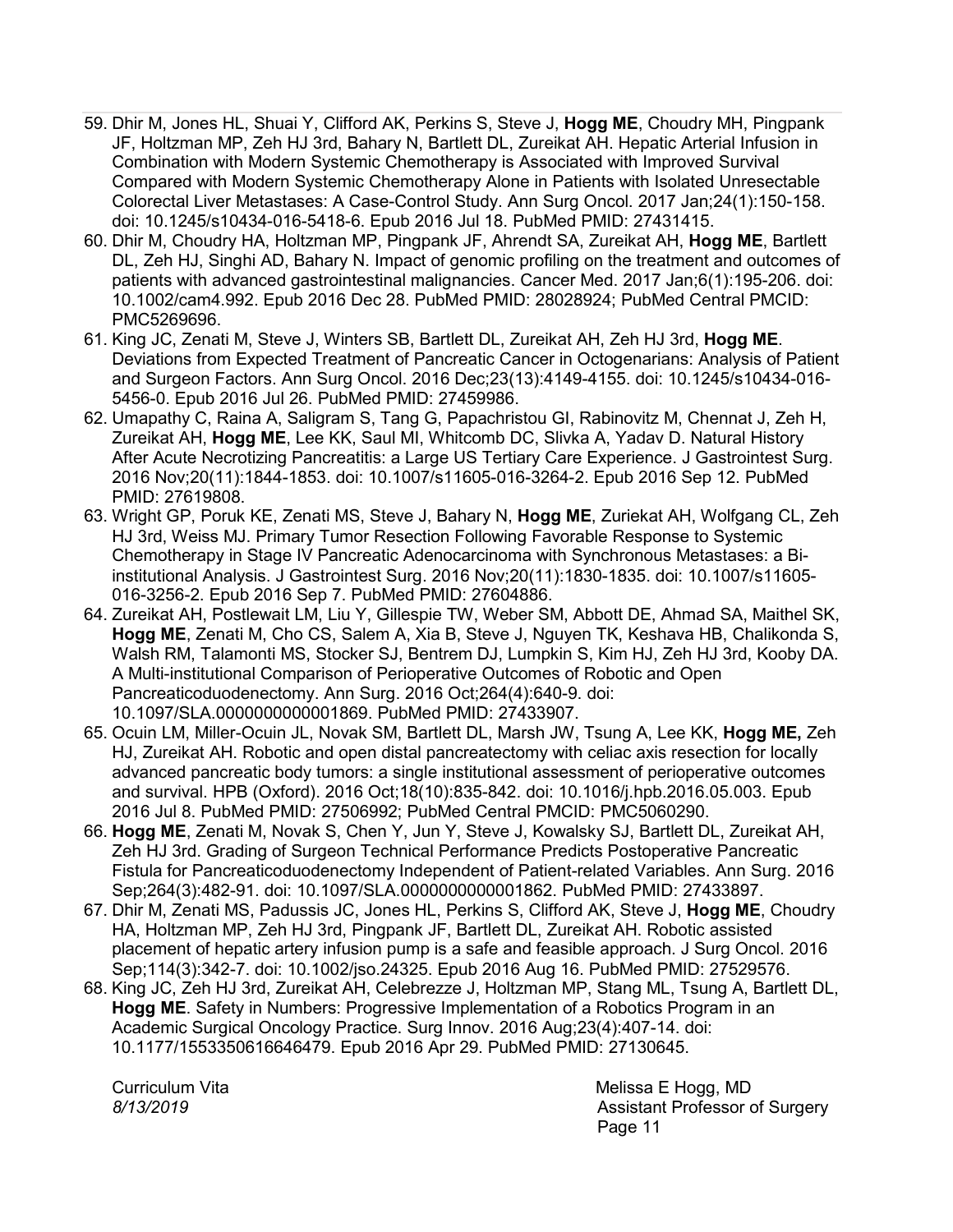- 69. Cunningham KE, Zenati MS, Petrie JR, Steve JL, **Hogg ME,** Zeh HJ 3rd, Zureikat AH. [A policy](https://www-ncbi-nlm-nih-gov.proxy.uchicago.edu/pubmed/27451861/)  [of omitting an intensive care unit stay after robotic pancreaticoduodenectomy is safe](https://www-ncbi-nlm-nih-gov.proxy.uchicago.edu/pubmed/27451861/) and cost[effective. J](https://www-ncbi-nlm-nih-gov.proxy.uchicago.edu/pubmed/27451861/) Surg Res. 2016 Jul;204(1):8-14. doi: 10.1016/j.jss.2016.04.023. Epub 2016 Apr 23. PubMed PMID: 27451861.
- 70. Singhi AD, Zeh HJ, Brand RE, Nikiforova MN, Chennat JS, Fasanella KE, Khalid A, Papachristou GI, Slivka A, **Hogg M**, Lee KK, Tsung A, Zureikat AH, McGrath K. [American](https://www-ncbi-nlm-nih-gov.proxy.uchicago.edu/pubmed/26709110/)  [Gastroenterological Association guidelines are inaccurate in detecting pancreatic cysts with](https://www-ncbi-nlm-nih-gov.proxy.uchicago.edu/pubmed/26709110/)  [advanced neoplasia: a clinicopathologic study of 225 patients with supporting molecular data.](https://www-ncbi-nlm-nih-gov.proxy.uchicago.edu/pubmed/26709110/)  Gastrointest Endosc. 2016 Jun;83(6):1107-1117.e2. doi: 10.1016/j.gie.2015.12.009. Epub 2015 Dec 18. PubMed PMID: 26709110.
- 71. Schiffman SC, Abberbock S, Winters S, Valko C, Steve J, Zureikat AH, Zeh HJ 3rd, **Hogg ME**. [A pancreatic cancer multidisciplinary clinic: insights and outcomes. J](https://www-ncbi-nlm-nih-gov.proxy.uchicago.edu/pubmed/27229097/) Surg Res. 2016 May 15;202(2):246-52. doi: 10.1016/j.jss.2016.01.021. Epub 2016 Jan 21. PubMed PMID: 27229097.
- 72. Polanco PM, Zenati MS, **Hogg ME**, Shakir M, Boone BA, Bartlett DL, Zeh HJ, Zureikat AH. [An](https://www-ncbi-nlm-nih-gov.proxy.uchicago.edu/pubmed/26139506/)  [analysis of risk factors for pancreatic fistula after robotic pancreaticoduodenectomy: outcomes](https://www-ncbi-nlm-nih-gov.proxy.uchicago.edu/pubmed/26139506/)  [from a consecutive series of standardized pancreatic reconstructions. S](https://www-ncbi-nlm-nih-gov.proxy.uchicago.edu/pubmed/26139506/)urg Endosc. 2016 Apr;30(4):1523-9. doi: 10.1007/s00464-015-4366-8. Epub 2015 Jul 3. PubMed PMID: 26139506.
- 73. Magge D, Zureikat A, **Hogg M**, Zeh HJ 3rd. [Minimally Invasive Approaches to Pancreatic](https://www-ncbi-nlm-nih-gov.proxy.uchicago.edu/pubmed/27013364/)  [Surgery. S](https://www-ncbi-nlm-nih-gov.proxy.uchicago.edu/pubmed/27013364/)urg Oncol Clin N Am. 2016 Apr;25(2):273-86. doi: 10.1016/j.soc.2015.11.001. Review. PubMed PMID: 27013364.
- 74. Polanco PM, Ding Y, Knox JM, Ramalingam L, Jones H, **Hogg ME**, Zureikat AH, Holtzman MP, Pingpank J, Ahrendt S, Zeh HJ, Bartlett DL, Choudry HA. [Outcomes of Cytoreductive Surgery](https://www-ncbi-nlm-nih-gov.proxy.uchicago.edu/pubmed/26429720/)  [and Hyperthermic Intraperitoneal Chemoperfusion in Patients with High-Grade, High-Volume](https://www-ncbi-nlm-nih-gov.proxy.uchicago.edu/pubmed/26429720/)  [Disseminated Mucinous Appendiceal Neoplasms. A](https://www-ncbi-nlm-nih-gov.proxy.uchicago.edu/pubmed/26429720/)nn Surg Oncol. 2016 Feb;23(2):382-90. doi: 10.1245/s10434-015-4838-z. Epub 2015 Oct 1. PubMed PMID: 26429720.
- 75. Khreiss M, Zenati M, Clifford A, Lee KK, **Hogg ME**, Slivka A, Chennat J, Gelrud A, Zeh HJ, Papachristou GI, Zureikat AH. [Cyst Gastrostomy and Necrosectomy for the Management of](https://www-ncbi-nlm-nih-gov.proxy.uchicago.edu/pubmed/26033038/)  Sterile [Walled-Off Pancreatic Necrosis: a Comparison of Minimally Invasive Surgical and](https://www-ncbi-nlm-nih-gov.proxy.uchicago.edu/pubmed/26033038/)  [Endoscopic Outcomes at a High-Volume Pancreatic Center. J](https://www-ncbi-nlm-nih-gov.proxy.uchicago.edu/pubmed/26033038/) Gastrointest Surg. 2015 Aug;19(8):1441-8. doi: 10.1007/s11605-015-2864-6. Epub 2015 Jun 2. PubMed PMID: 26033038.
- 76. Downs-Canner S, Zenati M, Boone BA, Varley PR, Steve J, **Hogg ME**, Zureikat A, Zeh HJ, Lee KK. [The indolent nature of pulmonary metastases from ductal adenocarcinoma of the pancreas.](https://www-ncbi-nlm-nih-gov.proxy.uchicago.edu/pubmed/26153355/)  J Surg Oncol. 2015 Jul;112(1):80-5. doi: 10.1002/jso.23943. Epub 2015 Jul 7. PubMed PMID: 26153355; PubMed Central PMCID: PMC4509861.
- 77. Nguyen TK, Zenati MS, Boone BA, Steve J, **Hogg ME**, Bartlett DL, Zeh HJ 3rd, Zureikat AH. [Robotic pancreaticoduodenectomy in the presence of aberrant or anomalous hepatic arterial](https://www-ncbi-nlm-nih-gov.proxy.uchicago.edu/pubmed/25913696/)  [anatomy: safety and oncologic outcomes. H](https://www-ncbi-nlm-nih-gov.proxy.uchicago.edu/pubmed/25913696/)PB (Oxford). 2015 Jul;17(7):594-9. doi: 10.1111/hpb.12414. Epub 2015 Apr 23. PubMed PMID: 25913696; PubMed Central PMCID: PMC4474506.
- 78. Shakir M, Boone BA, Polanco PM, Zenati MS, **Hogg ME**, Tsung A, Choudry HA, Moser AJ, Bartlett DL, Zeh HJ, Zureikat AH. [The learning curve for robotic distal pancreatectomy: an](https://www-ncbi-nlm-nih-gov.proxy.uchicago.edu/pubmed/25906690/)  [analysis of outcomes of the first 100 consecutive cases at a high-volume pancreatic centre.](https://www-ncbi-nlm-nih-gov.proxy.uchicago.edu/pubmed/25906690/)  HPB (Oxford). 2015 Jul;17(7):580-6. doi: 10.1111/hpb.12412. Epub 2015 Apr 23. PubMed PMID: 25906690; PubMed Central PMCID: PMC4474504.

Curriculum Vita **Melissa E Hogg, MD** *8/13/2019* Assistant Professor of Surgery Page 12 and the contract of the contract of the Page 12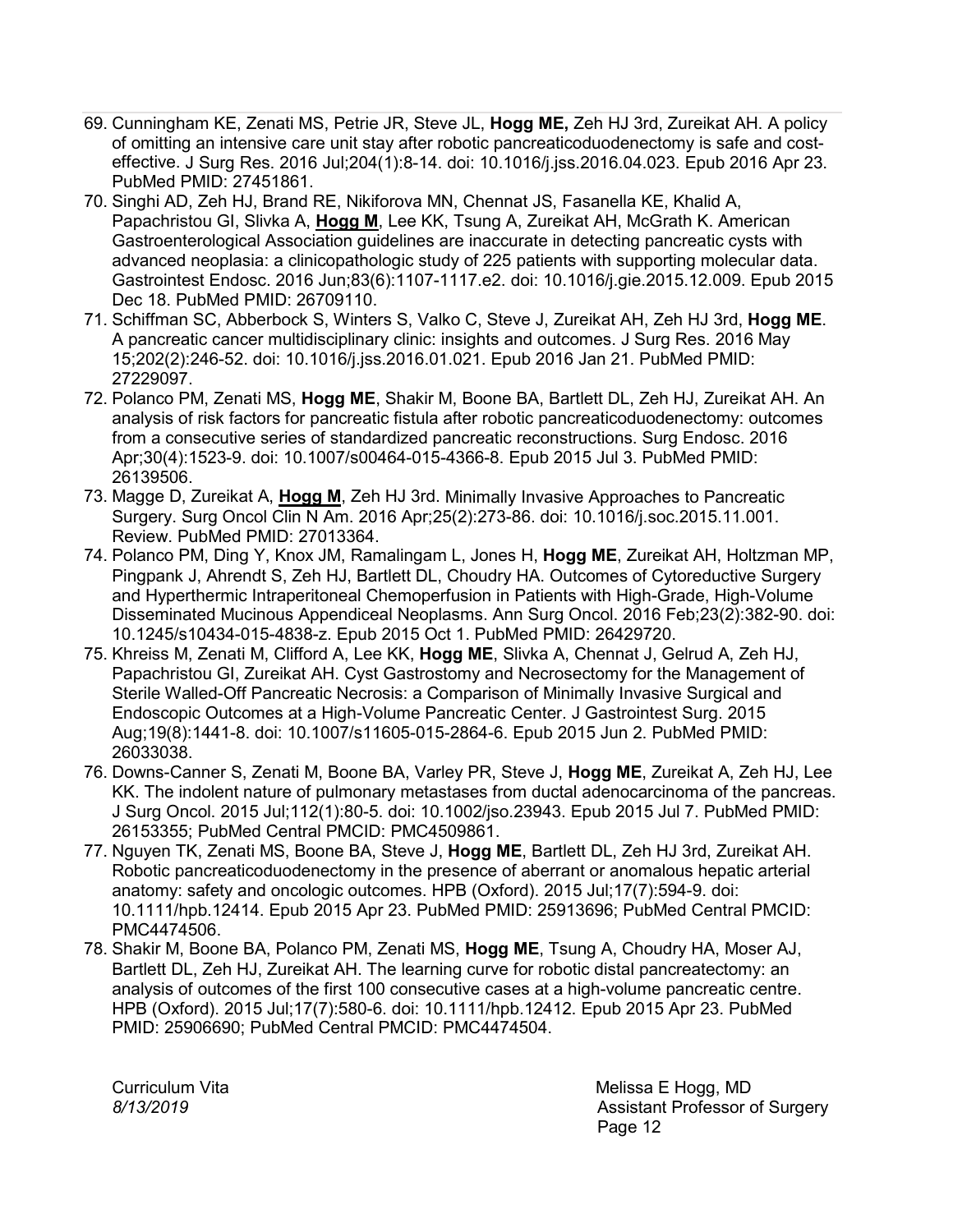- 79. Polanco PM, Ding Y, Knox JM, Ramalingam L, Jones H, **Hogg ME**, Zureikat AH, Holtzman MP, Pingpank J, Ahrendt S, Zeh HJ, Bartlett DL, Choudry HA. [Institutional learning curve of](https://www-ncbi-nlm-nih-gov.proxy.uchicago.edu/pubmed/25377640/)  [cytoreductive surgery and hyperthermic intraperitoneal chemoperfusion for peritoneal](https://www-ncbi-nlm-nih-gov.proxy.uchicago.edu/pubmed/25377640/)  [malignancies. A](https://www-ncbi-nlm-nih-gov.proxy.uchicago.edu/pubmed/25377640/)nn Surg Oncol. 2015 May;22(5):1673-9. doi: 10.1245/s10434-014-4111-x. Epub 2014 Nov 7. PubMed PMID: 25377640.
- 80. Boone BA, Zenati M, **Hogg ME**, Steve J, Moser AJ, Bartlett DL, Zeh HJ, Zureikat AH. Assessment of quality outcomes [for robotic pancreaticoduodenectomy: identification of the](https://www-ncbi-nlm-nih-gov.proxy.uchicago.edu/pubmed/25761143/)  [learning curve. J](https://www-ncbi-nlm-nih-gov.proxy.uchicago.edu/pubmed/25761143/)AMA Surg. 2015 May;150(5):416-22. doi: 10.1001/jamasurg.2015.17. PubMed PMID: 25761143.
- 81. Downs-Canner S, Van der Vliet WJ, Thoolen SJ, Boone BA, Zureikat AH, **Hogg ME,** Bartlett DL, Callery MP, Kent TS, Zeh HJ, Moser AJ. [Robotic surgery for benign duodenal tumors. J](https://www-ncbi-nlm-nih-gov.proxy.uchicago.edu/pubmed/25348238/) Gastrointest Surg. 2015 Feb;19(2):306-12. doi: 10.1007/s11605-014-2668-0. Epub 2014 Oct 28. PubMed PMID: 25348238; PubMed Central PMCID: PMC4529990.
- 82. Zureikat AH, Nguyen T, Boone BA, Wijkstrom M, **Hogg ME**, Humar A, Zeh H 3rd. [Robotic total](https://www-ncbi-nlm-nih-gov.proxy.uchicago.edu/pubmed/25005012/)  [pancreatectomy with or without autologous islet cell transplantation: replication of an open](https://www-ncbi-nlm-nih-gov.proxy.uchicago.edu/pubmed/25005012/)  [technique through a minimal access approach. S](https://www-ncbi-nlm-nih-gov.proxy.uchicago.edu/pubmed/25005012/)urg Endosc. 2015 Jan;29(1):176-83. doi: 10.1007/s00464-014-3656-x. Epub 2014 Jul 9. PubMed PMID: 25005012; PubMed Central PMCID: PMC4289123.
- 83. Boone BA, Steve J, Zenati MS, **Hogg ME**, Singhi AD, Bartlett DL, Zureikat AH, Bahary N, Zeh HJ 3rd. [Serum CA 19-9 response to neoadjuvant therapy is associated with outcome in](https://www-ncbi-nlm-nih-gov.proxy.uchicago.edu/pubmed/25092157/)  [pancreatic adenocarcinoma. A](https://www-ncbi-nlm-nih-gov.proxy.uchicago.edu/pubmed/25092157/)nn Surg Oncol. 2014 Dec;21(13):4351-8. doi: 10.1245/s10434- 014-3842-z. Epub 2014 Aug 5. PubMed PMID: 25092157.
- 84. Zureikat AH, **Hogg ME**, Zeh HJ 3rd. [The utility of the robot in pancreatic resections. A](https://www-ncbi-nlm-nih-gov.proxy.uchicago.edu/pubmed/25293609/)dv Surg. 2014;48:77-95. doi: 10.1016/j.yasu.2014.05.011. Review. PubMed PMID: 25293609.
- 85. **Hogg ME**, Wayne JD. [Atypical lipomatous tumor/well-differentiated liposarcoma: what is it?.](https://www-ncbi-nlm-nih-gov.proxy.uchicago.edu/pubmed/22365523/)  Surg Oncol Clin N Am. 2012 Apr;21(2):333-40. doi: 10.1016/j.soc.2011.12.007. Epub 2012 Jan 28. PubMed PMID: 22365523.
- 86. **Hogg ME**, Vavra AK, Banerjee MN, Martinez J, Jiang Q, Keefer LK, Chambon P, Kibbe MR. The role of estrogen receptor  $\alpha$  and  $\beta$  in regulating vascular smooth muscle cell proliferation is [based on sex. J](https://www-ncbi-nlm-nih-gov.proxy.uchicago.edu/pubmed/22099601/) Surg Res. 2012 Mar;173(1):e1-10. doi: 10.1016/j.jss.2011.09.021. Epub 2011 Oct 8. PubMed PMID: 22099601; PubMed Central PMCID: PMC3286876.
- 87. Havelka GE, **Hogg ME**, Martinez J, Banjeree MN, Jiang Q, Kibbe MR. [Adventitial contributions](https://www-ncbi-nlm-nih-gov.proxy.uchicago.edu/pubmed/21906720/)  [of the extracellular signal-regulated kinase and Akt pathways to neointimal hyperplasia. A](https://www-ncbi-nlm-nih-gov.proxy.uchicago.edu/pubmed/21906720/)m J Surg. 2011 Nov;202(5):515-9. doi: 10.1016/j.amjsurg.2011.06.022. Epub 2011 Sep 9. PubMed PMID: 21906720; PubMed Central PMCID: PMC3199313.
- 88. Serrano MC, Vavra AK, Jen M, **Hogg ME**, Murar J, Martinez J, Keefer LK, Ameer GA, Kibbe MR. [Poly\(diol-co-citrate\)s as novel elastomeric perivascular wraps for the reduction of](https://www-ncbi-nlm-nih-gov.proxy.uchicago.edu/pubmed/21341372/)  [neointimal hyperplasia. M](https://www-ncbi-nlm-nih-gov.proxy.uchicago.edu/pubmed/21341372/)acromol Biosci. 2011 May 12;11(5):700-9. doi: 10.1002/mabi.201000509. Epub 2011 Feb 21. PubMed PMID: 21341372; PubMed Central PMCID: PMC4068126.
- 89. **Hogg ME**, Varu VN, Vavra AK, Popowich DA, Banerjee MN, Martinez J, Jiang Q, Saavedra JE, Keefer LK, Kibbe MR. [Effect of nitric oxide on neointimal hyperplasia based on sex and](https://www-ncbi-nlm-nih-gov.proxy.uchicago.edu/pubmed/21256959/)  [hormone status. F](https://www-ncbi-nlm-nih-gov.proxy.uchicago.edu/pubmed/21256959/)ree Radic Biol Med. 2011 May 1;50(9):1065-74. doi: 10.1016/j.freeradbiomed.2011.01.016. Epub 2011 Jan 21. PubMed PMID: 21256959; PubMed Central PMCID: PMC3070831.
- 90. **Hogg ME**, Morasch MD, Park T, Flannery WD, Makaroun MS, Cho JS. [Long-term sac behavior](https://www-ncbi-nlm-nih-gov.proxy.uchicago.edu/pubmed/21276679/)  [after endovascular abdominal aortic aneurysm repair with the Excluder low-permeability](https://www-ncbi-nlm-nih-gov.proxy.uchicago.edu/pubmed/21276679/)

Curriculum Vita **Melissa E Hogg, MD** *8/13/2019* Assistant Professor of Surgery Page 13 and the contract of the contract of the Page 13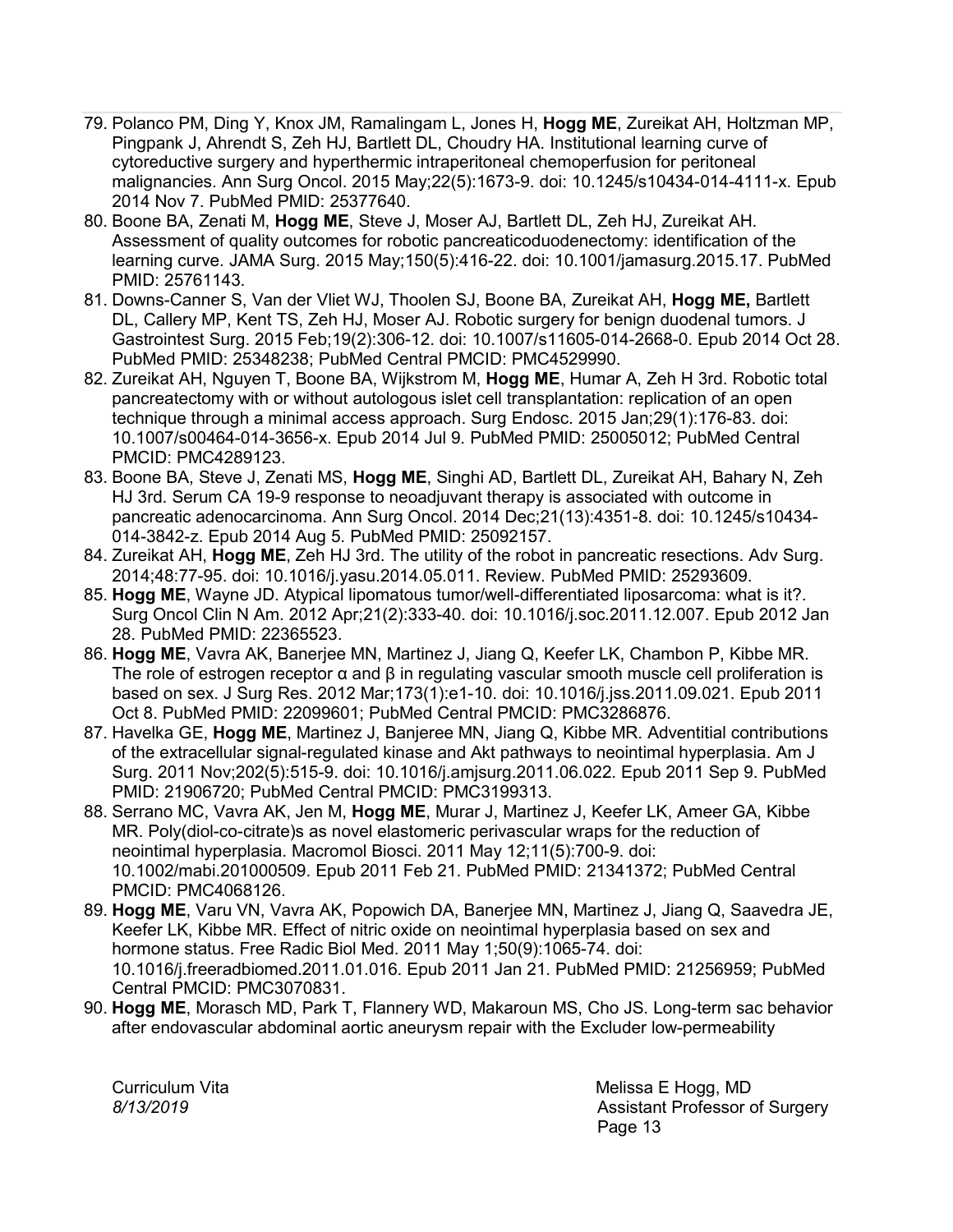[endoprosthesis. J](https://www-ncbi-nlm-nih-gov.proxy.uchicago.edu/pubmed/21276679/) Vasc Surg. 2011 May;53(5):1178-83. doi: 10.1016/j.jvs.2010.11.045. Epub 2011 Jan 26. PubMed PMID: 21276679.

- 91. Varu VN, Ahanchi SS, **Hogg ME**, Bhikhapurwala HA, Chen A, Popowich DA, Vavra AK, Martinez J, Jiang Q, Saavedra JE, Hrabie JA, Keefer LK, Kibbe MR. [Insulin enhances the effect](https://www-ncbi-nlm-nih-gov.proxy.uchicago.edu/pubmed/20562340/)  [of nitric oxide at inhibiting neointimal hyperplasia in a rat](https://www-ncbi-nlm-nih-gov.proxy.uchicago.edu/pubmed/20562340/) model of type 1 diabetes. Am J Physiol Heart Circ Physiol. 2010 Sep;299(3):H772-9. doi: 10.1152/ajpheart.01234.2009. Epub 2010 Jun 18. PubMed PMID: 20562340; PubMed Central PMCID: PMC2944486.
- 92. Varu VN, **Hogg ME**, Kibbe MR. [Critical limb ischemia. J](https://www-ncbi-nlm-nih-gov.proxy.uchicago.edu/pubmed/20117502/) Vasc Surg. 2010 Jan;51(1):230-41. doi: 10.1016/j.jvs.2009.08.073. Review. PubMed PMID: 20117502.
- 93. **Hogg ME**, Popowich DA, Wang EC, Kiel KD, Stryker SJ, Halverson AL. [HIV and anal cancer](https://www-ncbi-nlm-nih-gov.proxy.uchicago.edu/pubmed/19502853/)  [outcomes: a single institution's experience. D](https://www-ncbi-nlm-nih-gov.proxy.uchicago.edu/pubmed/19502853/)is Colon Rectum. 2009 May;52(5):891-7. doi: 10.1007/DCR.0b013e31819eefa6. PubMed PMID: 19502853.
- 94. **Hogg ME**, Peterson BG, Pearce WH, Morasch MD, Kibbe MR. [Bare metal stent infections: case](https://www-ncbi-nlm-nih-gov.proxy.uchicago.edu/pubmed/17903662/)  [report and review of the literature. J](https://www-ncbi-nlm-nih-gov.proxy.uchicago.edu/pubmed/17903662/) Vasc Surg. 2007 Oct;46(4):813-20. doi: 10.1016/j.jvs.2007.05.043. Review. PubMed PMID: 17903662.
- 95. **Hogg ME**, Kibbe MR. [Percutaneous thoracic and abdominal aortic aneurysm repair: techniques](https://www-ncbi-nlm-nih-gov.proxy.uchicago.edu/pubmed/17038297/)  [and outcomes. V](https://www-ncbi-nlm-nih-gov.proxy.uchicago.edu/pubmed/17038297/)ascular. 2006 Sep-Oct;14(5):270-81. doi: 10.2310/6670.2006.00051. Review. PubMed PMID: 17038297.

### **Reviews, Invited Published Papers, Proceedings of Conference and Symposia, Monographs, Books and Book Chapters (Most Recent Last)**

- 1. **Hogg ME**, Kibbe MR. Treatment of Infected Bare Metal Stents. In Operative Vascular Surgery in the Endovascular Era. Pearce WH, Matsumura JS, Yao JST, Eds. Greenwood Academic, Evanston, IL, 2007. pp. 235-247
- 2. Varu V, **Hogg ME**, Kibbe MR. Critical Limb Ischemia. In Techniques and Outcomes in Endovascular Surgery, Matsumura JS, Morasch MD, Pearce WH, Yao, JST, Eds. Greenwood Academic, Evanston, IL, 2008, pp. 241-255
- 3. **Hogg ME,** Vavra AK, Kibbe MR. "Management of the Percutaneous Puncture Site." In Peripheral Endovascular Interventions, 3<sup>rd</sup> Ed, White RA, Fogarty T, Eds. Springer, New York
- 4. **Hogg ME** and Wayne JD. "Cutaneous Melanoma." International Evidence Based Follow-up Manual.
- 5. Bhavin C. Shah, Amer H. Zureikat, Herbert J. Zeh III, and **Hogg ME.** "Robotic Technique for the Pancreaticoduodenectomy." In Surgery for Cancers of the Gastrointestinal Tract. Kim J and Garcia-Aguilar J. New York 2015
- 6. King J, Zureikat AH, **Hogg ME**, Zeh HZ. "Major disruption of pancreaticojejunostomy" Gastrointestinal Surgery: Management of Complex Perioperative Complications; Springer: 28 April 2015
- 7. Melanie Ongchin MD, **Hogg ME**, Herbert J. Zeh MD, Amer H Zureikat MD. "Essentials and Future Directions of Pancreatic Surgery." Essentials of Robotic Surgery; Springer: 19 September 2014
- 8. M. Mura Assifi<sup>1</sup>, MD, **Hogg ME<sup>1</sup>,** MD, Aatur D. Singhi<sup>2</sup>, MD, PhD, Herbert J. Zeh<sup>1</sup>, III, MD, FACS. "Mucinous Cystic Neoplasms of the Pancreas." Complex General Surgical Oncology Textbook; 2014
- 9. Jennifer L Miller MD, **Hogg ME**, Herbert J Zeh, MD, Amer H Zureikat MD. "Advances in the Surgical Approach to Pancreatic Cancer" Multidisciplinary Management of Gastrointestinal Cancers; 2014

Curriculum Vita **Melissa E Hogg, MD** *8/13/2019* Assistant Professor of Surgery e de la contradición de la contradición de la contradición de la contradición de la contradición de la contradición de la contradición de la contradición de la contradición de la contradición de la contradición de la contr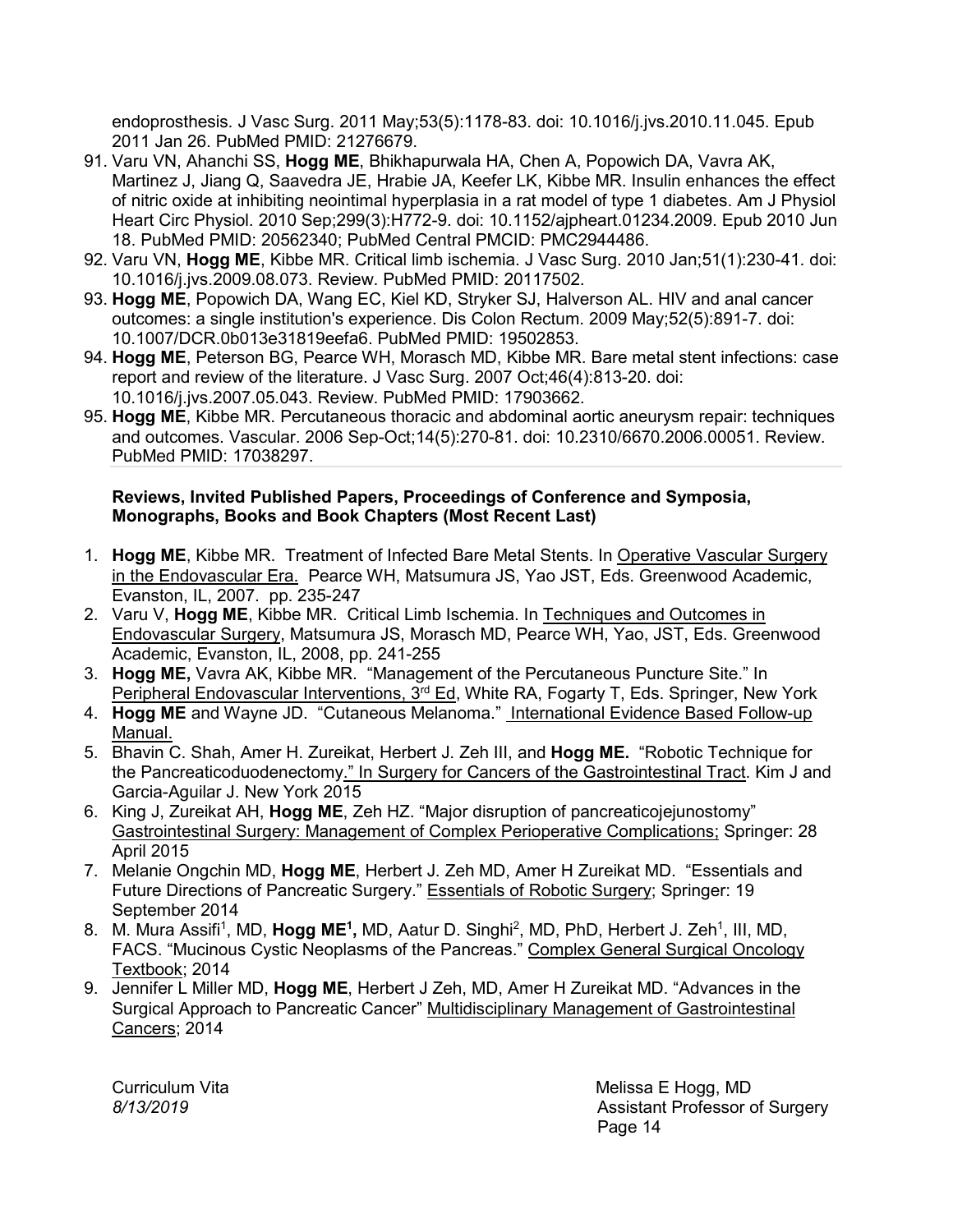- 10. V. Tam and **Hogg ME**. "Minimally Invasive Management of Peri-pancreatic Fluid Collections." Cameron 13th Edition: Current Surgical Therapy; 2015.
- 11. Boone BA, Zureikat AH, **Hogg ME**, Zeh HJ. "Minimally Invasive Pancreatic Surgery" Cameron 13<sup>th</sup> Edition: Current Surgical Therapy; 2015.
- 12. Jason C. Maggi, M.D.; **Hogg ME;** Herbert J. Zeh, M.D.; Amer H. Zureikat, M.D. "Robotic Application for Pancreatectomy" Springer Korea: Pancreatic Cancer: With Special Focus on Topical Issues and Surgical Techniques; 2015
- 13. Vernissia Tam, Herbert Zeh, **Hogg ME**. "Surgical treatment of chronic pancreatitis: Laparoscopic surgery" Wiley: The Pancreas: An Integrated Textbook of Basic Science, Medicine and Surgery, 3e; 2016
- 14. Magge D, Zeh HJ, **Hogg ME**. "Laparoscopic and Robotic Resection for Pancreatic Cancer" Wiley: The Pancreas: An Integrated Textbook of Basic Science, Medicine and Surgery, 3e; 2016
- 15. Stacy J. Kowalsky, MD<sup>1</sup>, Amer H. Zureikat, MD<sup>1,2</sup>, Herbert J. Zeh III, MD<sup>1,2</sup>, **Hogg, ME**<sup>1,2</sup> "Robotic Pancreaticoduodenectomy: Technical Approaches and Outcomes" Springer Japan: Innovation and Diagnosis of Treatment of Pancreas Cancer; 2016
- 16. Jason Maggi, Amer Zureikat, **Hogg ME**, Herbert Zeh "Update on management of pancreatic cancer- who should and should not get surgery?" Springer Nature: Current Surgery Reports; 2016
- 17. Vernissia Tam, Zuriekat, Zeh, **Hogg ME**. "Minimally Invasive Pancreatic Surgery" Shackelford: Surgery of the Alimentary Tract. Chapter 101; 2016
- 18. Jonathan King, Zeh, **Hogg ME**, Zureikat "Robotic Assisted Pancreaticoduodenectomy" Springer: SAGES Manual of Robotic Surgery; 2016
- 19. Filip Bednar, Zeh, **Hogg ME**, Zureikat. "Robotic Assisted Distal Pancreatectomy" Springer: SAGES Manual of Robotic Surgery; 2016
- 20. Jennifer Miller-Ocuin, Zureikat, **Hogg ME**, Zeh "Robotic Approaches to the Patient with Pancreatic Adenocarcinoma" Case Based Lessons in the Management of Complex Hepato-Pancreato-Biliary Surgery; 2016
- 21. Bassan Allen, **Melissa Hogg**, Stephanie Novak, Herb Zeh III. "Robotic Vascular Resections during Pancreatic Resection"
- 22. Jeffrey Sutton, Amer H Zureikat, Herbert J Zeh and **Hogg ME**. "Robot Whipple." Atlas of Robotic Surgery. Editors: Jones, Kudsi, Carbonell, Yiengpruksawan.
- 23. Waseem Lufti and **Hogg ME**. "Minimally Invasive Approaches in Pancreatic Surgery" Scientific American Surgery.
- 24. Waseem Lufti and Hogg ME. "Minimally Invasive Approaches in Liver Surgery" Scientific American Surgery.
- 25. Amr Al-abbas and **Hogg ME**. "Robotic biotissue curriculum in teaching robotic pancreatoduodenectomy" Annals of Pancreatic Cancer*.* Editor Dr. Jin He 2018
- 26. Patrick Varley, Amr Al-abbas, and **Hogg ME**. "Development of the Robotic Approach to Pancreaticoduodenectomy**"** Minimally Invasive Surgical Techniques for Cancers of the Gastrointestinal,Tract: A step by Step Approach. Edited by Dr. Julio Garcia Aguilar and Dr. Joseph Kim 2019
- 27. Ahmad Hamad and **Hogg ME.** Robotic Gastrectomy. SAGES Atlas.
- 28.Vanessa Buie and **Hogg ME**. "Opportunities to Develop Training in New and Novel Techniques." AAS: Developing a Career in Surgical Education. Editors Pugh and Sippel 2019
- 29. Amr Al-abbas, Jae Pil Jung, and **Hogg ME** Robotic Liver Resections Liver Disease A Multidisciplinary Textbook. In production

Curriculum Vita **Melissa E Hogg, MD** *8/13/2019* Assistant Professor of Surgery e de la provincia de la provincia de la provincia de la provincia de la provincia de la provincia de la provinci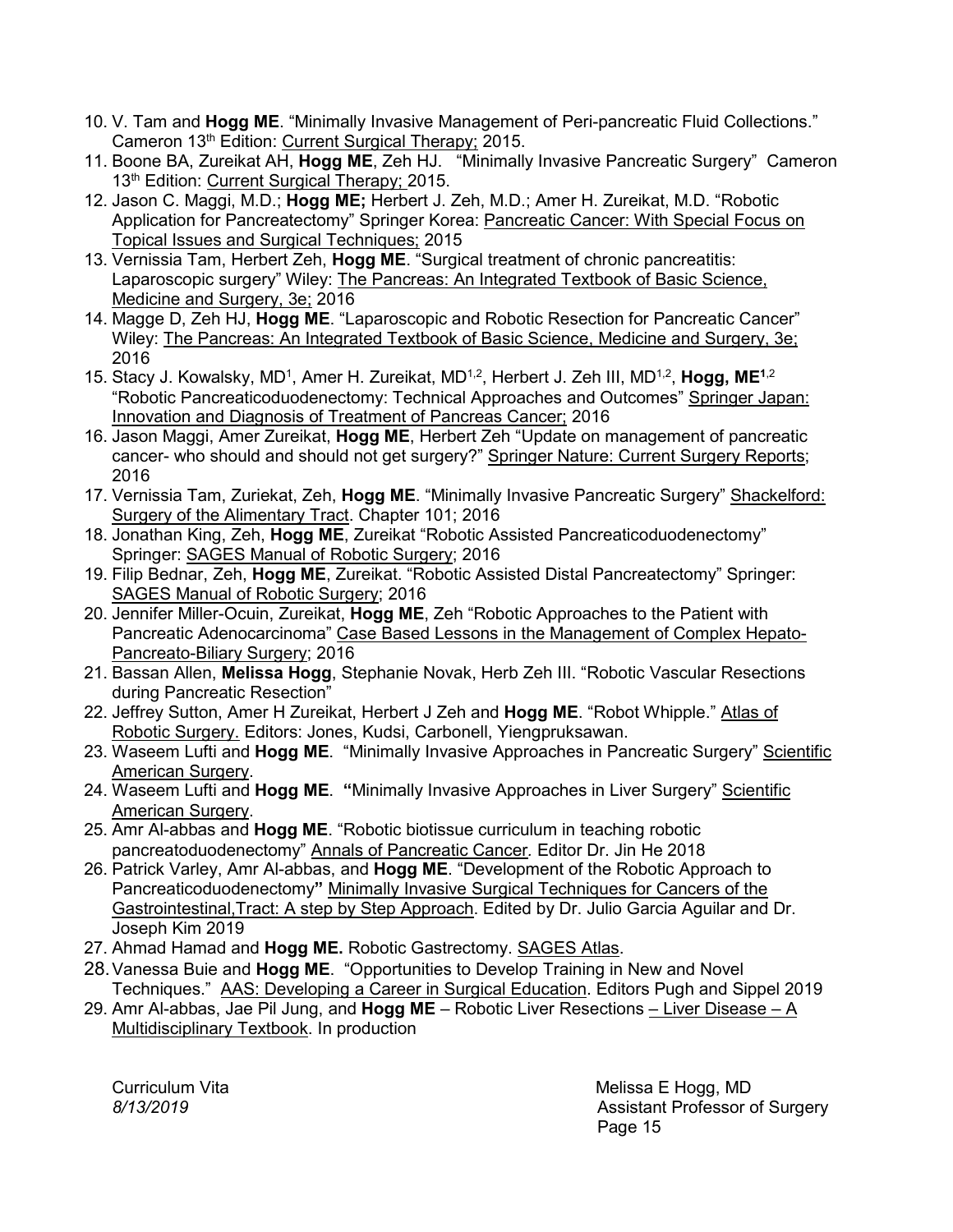## **ABSTRACTS, POSTERS AND PRESENTATIONS**

- 1. **Hogg ME**, Jiang Q, Kibbe MR. Sex Differences Explain Variation in Vascular Smooth Muscle Proliferation and Endothelial Cell Regeneration with Nitric Oxide Therapy. Presentation at Northwestern Research Symposium, Chicago, IL, March 2008.
- 2. **Hogg ME**, Jiang Q, Martinez J, Kibbe MR. Sex and the Blood Vessel: Inequalities in Vascular Injury and Nitric Oxide Therapy. Presented at Rochester Vascular Symposium Annual Meeting, Rochester, NY, May 2008.
- 3. **Hogg ME**, Jiang Q, Kibbe MR. Sex and Hormones Novel Factors Found to Influence Nitric Oxide and Vascular Smooth Muscle Proliferation. Presented at the Association of VA Surgeons annual meeting, Dallas, TX, May 2008 (Awarded Best Basic Science Paper).
- 4. **Hogg ME**, Jiang Q, Martinez J, Kibbe MR. Sex, Nitric Oxide, and the Blood Vessel: Differences in Cell Cycle and Endothelialization. Presented at Jesse Brown VA Research Day, Chicago, IL, May 2008.
- 5. **Hogg ME**, Popowich DA, Halverson AL. HIV and Anal Canal Cancer Outcomes: A Single Institution's Experience. Presented at American Society of Colon and Rectal Surgeons, Boston, MA, June 2008.
- 6. **Hogg ME**, Flannery WD, Morasch MD. Sustained Sac Regression with Gore Excluder Low-Permeability Endoprosthesis at Mid-Term Follow-up. Presentation at Midwestern Vascular Surgical Society, Madison, WI, September 2009.
- 7. **Hogg ME**, Martinez J, Jiang Q, Varu VN, Chen A, Kibbe MR. Sex, Nitric Oxide, and Neointimal Hyperplasia: Size Matters. Presented at the Academic Surgical Congress, Ft Myers, FL, February 2009.
- 8. **Hogg ME**, Martinez J, Jiang Q, Banerjee M, Kibbe MR. The Weight is Over: Nitric Oxide is Less Effective at Inhibiting Neointimal Hyperplasia in Estrogen Deprived Females Compared to Males. Presented at the 5<sup>th</sup> Annual Lewis Landsberg Research Day, Northwestern University, Chicago, IL, April 2009.
- 9. Vavra A, Allen J, Martinez J, **Hogg ME**, Varu V, Koenke T, Ameer G, Kibbe MR. Endothelial Progenitor Cell-Lined ePTFE Vascular Grafts: In Vivo Feasibility Study. Presented at the 5<sup>th</sup> Annual Lewis Landsberg Research Day, Northwestern University, Chicago, IL, April 2009.
- 10. **Hogg ME**, Jiang Q, Murar J, Banerjee M, Kibbe MR. Endothelial Cells and Nitric Oxide: Males Live Free and Females Die Hard. Presented at the Association of VA Surgeons Annual Meeting, Cambridge, MA, April 2009. (Awarded Best Overall Paper).
- 11. Vavra AK, **Hogg ME**, Jiang Q, Kibbe MR. Effect of Ascorbic Acid and S-Nitrosoglutathione on Vascular Smooth Muscle Cell Proliferation. Presented at the Association of VA Surgeons Annual Meeting, Cambridge, MA, April 2009. (Awarded Best Basic Science Paper).
- 12. **Hogg ME**, Martinez J, Jiang Q, Banerjee M, Kibbe MR. The Weight is Over: Nitric Oxide is Less Effective at Inhibiting Neointimal Hyperplasia in Estrogen Deprived Females Compared to Males. Presented at the Arteriosclerosis, Thrombosis and Vascular Biology Annual Meeting, Washington, D.C. April 2009.
- 13. Vavra A, Allen J, Martinez J, **Hogg ME**, Varu V, Koenke T, Ameer G, Kibbe MR. Endothelial Progenitor Cell-Lined ePTFE Vascular Grafts: In Vivo Feasibility Study, Presented at the

Curriculum Vita **Melissa E Hogg, MD** *8/13/2019* Assistant Professor of Surgery e de la provincia de la provincia de la provincia de la provincia de la provincia de la provincia de la provinci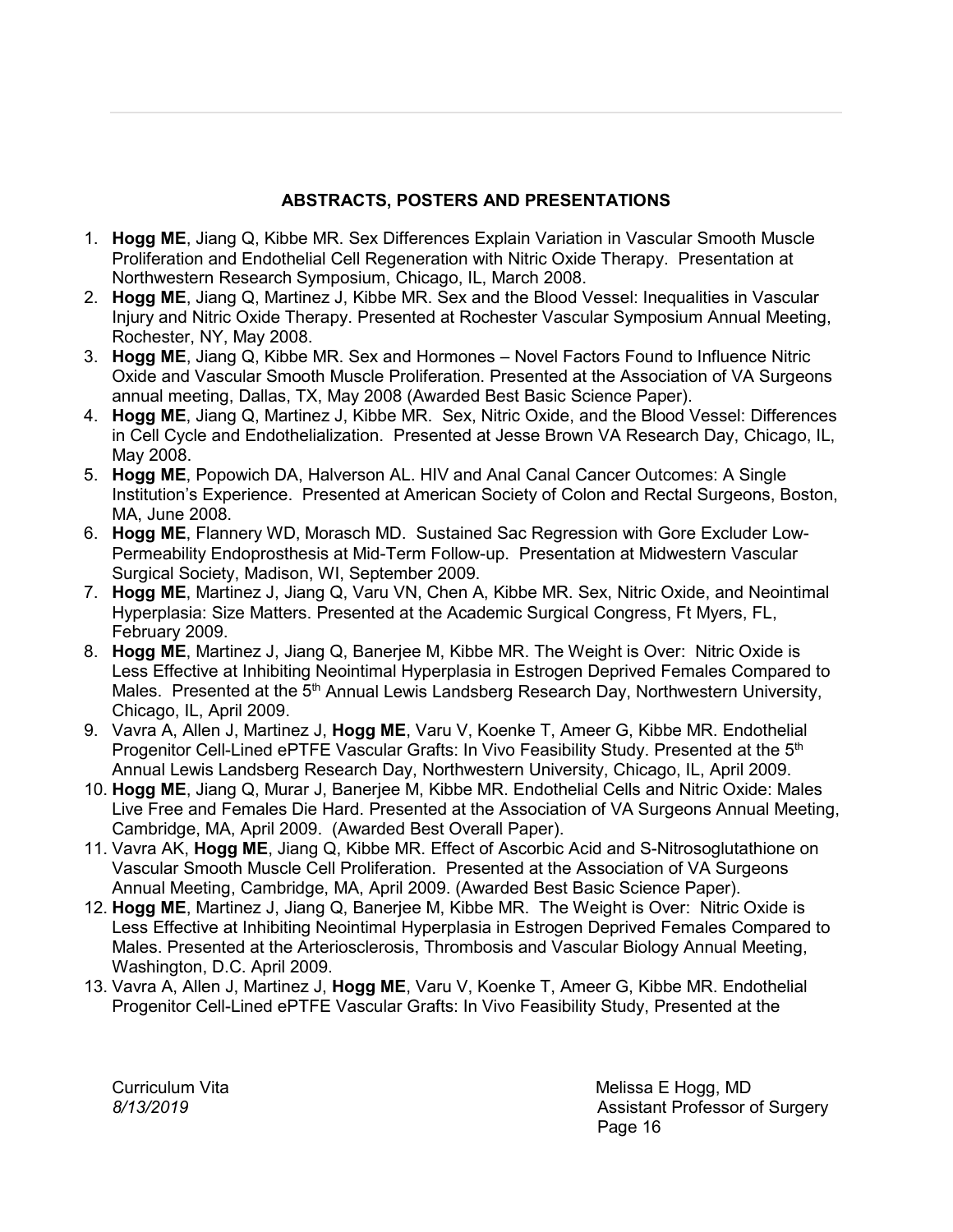Arteriosclerosis, Thrombosis and Vascular Biology Annual Meeting, Washington, D.C. April 2009.

- 14. **Hogg ME**, Martinez J, Jiang Q, Banerjee M, Kibbe MR. The Weight is Over: Nitric Oxide is Less Effective at Inhibiting Neointimal Hyperplasia in Estrogen Deprived Females Compared to Males. Presented at the Research Initiatives, Society for Vascular Surgery, Washington, D.C. April 2009.
- 15. Vavra AK, **Hogg ME**, Jiang Q, Kibbe MR. Effect of Ascorbic Acid and S-Nitrosoglutathione on Vascular Smooth Muscle Cell Proliferation. Presented at the Rochester Vascular Symposium Annual Meeting, Rochester, NY, May 2009. Awarded 1<sup>st</sup> place for Best Resident Oral Presentation.
- 16. Vavra AK, Allen J, Martinez J, **Hogg ME**, Varu VN, Koenke T, Ameer GA, Kibbe MR. Endothelial Progenitor Cell-Lined ePTFE Vascular Grafts: In Vivo Feasibility Study. Presented at the Association for Women Surgeons Meeting, Chicago, IL, October 2009.
- 17. **Hogg ME**, Jiang Q, Banerjee M, Kibbe MR. Estrogen Receptors Knockout the Efficacy of Nitric Oxide. Presented at the 5<sup>th</sup> Academic Surgical Congress, San Antonio, TX, February 2010. (Awarded 3rd Place Presentation).
- 18. Havelka G, **Hogg ME**, Banerjee M, Martinez J, Kibbe MR. Mechanism Underlying the Differential Efficacy of Nitric Oxide Based on Sex and Hormone Status. Presented at the Rochester Vascular Symposium Annual Meeting, Rochester, NY, April 2010.
- 19. Havelka G, **Hogg ME**, Banerjee M, Martinez J, Kibbe MR. The Differential Efficacy of Nitric Oxide Based on Sex and Hormone Status. Presented at the Association of VA Surgeons Annual Meeting, Indianapolis, IN, May 2010. (Awarded Best Science Paper).
- 20. Vavra AK, Serrano MC, Lee VER, Martinez J, **Hogg ME**, Murar J, Fu B, Ameer GA, Kibbe MR. A Novel Nitric Oxide-Releasing Periadventitial Wrap for the Prevention of Neointimal Hyperplasia. Presented at the American College of Surgeons. Washington, D.C., October 2010.
- 21. **Hogg ME**, Stang MT, McCoy KL, Armstrong Michaele J, Thull DL, Challinor SM, Yim JH, Ogilvie JB, Bartlett DL, Carty SE, and Yip L. Syndromic and Non-Syndromic Pheochromocytomas. Presented at the 10<sup>th</sup> International VHL Conference, Houston, TX, January 2012. (Travel Award)
- 22. **Hogg ME**, Stang MT, McCoy KL, Armstrong Michaele J, Thull DL, Yim JH, Ogilvie JB, Bartlett DL, Carty SE, and Yip L. Pheochromocytomas: Are they still the 10%? Presented at the Society for Surgical Oncology, Orlando, FL, March 2012.
- 23. **Hogg ME,** Kim C, Boone BA, Zenati MS, Lee KK, Moser AJ, Bartlett DL, Heron D, Burton S, Zeh HJ, Zureikat AH. "Pancreaticoduodenectomy versus Radiosurgery for Octogenarians with Pancreatic Head Adenocarcinoma." Presented at American Society of Surgical Oncology (Gastroenterology) for San Francisco, CA, January 2013.
- 24. **Hogg ME,** Daouadi M, Boone BA, Zenati MS, Choudry HA, Lee KK, Tsung A, Moser AJ, Bartlett DL, Zeh HJ, Zureikat AH. "Minority Report: Use of the Da Vinci Robot to Remove Pancreatic Pre-Cancers." Presented at Academic Surgical Congress for New Orleans, LA, February 2013.
- 25. **Hogg ME,** Daouadi M, Boone BA, Choudry HA, Lee KK, Marsh W, Pingpank JF, Stang MT, Tsung A, Moser AJ, Bartlett DL, Zeh HJ, Zureikat AH. "Robotic Assisted Surgery for Pancreatic Neuroendocrine Tumors." Presented at American Hepato-Pancreato-Biliary Association for Miami, FL, February 2013.
- 26. Polanco P, **Hogg ME,** Zeh HJ, Bartlett DL, Choudry MH. "Pleural Dissemination of Mucinous Appendiceal Neoplasms." Presented at Regional Therapy Meeting for Indian Oaks, CA, February 2013.
- 27. Ongchin, M, Steve, J, Bartlett, DL, Choudry, MH, Lee, K, Marsh, W, Tsung, A, Zureikat, AH, Zeh III, HJ, **Hogg ME.** "Quantity and quality: a high volume pancreatic center's adherence to highly

Curriculum Vita **Melissa E Hogg, MD** *8/13/2019* Assistant Professor of Surgery Page 17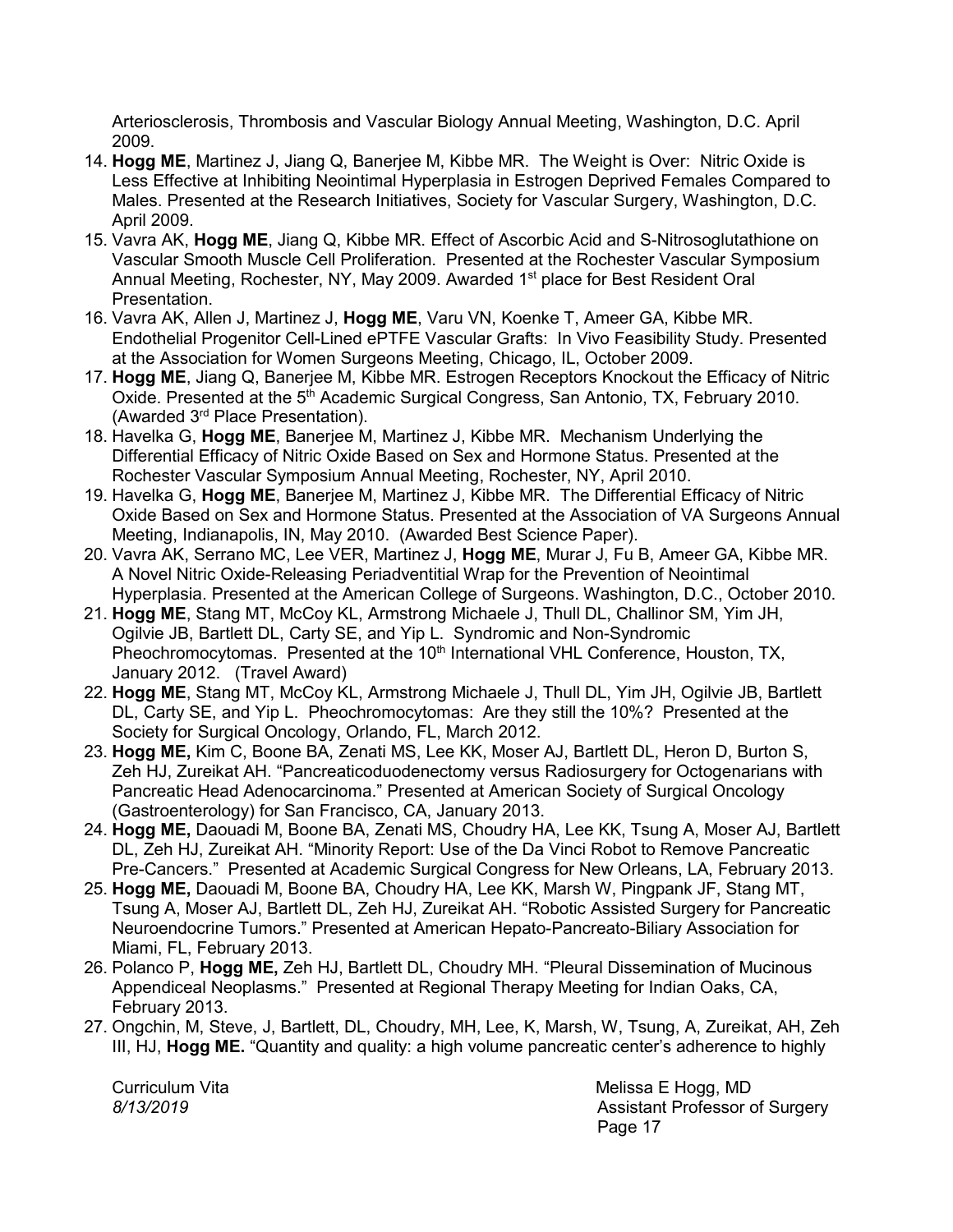validated quality measures of pancreatic cancer care" Presented at American Hepato-Pancreato-Biliary Association for Miami, FL February 2013.

- 28. Melanie Ongchin MD, Haroon M Choudry MD, Steven Ahrendt MD, James Pingpank MD, Matthew Holtzman MD, Amer Zureikat MD, Herbert Zeh III MD, David Bartlett MD, **Hogg ME.** "Surgical Treatment for Mucinous Appendiceal Patients – The Role of Ostomies in Cytoreductive Surgery." Presented at Regional Therapy Meeting in Steam Boat, CO, February 2013.
- 29. Khreiss M, Shakir M, Boone BA, Zenati M, Bartlett DL, Zureikat AH, Zeh HJ, **Hogg ME.** "Robotic Assisted Pancreaticoduodenectomy May be Associated with an Increased Likelihood of Receiving Adjuvant Chemotherapy." Presented at the Society for Surgical Oncology, Pheonix, AZ, March 2014.
- 30. Suzanne Schiffman, Yongli Shuai, Ying Ding, Cindy Valko, Sharon Winters, David L. Bartlett, Amer H. Zureikat, Herbert J. Zeh III, **Hogg ME**. "A Multidisciplinary Clinic for Pancreatic Cancer Improves Utilization of Therapy" Presented at the Society for Surgical Oncology, Pheonix, AZ, March 2014.
- 31. Polanco P.M., Assifi M.M., Knox J.M., Dudley R.E., Zureikat A.H., Bartlett D.L., Zeh H.J., Singhi A., Brand R.E., **Hogg ME** "Clinical characteristics of newly diagnosed pancreatic adenocarcinoma in familial pancreatic cancer kindreds from an Institutional Pancreatic Cancer Registry" Presented at the Pancreas Club, Chicago, IL, May 2014.
- 31. **Hogg ME,** Amer H Zureikat, David L Bartlett, and Herb J Zeh III. "Training Surgeons in Robotics" Presented at the Innovation, Design and Emerging Alliances in Surgery Meeting, Boston, MA, April 2014.
- 32. Assifi M.M., Polanco P.M., Knox J.M., Dudley R.E., Zureikat A.H., Bartlett D.L., Zeh H.J., Singhi A., Brand R.E., **Hogg ME** "Clinical characteristics of familial pancreatic cancer kindreds: comparable staging at presentation to sporadic pancreatic cancer." Poster presentation at SSO, Houston 2015.
- 33. Downs-Canner S, Boone BA, Steve J, Zureikat A, Lee KKW, Zeh HJ, **Hogg ME.** "Pancreatic Necrosis: A single institution's review of practical adherence to a step-up approach." Oral Poster Presentation at AHPBA, Miami 2015 and at Pancreas Club, Washington DC 2015.
- 34. Mark Girgis, Jennifer Steve, Mazen Zenati, Sharon Winters, David L. Bartlett, Amer H. Zureikat, Herbert J. Zeh III, **Hogg ME.** "Adjuvant Chemotherapy following Robotic Resections for Pancreatic Ductal Adenocarcinoma: More Chemotherapy is better." Oral Presentation at Pancreas Club, Washington DC 2015.
- 35. Jonathan C. King, Herbert J. Zeh III, Amer H. Zureikat, Michael T. Stang, David L. Bartlett, **Hogg ME**. "Implementation of a Surgical Oncology Robotics Program: Safe with Progressive Improvement, Expansion and Growth" Poster presentation at SSO, Houston 2015
- 36. Jonathan C. King, Jennifer Steve, Mazen Zenati, Sharon Winters, David L. Bartlett, Amer H. Zureikat, Herbert J. Zeh III, **Hogg ME.** "Age Bias and Under-Treatment in Octogenarians with Pancreatic Cancer." Poster presentation at SSO, Houston 2015 and at Pancreas Club, Washington DC 2015.
- 37. Lee M. Ocuin, Jennifer L. Miller, Mazen S. Zenati, Bhavin C. Shah, Jennifer Steve, Stephanie M. Novak, Sharon B. Winters, David L. Bartlett, Amer H. Zureikat, Herbert J. Zeh III, **Hogg ME.**  "ADHERENCE TO EXPECTED TREATMENT FOR PANCREATIC CANCER IMPROVES OUTCOMES." Poster presentation at SSO, Houston 2015 and Podium presentation at Pancreas Club, Washington DC 2015.
- 38. Michal Radomski , Amer Zureikat, Stephanie M. Novak, Kenneth K. Lee, J.Wallis Marsh, Allan Tsung, David Bartlett, Herbert J. Zeh, III, **Hogg ME.** "Should I Stay or Should I Go Now: Factors Influencing High Length of Stay After Pancreatectomy." Podium Presentation at AAS-

Curriculum Vita **Melissa E Hogg, MD** *8/13/2019* Assistant Professor of Surgery e de la provincia de la provincia de la provincia de la provincia de la provincia de la provincia de la provinci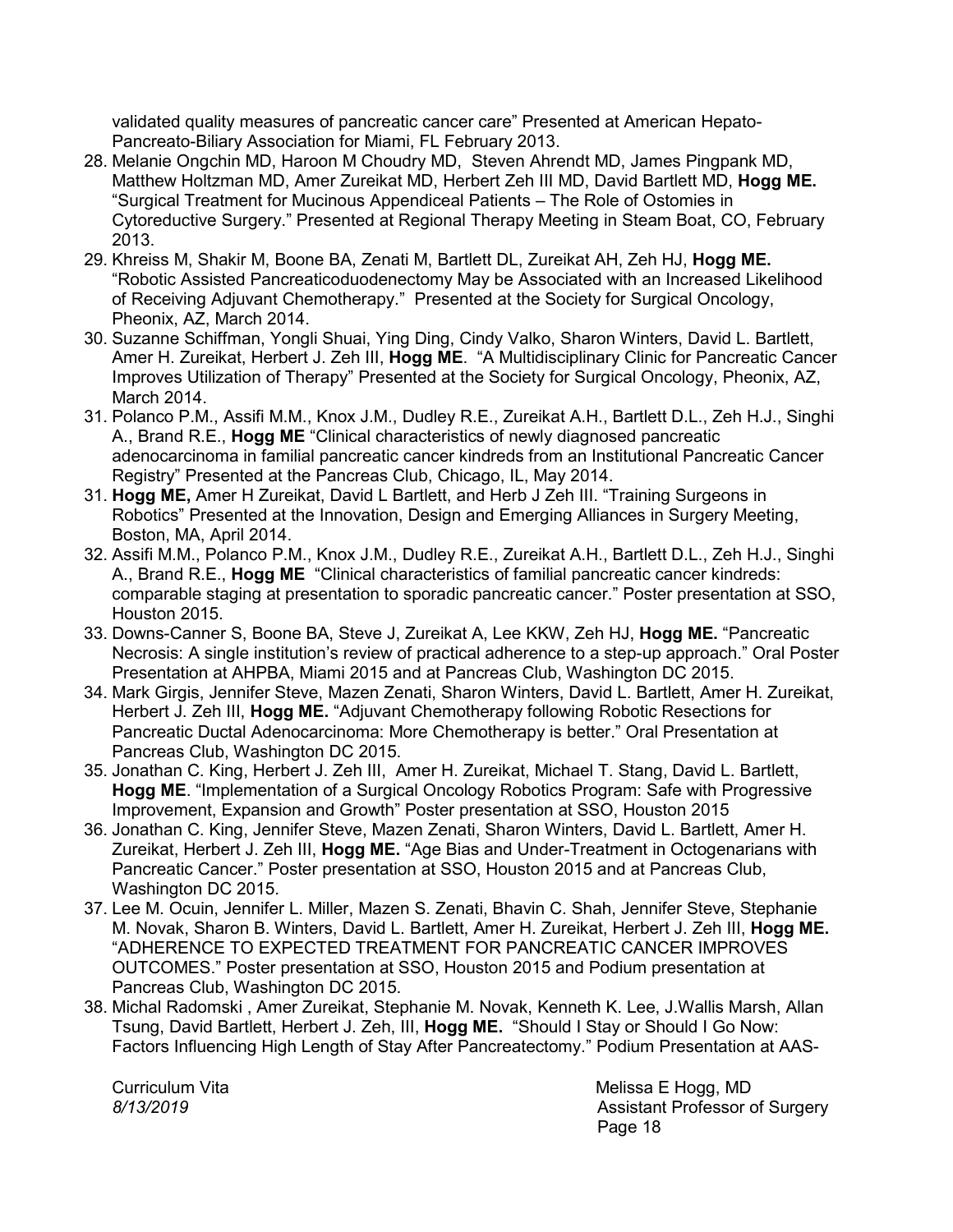SUS, Las Vegas 2015 and Poster Presentation at Pancreas Club, Washington DC 2015.

- 39. Michal Radomski MD, Amer Zureikat MD, Herbert Zeh MD, **Hogg ME.** "Modified Robotic Appleby Procedure with Left Nephrectomy and Adrenalectomy for Locally Advanced Distal Pancreatic Cancer." Oral Video Presentation AHPBA, Miami 2015.
- 40. J. L. Miller, S. M. Novak, D. L. Bartlett, A. H. Zureikat, H. J. Zeh, **Hogg ME.** "Robotic Simulator Curriculum Validation Study." Podium Presentation at AAS-SUS, Las Vegas 2015
- 41. Ana Gleisner, Jennifer Miller, Mura Assifi, Jennifer Steve, David L. Bartlett, Herbert J. Zeh, **Hogg ME,** Amer H. Zureikat. "Factors Associated with Failure to Reach Surgical Resection in Patients Undergoing Neoadjuvant Chemotherapy for Resectable and Borderline Resectable PDAC" Poster presentations at SSO 2015 and Pancreas Club 2015
- 42. Georgios V Georgakis, David L Bartlett, Amer H Zureikat, Herbert J Zeh III, **Hogg ME.**  "Minimally invasive central hepatectomy for gallbladder cancer is safe and effective." Poster Presentation for SAGES 2016, Boston, MA.
- 43. **Hogg ME**, Zenati M, Novak S, Chen Y, Zureikat AH, Zeh III HJ. "Robotic whipple biotissue curriculum improves technical performance for fellows and has construct validity." Poster of Distinction Presentation for SAGES 2016, Boston, MA and long oral for Pancreas Club 2016, San Diego, CA.
- 44. Mark Girgis, Mazen Zenati, Jen Steve, Amer H Zureikat, Herbert J Zeh III, **Hogg ME. "**Robotic Approach Mitigates Risk of Wound Infection and Perioperative Morbidity in Obese Patients following Pancreaticoduodenectomy." Long Oral Presentation for IHPBA 2016, Sao Paulo, BZ.
- 45. **Hogg ME**, Zenati, Novak, Chen, Jun, Steve, Kowalski, Bartlett, Zureikat, Zeh. "Grading of Surgeon Technical Performance Predicts Post-Operative Pancreatic Fistula for the Pancreaticoduodenectomy Independent of Patient Related Variables." Oral Presentation for ASA 2016, Chicago, IL.
- 46. **Hogg ME.** "Technical Aspects of a Central Pancreatectomy." Long Oral Presentation for IHPBA 2016, Sao Paulo, BZ.
- 47. Magge, Zenati, Hamad, Reiser, Steve, Zureikat, Zeh, **Hogg ME**. "Robotic Approach Is An Independent Predictor Of Shorter Length Of Stay And Lower Cost At An Experienced High Volume Pancreas Center." Mini Oral Presentation at AHPBA, Miami, FL
- 48. Deepa Magge, Zenati, Waseem, Novak, Steve, Zureikat, Zeh, **Hogg ME**. "Robotic Pancreatoduodenectomy at an Experienced Institution is not Associated with an Increased Risk of Post-Pancreatic Hemorrhage." Poster Presentation at AHPBA, Miami, FL
- 49. Jae Pil Jung, Mashaal Dhir, Mazen Zenati, Stephanie Novak, Amer H. Zureikat, Herbert J. Zeh III, **Hogg ME**. "Predictors of Delayed Gastric Emptying After Robotic Pancreatoduodenectomy: Analysis of Intraoperative Techniques Using Video Review." Long Oral Presentation at AHPBA, Miami, FL
- 50. Maggi JC, Zenati MS, Hamad A, Zureikat AH, Zeh HJ 3rd, **Hogg ME**. "Does CT scan for isolated leukocytosis lead to changes in clinical management?" Poster Presentation at Pancreas Club, Chicago, IL
- 51. Rieser, Zenati, Hamad, Steve, Bahary, Zureikat, Zeh, **Hogg ME**. "Serum CA19-9 on Surveillance May be More Sensitive for Recurrence than Radiographic Evidence in Pancreatic Ductal Adenocarcinoma" Poster Presentation at SSO, Seattle, WA and Mini Oral Presentation at Pancreas Club, Chicago, IL
- 52. Vernissia Tam<sup>1</sup>, Chandraprakash Umapathy<sup>2</sup>, Mazen Zenati<sup>3</sup>, Stephanie Downs-Canner<sup>1</sup>, Brian A Boone<sup>1</sup>, Jennifer L Steve<sup>1</sup>, Amer H Zureikat<sup>1</sup>, Kenneth K Lee<sup>1</sup>, Herbert J Zeh<sup>1</sup>, Yadav Dhiraj<sup>2</sup>, **Hogg ME** "Practical Adherence to the Step-Up Approach for Pancreatic Necrosis: An Institutional Review." Mini Oral Presentation at AAS-SUS ASC in Las Vegas, NV.
- 53. Vernissia Tam MD, Waseem Lutfi B.Sc, Stephanie Novak MS, Ahmad Hamad MD, Kenneth Lee

Curriculum Vita **Melissa E Hogg, MD** *8/13/2019* Assistant Professor of Surgery e de la construction de la construction de la construction de la construction de la construction de la constru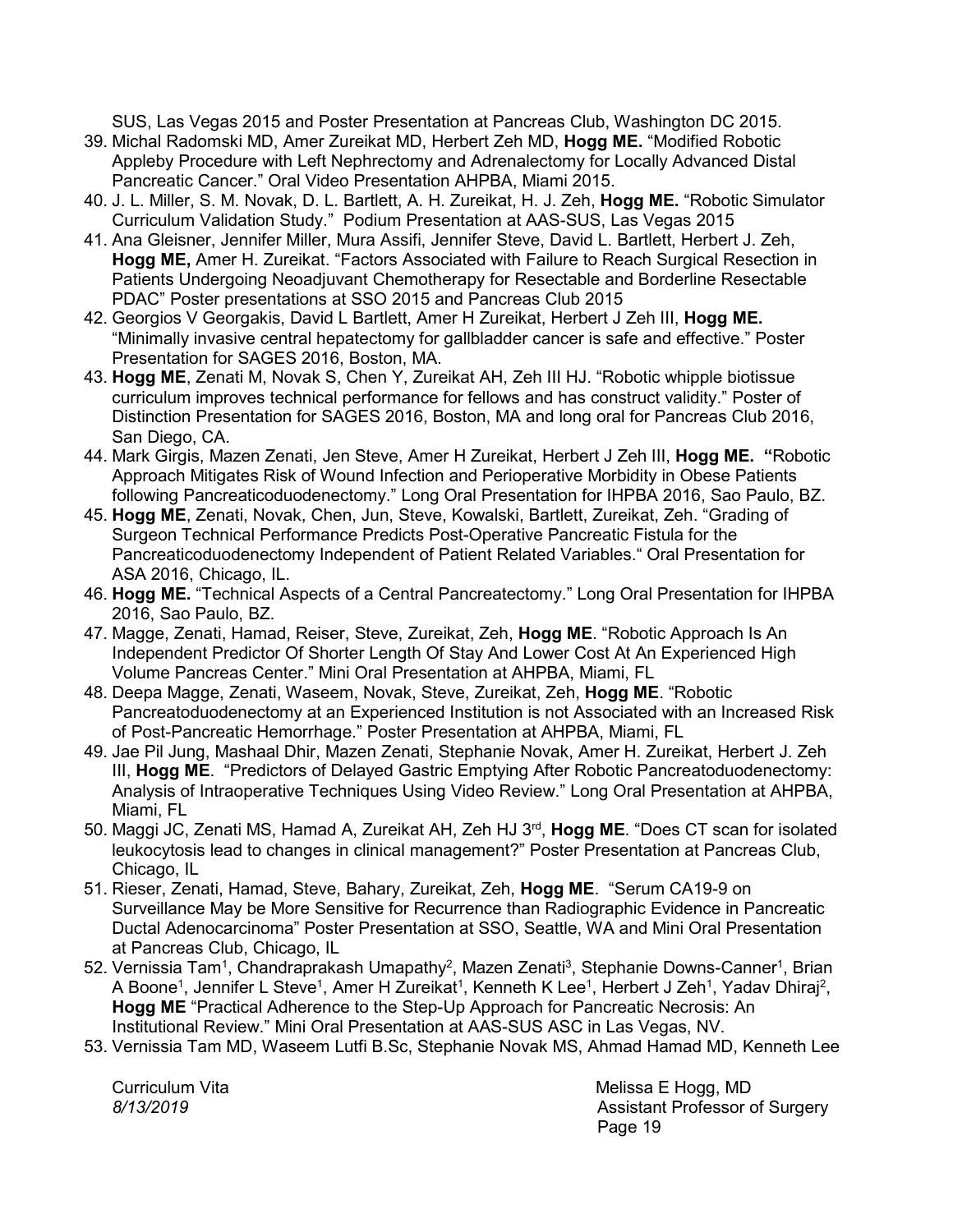MD, Amer H Zureikat MD, Herbert J Zeh III MD, **Hogg ME**. "Resident Attitudes and Compliance Towards Robotic Surgical Training." Plenary Presentation at Academy of Surgical Education, San Diego, CA.

- 54. Vernissia Tam M.D.<sup>1</sup>, Jeffrey Borrebach M.S.<sup>2</sup>, Stefanie Dunn Ph.D.<sup>2</sup>, Johanna Bellon Ph.D.<sup>2</sup>, Herbert Zeh M.D.<sup>1</sup>, Hogg ME.<sup>1</sup>A Structured Robotics Training Curriculum Lowers Operative Time and Cost for Robotic Inguinal Hernia Repairs. Presented at AWS Meeting during ACS, San Diego 2017 –  $2^{nd}$  place resident competition
- 55. V. Tam, J. Borrebach<sup>2</sup>, S. Dunn<sup>2</sup>, J. Bellon<sup>2</sup>, H. Zeh<sup>1</sup>, Hogg ME. Robotic Inguinal Hernia Repair: An Academic Medical Centers Experience with First 200 Cases. Presented at 2018 ASC, Jacksonville, FL.
- 56. W. Lutfi, M.S. Zenati<sup>1</sup>, A.H. Zureikat<sup>1</sup>, H.J. Zeh<sup>1</sup>, Hogg ME. Health Disparities Impact the Expected Treatment of Pancreatic Ductal Adenocarcinoma Nationally. Presented at 2018 ASC, Jacksonville, FL.
- 57. Knab, Zenati, "Anton", Rice, Al-abbas, Bartlett, Zureikat, Zeh, **ME Hogg**. Evolution of a Novel Robotic Training Curriculum in a Complex General Surgical Oncology Fellowship. Presented at 2018 SSO, Chicago, IL.
- 58. W. Lutfi, M.S. Zenati<sup>1</sup>, A.H. Zureikat<sup>1</sup>, H.J. Zeh<sup>1</sup>, Hogg ME. Health Disparities Impact the Expected Treatment of Pancreatic Ductal Adenocarcinoma Nationally. Presented at 2018 Pancreas Club, Washington DC.
- 59. Knab, Zenati, Rice, Al-abbas, Hamad, Zureikat, Zeh, **Hogg ME**. Predictors of Robotic Pancreaticoduodenectomy Performance within a Novel Robotic Training Program. Presented at 2018 Pancreas Club, Washington DC.
- 60. Amr I. Al Abbas MD, Mazen Zenati PhD, Caroline J. Reiser MD, Ahmad Hamad MD, Jae Pil Jung MD, Amer H. Zureikat MD, Herbert J. Zeh III MD, **Melissa E. Hogg MD M.S**. "Serum CA19-9 Response to Neoadjuvant Therapy is Associated with Survival, T-size Reduction and Negative Margin Resection in Pancreatic Adenocarcinoma" Presented at ACS 2018 in Boston, MA
- 61. **Hogg ME**, Zureikat AH, Zeh HJ. "A New Era of Education: Integrating a Mandatory-Based Robotic Curriculum for Trainees." Presented at SUS 2019 in Houston, TX
- 62. Darryl Schuitevoerder, Francisco Izquierdo, Scott Sherman, **Hogg ME**. "Robotic Management of Bile Duct Injury." Presented at AHPBA 2019, Miami, FL
- 63. Amr Al-abbas, Avisek Datta, Chi Wang, Ahmad Hamad, MJ Rice, L. Mark Knab, HJ Zeh III, AH Zureikat, **ME Hogg**. "Mentorship and Formal Robotic Proficiency Skills Curriculum Improve Subsequent Generations' Learning Curve for the Robotic Distal Pancreatectomy" Presented at AHPBA 2019 in Miami, FL
- 64. **ME Hogg**, MJ Rice, J Hodges, J Bellon, J Borrebach, A Hamad, A Al-abbas, LM Knab, AH Zureikat, HJ Zeh III. Mentorship and Formal Robotic Proficiency Skills Curriculum Improve Subsequent Generations' Learning Curve for the Robotic Pancreatoduodenectomy*"* Presented at Pancreas Club 2019 in San Diego, CA
- 65. AAS 2020 SSO vs UPMC *TBD*
- 66. SSO 2020 Transduodenal GIST Resection *TBD*
- 67. AHPBA 2020 Selection Criteria Robotic HPB Program *TBD*
- 68. SAGES 2020 Fitbit and QOL Study *TBD*
- 69. ASE 2020 Backpack Simulator vs Mimic Simulator *TBD*
- 70. Pancreas Club *TBD*

### **PUBLICATIONS**

Curriculum Vita **Melissa E Hogg, MD** *8/13/2019* Assistant Professor of Surgery e de la provincia de la provincia de la provincia de la provincia de la provincia de la provincia de la provincia d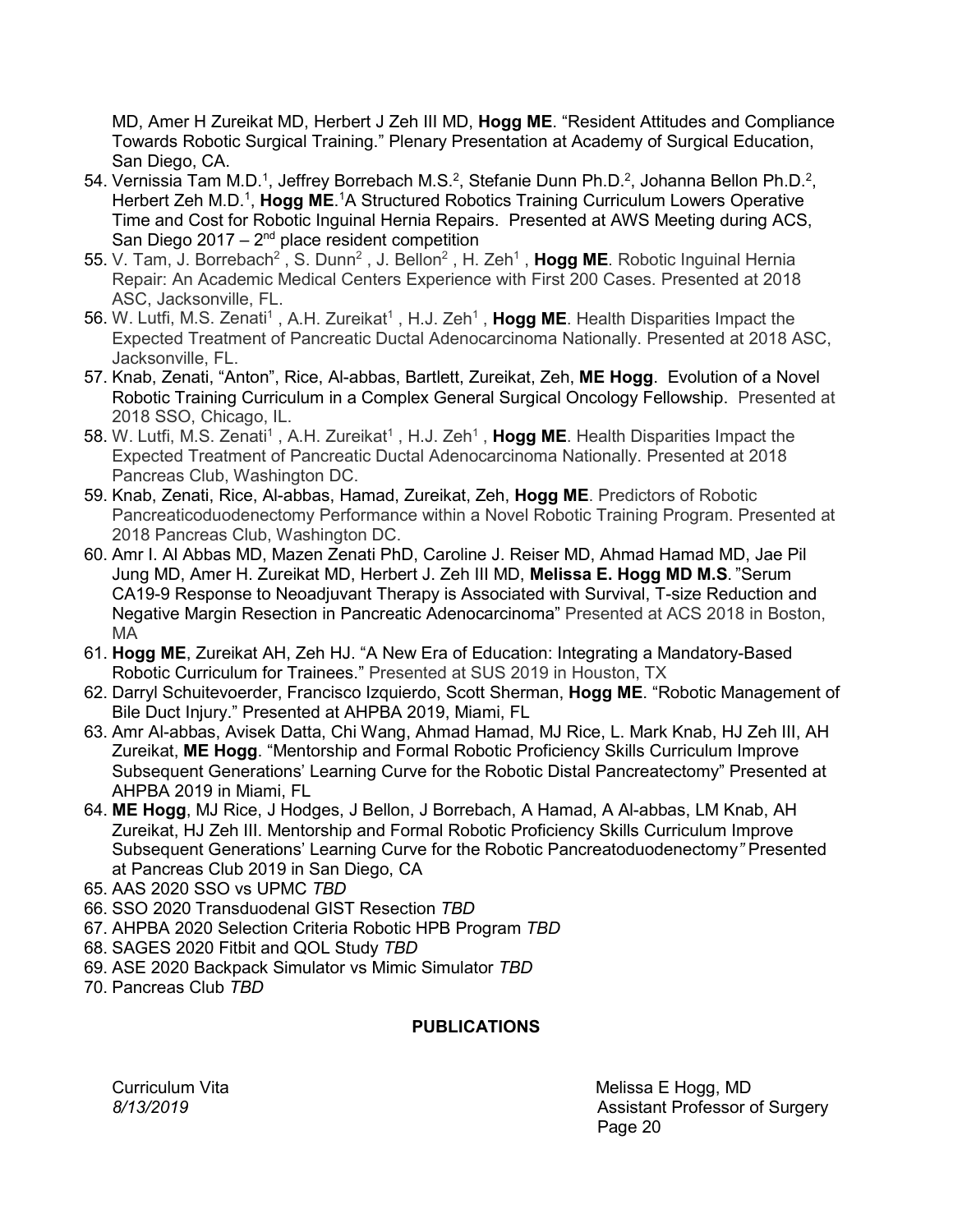#### **Last Author Manuscripts in Submission**

- 1. Vernissia Tam<sup>1</sup>, Chandraprakash Umapathy<sup>2</sup>, Mazen Zenati<sup>3</sup>, Stephanie Downs-Canner<sup>1</sup>, Brian A Boone<sup>1</sup>, Jennifer L Steve<sup>1</sup>, Amer H Zureikat<sup>1</sup>, Kenneth K Lee<sup>1</sup>, Herbert J Zeh<sup>1</sup>, Yadav Dhiraj<sup>2</sup>, **Hogg ME** "Practical Adherence to the Step-Up Approach for Pancreatic Necrosis: An Institutional Review." Submitted to *JOP*
- *2.* Mark Girgis, Hamad A, Mazen Zenati, Sharon Winters, David L. Bartlett, Amer H. Zureikat, Herbert J. Zeh III, **Hogg ME.** *"Adjuvant Chemotherapy following Robotic Resections for Pancreatic Ductal Adenocarcinoma: More Chemotherapy is better." In preparation for JSO*

#### **Last Author Manuscripts in Preparation**

*1.* Hamad A, Zenati MS, Maggi JC, Zureikat AH, Zeh HJ 3rd, **Hogg ME**. *"Does CT scan for isolated leukocytosis lead to changes in clinical management?" In preparation for HPB*

#### **PROFESSIONAL ACTIVITIES**

#### **TEACHING/MENTORSHIP EXPERIENCE:**

| <b>High School</b><br>Jacob Dennis                                 | $04/19$ – Present                  | High School – applying Pre-Med                  |
|--------------------------------------------------------------------|------------------------------------|-------------------------------------------------|
| Undergraduate<br>Monisha Banerjee                                  | $09/07 - 08/09$                    | NU Undergraduate Summer Research Award          |
| Pre-Medical<br>Stephanie Novak, MS 7/14 - 6/2017                   |                                    |                                                 |
| MJ Rice, ME                                                        | $7/17 - 6/18$                      | Intuitive Industry Grant                        |
| <b>Medical Student</b><br>Jozef Murar, BS<br>Waseem Lutfi, BS      | $5/08 - 06/09$<br>$8/16$ – Present | Alpha Omega Alpha Student Research Award<br>T35 |
| Post-Doctoral<br>Ahmad Hamad, MD 7/16 - 6/2018<br>Amr Al-abbas, MD | $7/17 - 8/2018$                    | Intuitive Industry Grant                        |
| <b>Junior Resident</b><br>Ashley Vavra, MD<br>Caroline Rieser, MD  | $7/08 - 06/09$<br>$4/16 - 8/2018$  | <b>AMA Seed Grant</b>                           |
| <b>Lab Resident</b><br>Vernissia Tam, MD                           | $7/16 - 6/2018$                    | <b>SAGES Grant; TL1 Grant</b>                   |

Curriculum Vita<br>
8/13/2019<br>
Melissa E Hogg, MD<br>
Assistant Professor c **Assistant Professor of Surgery** Page 21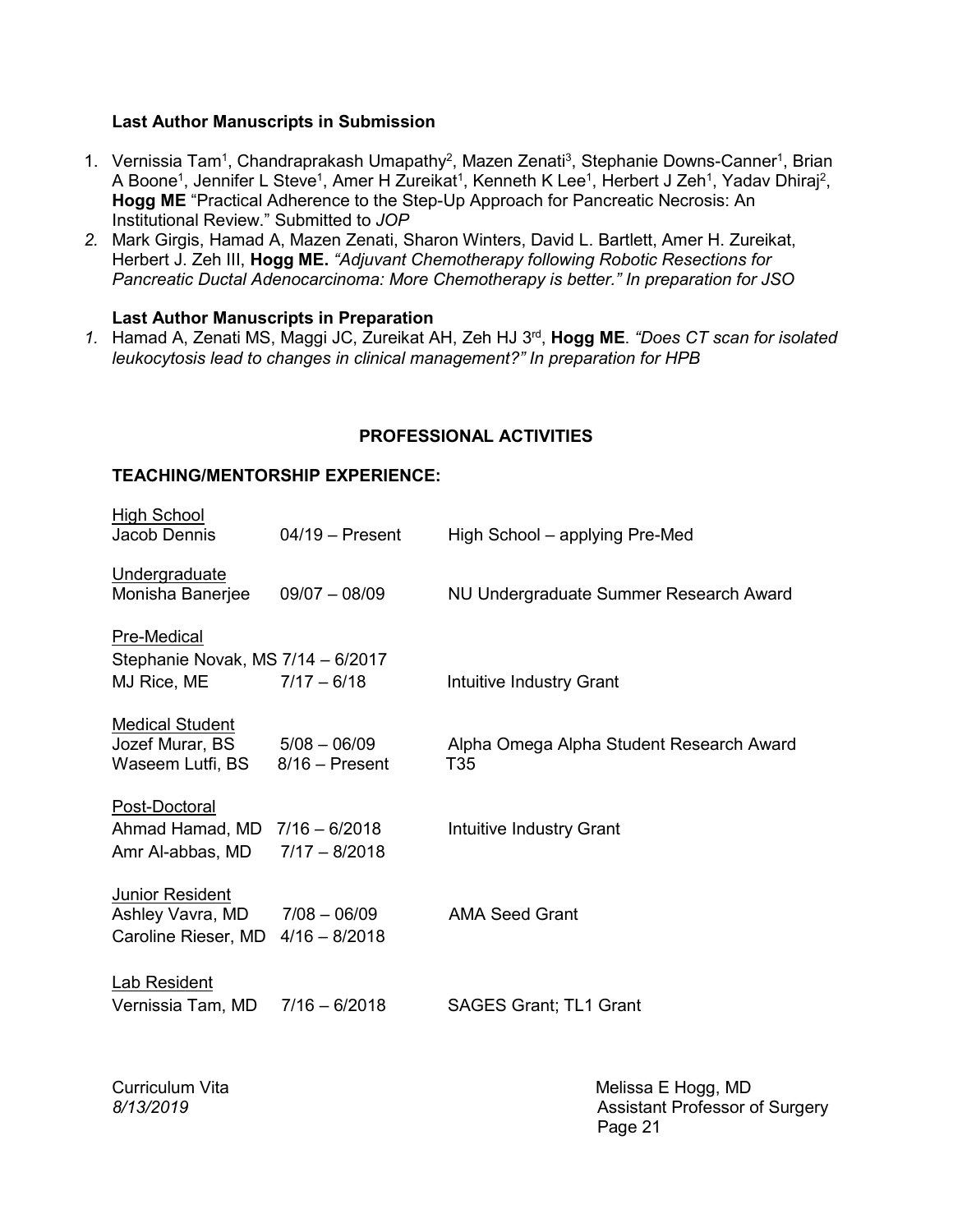Fellow Mark Knab, MD 7/16 - 8/2018 ICRE Medical Education

**RESEARCH:**

#### **GRANT SUPPORT:**

#### **Ongoing Research Support**

2016-2019 Intuitive Surgical Unrestricted Education Grant Dr. Herbert Zeh (Co-PI) 08/2016 – 08/2019 SSO Fellow National Robotic Training Program The goal of this study is to assess remotely instituting a robotic gastrointestinal surgery curriculum at remote Complex General Surgical Oncology Sites Role: (Co-PI)

2017-2019 Society of American Gastrointestinal and Dr. Vernissia Tam (Co-PI) 12/2016 – 09/2019 Endoscopic Surgeons Functional Recover and Quality of Life following Pancreatic Surgery The goal of this study is to study the difference in functional recovery using smart phones and Fitbits and quality of life using multiple surveys between open versus robotic pancreas surgery Role: (Co-PI)

#### **Completed Research Support**

2017 Summer T35<br>Dr. Hogg (PI)  $05/2107 - 05/2018$ Identifying National Disparities in the Treatment of Pancreatic Cancer" Medical Student Research Program – Waseem Lutfi The goal of this study is to assess disparities in the treatment of all stages of pancreatic cancer on a national scale using administrative databases. Role: (Mentor to Medical Student)

2017-2018 TL1 Trainee Grant

Dr. Hogg (PI) 04/2017– 07/2018 Does Functional Recovery and Quality of Life Improve? Masters Mentorship Program – Vernissa Tam The goal of this study is to study the difference in functional recovery using smart phones and Fitbits and quality of life using multiple surveys between open versus robotic pancreas surgery Role: (Mentor to Resident)

2008-2009 AMA Foundation Seed Grant. Mentor: Melina R. Kibbe "Sex and Hormones: A New Way to Look at Vascular Injury," Role: PI

Curriculum Vita **Melissa E Hogg, MD** *8/13/2019* Assistant Professor of Surgery Page 22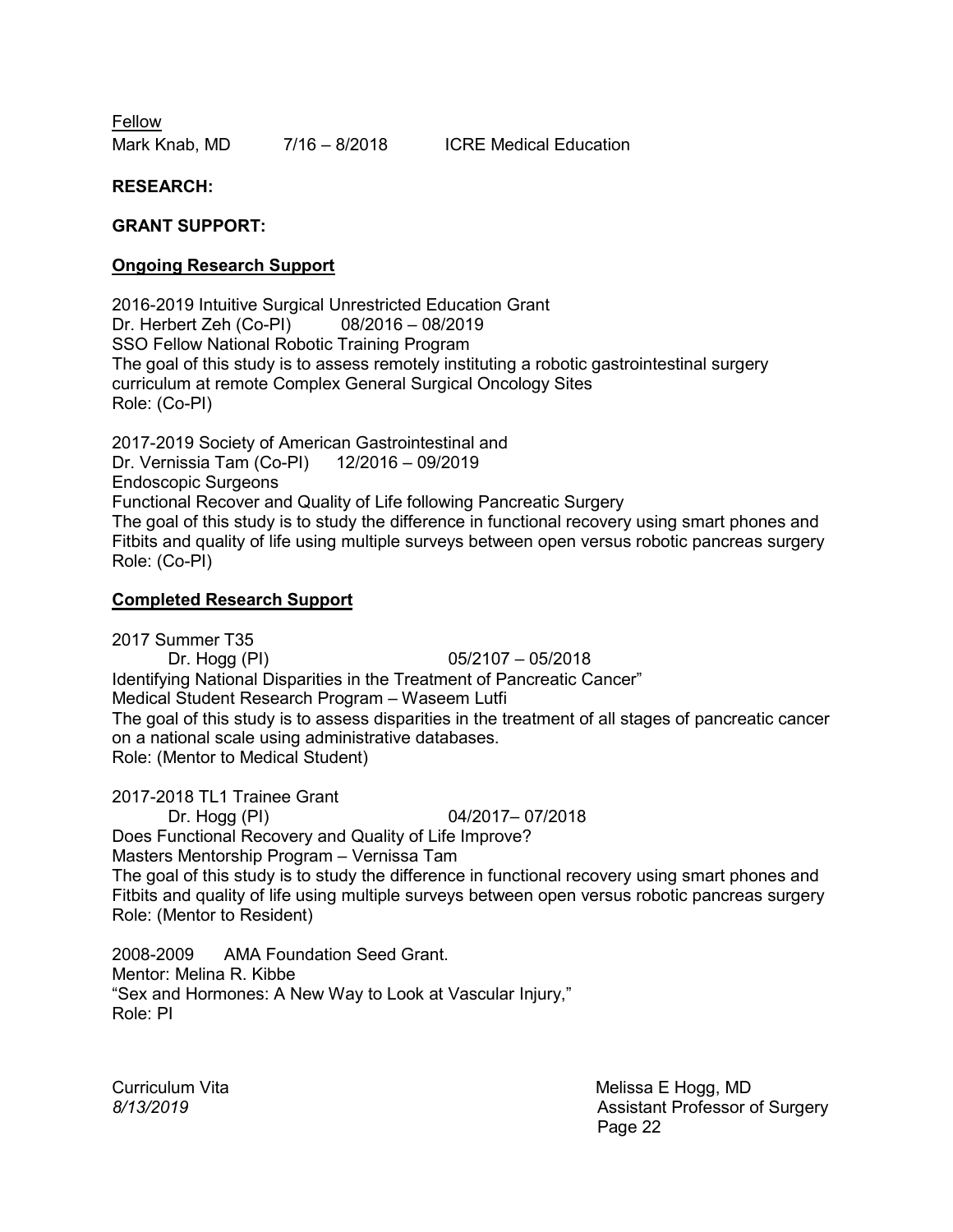2008-2009 Institute for Women's Health Research Pioneer Award Mentor: Melina R. Kibbe "Women and the Vasculature: Sex Differences in Vascular Injury," Role: PI

### **OVERLAP:**

None

### **RESEARCH EXPERIENCE:**

2000-2001 Department of Nephrology, Mentor: Cybele Ghossein, MD Northwestern University Medical School, Chicago, IL

Explored the relationship between ACE-Inhibitors having a protective effect on neointimal hyperplasia in dialysis patients with AVGs and AVFs.

2007-2009 Division of Vascular Surgery, Mentor: Melina R. Kibbe, MD Northwestern University Medical School, Chicago, IL

The laboratory research focus is on nitric oxide (NO) and its ability to decrease the neointimal hyperplasia that ensues following vascular surgical procedures leading to restenosis. Specifically, I am looking at how gender and hormone status relate to vascular injury and NObased therapy. Additionally, I am investigating novel delivery systems *in vivo* for NO therapy after vascular injury.

| <b>Protocols</b>     | Role        | <b>Type</b>                   | <b>Sponsor</b>                                           | <b>Status</b> | <b>Title</b>                                                                                                                                                         |
|----------------------|-------------|-------------------------------|----------------------------------------------------------|---------------|----------------------------------------------------------------------------------------------------------------------------------------------------------------------|
| <b>PCI</b><br>13-074 | $Co-$<br>PI | <b>NIH</b>                    | <b>NIH</b>                                               | open          | Randomized Phase II trial of Pre-<br>Operative Gemcitabine and nab<br>Paclitacel with or with out<br>Hydroxychloroquine (UPCI# 13-<br>074)                           |
| <b>PCI</b><br>16-071 | Co-<br>PI   | Investig<br>ator<br>Initiated | <b>UPMC</b><br>Enterprises<br><b>SAGES</b><br>Department | In IRB        | <b>Comparing Functional Recovery</b><br>and Quality of Life Following<br><b>Pancreas Surgery</b><br>Between the Robotic and Open<br>Surgical Approach (UPCI# 16-071) |

### **CURRENT SERVICE:**

| Volunteer | The Neighborhood Academy<br>Pittsburgh, PA | 2013-<br>Present | Fundraise and event planning for<br>college-prep high school for kids<br>whose families make $<$ \$25,000 |
|-----------|--------------------------------------------|------------------|-----------------------------------------------------------------------------------------------------------|
|           |                                            |                  | annually.                                                                                                 |

Curriculum Vita **Melissa E** Hogg, MD *8/13/2019* Assistant Professor of Surgery Page 23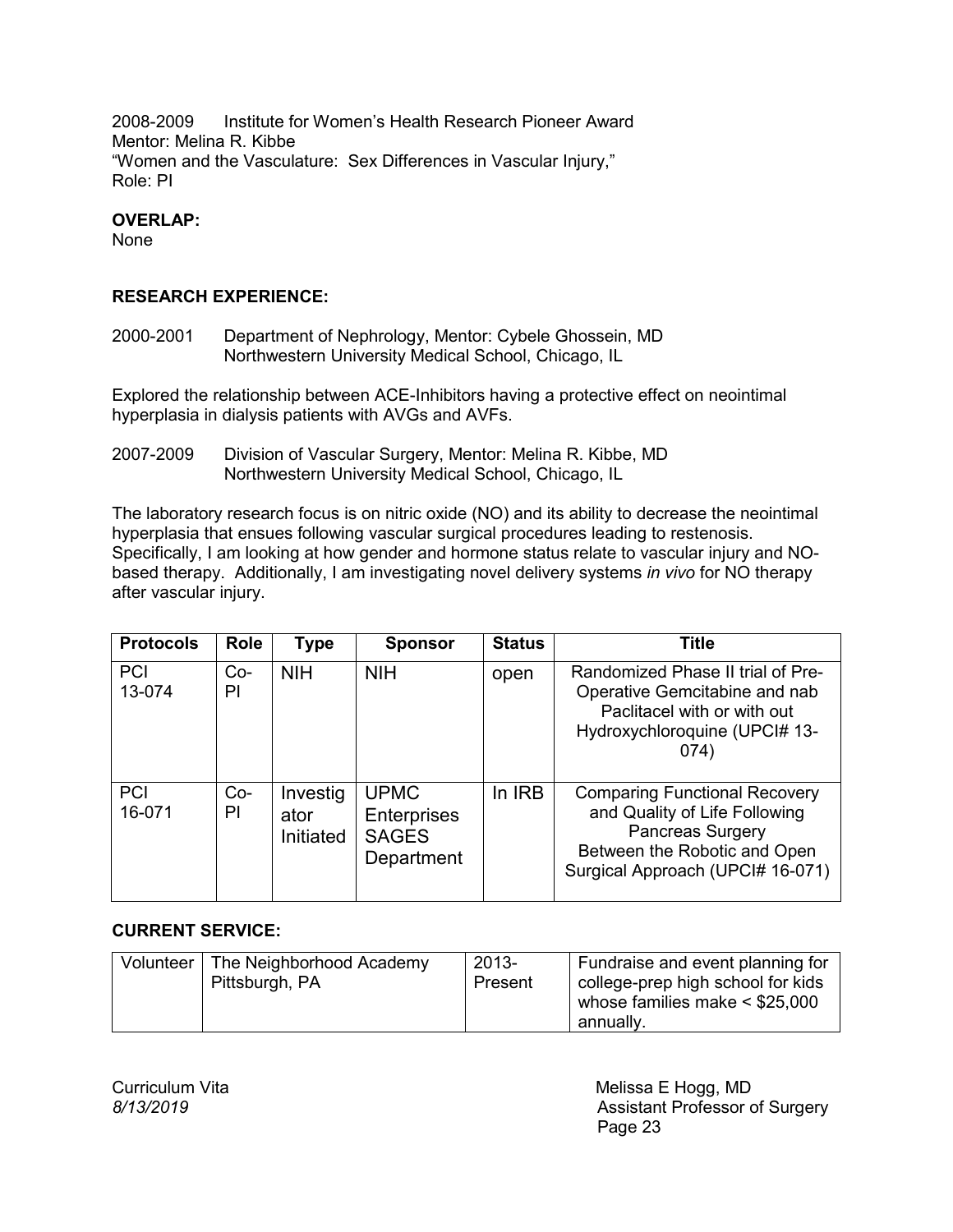# **PROFESSIONAL ACTIVITIES**

## **TEACHING:**

### **Leadership Roles**

- 1. 2018 Present: Associate Program Director General Surgery Residency Program
	- a. Robotic Simulation Training
		- b. HPB US Training
		- c. Residents as Teachers Training
		- d. Faculty Development

### 2. 2018 – Present: Associate Program Director Complex General Surgical Oncology Program

- a. Robotic Simulation Training
- b. Northshore Didactic Site Leader
- c. Journal Club Organizer
- d. Board Preparation
- 3. Director of Robotic Training Grainger Simulation Laboratory
	- a. Faculty
	- b. Trainees

## **OVERVIEW:**

| <b>Activity</b>                     | <b>Students</b>            | # Contact hours week |
|-------------------------------------|----------------------------|----------------------|
| <b>Robot Simulation</b>             | 15 - Fellows/year          | 10 hours/week        |
|                                     | $~10$ residents/year       |                      |
|                                     | $~5$ attendings/year       |                      |
| Mentor for research projects        | $\sim$ 5 fellows           | 10 hours/week        |
|                                     | $\sim$ 2 residents         |                      |
| Ward teaching rounds                | (1-2) Medical Students,    | 5 hours/week         |
|                                     | $(1-2)$ Residents, $(1-2)$ |                      |
|                                     | <b>Fellows</b>             |                      |
| <b>Outpatient Teaching Clinic</b>   | $(1)$ Residents, $(1)$     | 4 hours/week         |
|                                     | <b>Fellows</b>             |                      |
| <b>HPB Tumor Board</b>              | <b>Medical Students,</b>   | 1 hour/week          |
| (CME accredited course)             | Residents, Fellows,        |                      |
|                                     | Staff                      |                      |
| <b>Surgical Oncology Conference</b> | <b>Medical Students,</b>   | 1 hour/week          |
|                                     | Residents, Fellows,        |                      |
|                                     | Staff                      |                      |

### **ROBOTIC COURSES:**

I developed the syllabus, didactics, hands-on skills sessions, and assessment for these HPB Robotic courses.

| <b>Month</b> | Year   Students   Location | ∣ Group | <b>Advanced</b> |
|--------------|----------------------------|---------|-----------------|
|              |                            |         | Medium          |

Curriculum Vita<br>
8/13/2019<br>
Melissa E Hogg, MD<br>
Assistant Professor c Assistant Professor of Surgery Page 24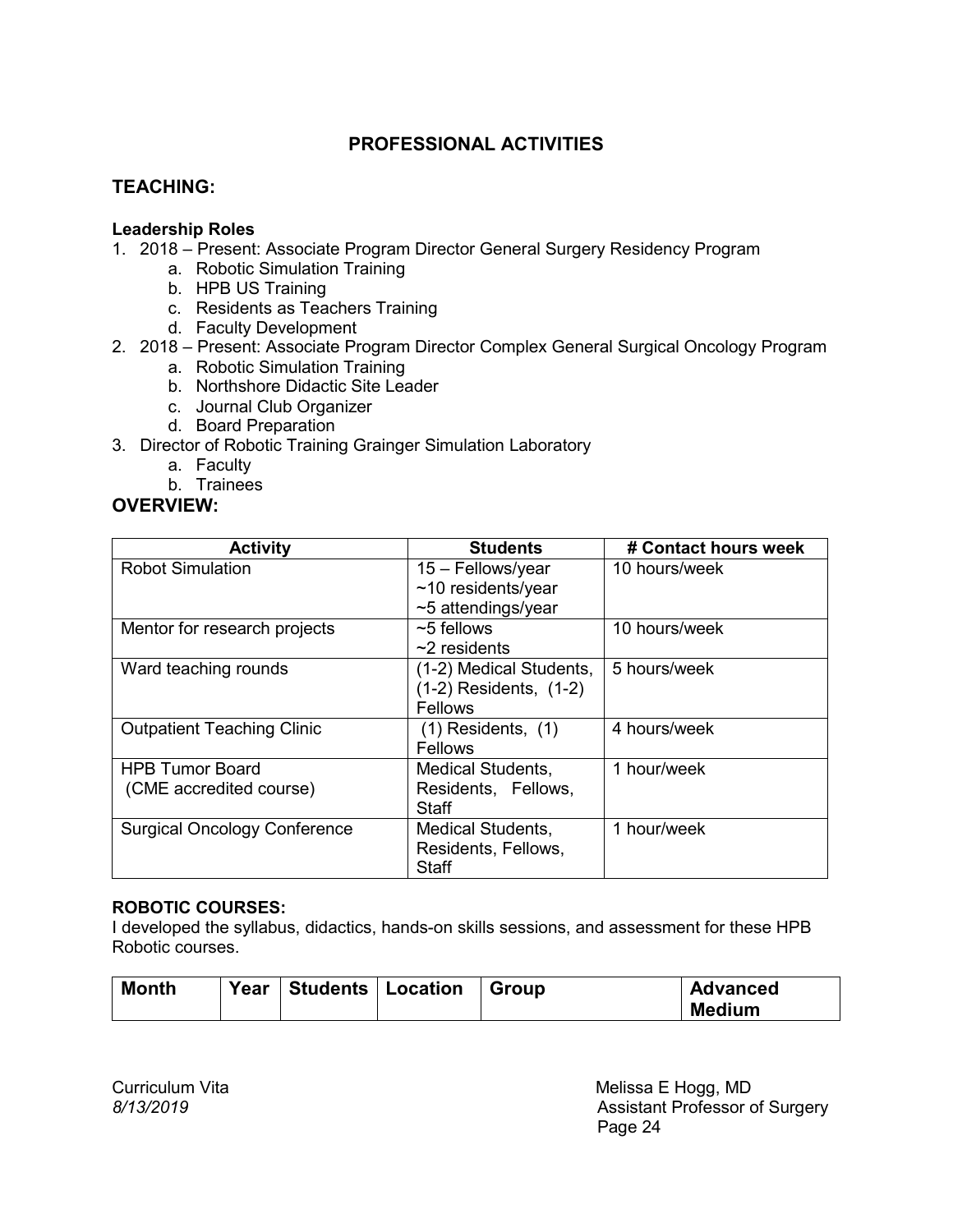| June      | 2014 | 8               | Pittsburgh | <b>Attending HPB</b>     | <b>Biotissue</b> |
|-----------|------|-----------------|------------|--------------------------|------------------|
|           |      |                 |            | Surgeons                 |                  |
| October   | 2014 | 20              | Atlanta    | <b>SSO/AHPBA Fellows</b> | Pig, Biotissue   |
| March     | 2015 | 18              | Houston    | <b>SSO Members</b>       | Pig, Biotissue   |
| June      | 2015 | $\overline{4}$  | Pittsburgh | <b>Attending HPB</b>     | Cadaver,         |
|           |      |                 |            | Surgeons                 | <b>Biotissue</b> |
| October   | 2015 | 22              | Atlanta    | <b>SSO/AHPBA Fellows</b> | Pig, Biotissue   |
| November  | 2015 | 6               | Pittsburgh | <b>Attending HPB</b>     | Cadaver,         |
|           |      |                 |            | Surgeons                 | <b>Biotissue</b> |
| February  | 2016 | $6\phantom{1}6$ | Pittsburgh | <b>Attending HPB</b>     | Cadaver,         |
|           |      |                 |            | Surgeons                 | <b>Biotissue</b> |
| June      | 2016 | $6\phantom{1}6$ | Pittsburgh | <b>Attending HPB</b>     | Cadaver,         |
|           |      |                 |            | Surgeons                 | <b>Biotissue</b> |
| November  | 2016 | 40              | Houston    | <b>SSO/AHPBA Fellows</b> | Cadaver          |
| December  | 2016 | 5               | Pittsburgh | <b>Attending HPB</b>     | Cadaver,         |
|           |      |                 |            | Surgeons                 | <b>Biotissue</b> |
| July      | 2017 | 6               | Pittsburgh | <b>Attending HPB</b>     | Cadaver,         |
|           |      |                 |            | Surgeons                 | <b>Biotissue</b> |
| September | 2017 | 6               | Pittsburgh | <b>Attending HPB</b>     | Cadaver,         |
|           |      |                 |            | Surgeons                 | <b>Biotissue</b> |
| August    | 2019 | $\overline{2}$  | Evanston   | <b>Attending HPB</b>     | Biotissue,       |
|           |      |                 |            | Surgeons                 | Observation      |
| September | 2019 | $\overline{2}$  | Evanston   | <b>Attending HPB</b>     | Biotissue,       |
|           |      |                 |            | Surgeons                 | Observation      |
| October   | 2019 | <b>TBD</b>      | Houston    | <b>Attending HPB</b>     | Pig, Biotissue   |
|           |      |                 |            | Surgeons                 |                  |

## **ROBOTIC TRAINING PROGRAMS:**

Using the robotic training curriculum I developed at UPMC, other sites are being trained to build their own program on site with UPMC collaboration

- 1. Netherlands
	- a. UMCU
	- b. At. Antonius
	- c. Radboud UMC
	- d. OLVG
	- e. Maasstad
	- f. LUMC
	- g. Erasmus MC
	- h. Amphia Ziekenhuis
	- i. AMC
	- j. MUMC
- 2. Germany
	- a. Heidelberg
	- b. Dresden
	- c. University Hospital Erlangen

Curriculum Vita Melissa E Hogg, MD **Assistant Professor of Surgery** Page 25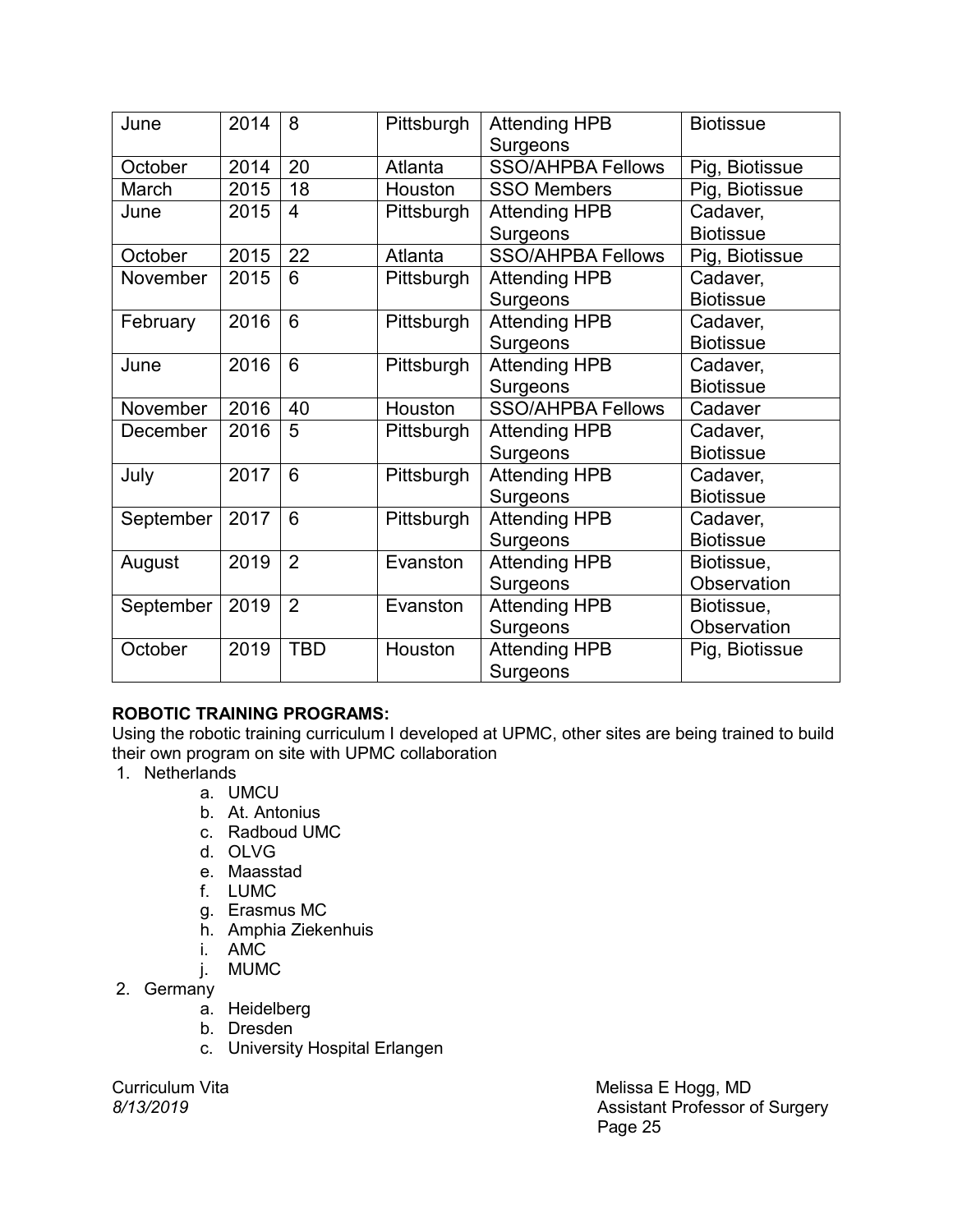- 3. Singapore
	- a. AAMG
- 4. Mexico
	- a. National Medical Center 20 de noviembre
- 5. Korea
- a. Daejeon Sun Hospital, Sun Medical Center
- 6. USA
- a. Miami
- b. Johns Hopkins (fellows only)
- c. Moffitt (fellows only)
- d. Memorial Sloan Kettering (fellows only)
- e. University of Chicago
- f. Northshore Health System
- g. Lahey Clinic
- h. Ohio State University
- i. University of North Carolina
- j. Loyola University
- k. Rush University
- l. University of Arizona
- m. Emory
- n. Baylor in Houston
- o. Memorial Sloan Kettering

## **TRAINEE LECTURES:**

| Lecture                   | <b>Dates</b> | <b>Students</b>   | <b>Evaluations</b> |
|---------------------------|--------------|-------------------|--------------------|
| Pancreatic cancer         | 2/2020       | <b>TBD</b>        |                    |
| systemic therapies:       |              |                   |                    |
| neoadjvuant, adjuvant,    |              |                   |                    |
| and metastatic disease    |              |                   |                    |
| Cystic neoplasms of the   | 2/2020       | TBD               |                    |
| pancreas and biliary tree |              |                   |                    |
| (choledochal cysts)       |              |                   |                    |
| Neoadjuvant Pancreas      | 1/2019       | $4 -$ Faculty     |                    |
| Cancer                    |              | $2 -$ Fellows     |                    |
|                           |              | $4 - Residents$   |                    |
| Gallbladder Cancer and    | 6/2015       | $10 -$ Fellows    |                    |
| Cholangiocarcinoma        | 2/2017       | 40 - Residents    |                    |
| Neoplasia:                | 2/2014       | 30 - MS4 students |                    |
| <b>Surgical Oncology</b>  | 2/2015       |                   |                    |
| <b>Principles</b>         | 2/2016       |                   |                    |
|                           | 2/2017       |                   |                    |
|                           | 2/2018       |                   |                    |
| <b>Pancreas Cancer</b>    | 2/2018       | 10 - Fellows      |                    |
| <b>Pancreas Cysts</b>     | 3/2018       | 10 - Fellows      |                    |

Curriculum Vita<br>
8/13/2019<br>
Melissa E Hogg, MD<br>
Assistant Professor c **Assistant Professor of Surgery** Page 26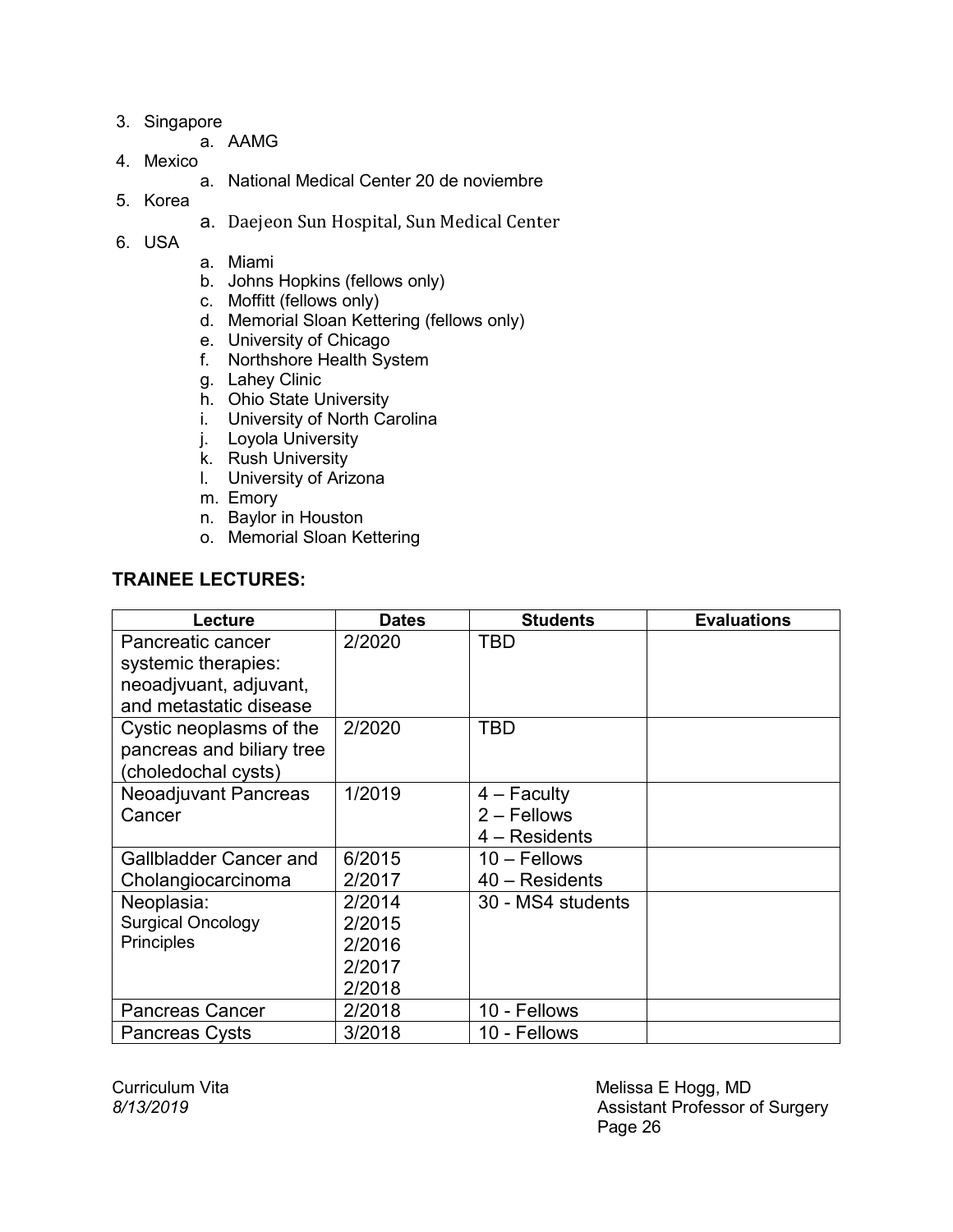| Pancreas Cases:<br><b>Mucinous Tumors and</b><br><b>PJ Disruption</b> | 2/2014               | 10 - Fellows                                  |  |
|-----------------------------------------------------------------------|----------------------|-----------------------------------------------|--|
| Pancreas Journal Club:<br>Neoadjuvant Therapy                         | 3/2014               | 10 - Fellows                                  |  |
| <b>Technical Aspect of</b><br><b>Whipple Procedure</b>                | 2015<br>2017<br>2018 | 40 - Residents                                |  |
| Trauma (Psychiatry)                                                   | 5/2014               | 12 - MS1 students                             |  |
| Ultrasound                                                            | 2014<br>2015<br>2016 | 20 - MS1 students                             |  |
| <b>Robotic Surgery</b>                                                | 2017                 | $40 - MS1$ and MS2<br>students                |  |
| Step Into OR: Surgical<br><b>Oncology Perspective</b>                 | 2017                 | 20 – minority<br>premed undergrad<br>students |  |

# **INVITED LECTURES (Domestic):**

- 1. **Hogg ME**. "Current Status of Teaching Robotic Pancreatectomy." Presented at American Hepato-Pancreato-Biliary Association in Miami Beach, FL, February 2014.
- 2. **Hogg ME**. "Moving Forward with MIS in HPB Surgery: Measuring Competency and Quality." Presented at American College of Surgeons in San Francisco, CA, October 2014.
- 3. **Hogg ME**. "Education and training for robotic surgery." Presented at American Hepato-Pancreato-Biliary Association for Miami Beach, FL, March 2015.
- 4. **Hogg ME**. "Robotic HPB Training." Presenting at Society of Gastrointestinal and Endoscopic Surgery Association in Nashville, TN, April 2015.
- 5. **Hogg ME**. "Mastery Learning for Robotic Surgery Simulation." Presented at Med Ed Day, University of Pittsburgh, PA, September 2016.
- 6. **Hogg ME**. "Open and Minimally Invasive Pancreas Surgery." SSO Fellows Institute. Presented at Houston, TX, November 2016.
- 7. **Hogg ME**. "What Happens in the Operating Room DOESN'T Stay in the Operating Room: Changing the Way we Train and Credential Surgeons." Department of Surgery Grand Rounds UPMC, PA, December 2016
- 8. **Hogg ME**. "Key Surgical Education and Curriculum Development Principles For Your *da Vinci* Program Lessons from a Teacher." Presented at UCLA, CA, December 2016
- 9. **Hogg ME**. "Management of Severe Acute Pancreatitis." AHPBA Webinar, February 2017.
- 10. **Hogg ME**. "Surgical Approaches To The Diagnosis And Treatment Of Colorectal Cancer." VA Oncology Conference, Pittsburgh, PA, February 2017.
- 11. **Hogg ME**. "Drill Team Training to Enhance the Robotic Learning Curve." Presented at SAGES, Houston, TX; March 2017.

Curriculum Vita **Melissa E Hogg, MD** *8/13/2019* Assistant Professor of Surgery Page 27 (1999) and the contract of the contract of the Page 27 (1999) and the contract of the contract of the contract of the contract of the contract of the contract of the contract of the contract of the contract of the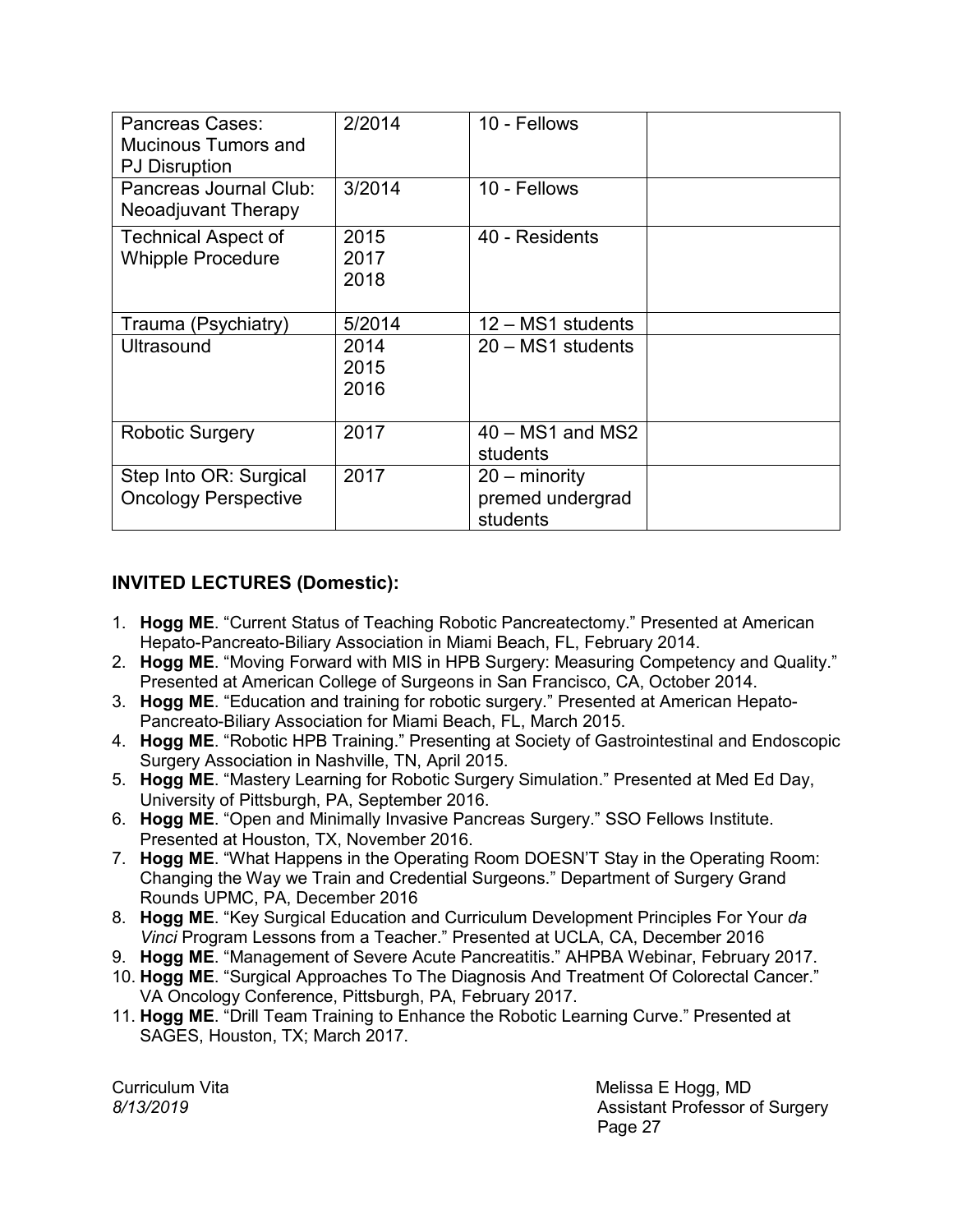- 12. **Hogg ME**. "Debates: Robotic Distal Pancreatectomy." Presented at SAGES, Houston, TX; March 2017.
- 13. **Hogg ME**. "Building a Multi-Specialty Robotic Resident Training Program." Presented at UCSD, CA, May 2017
- 14. **Hogg ME**. "From Simulation towards Mastery in the OR: Robotic Hepatobiliary-Training and Beyond." Presented at Mayo Clinic, MN, May 2017
- 15. **Hogg ME**. "What Happens in the Operating Room Matters: Linking Surgical Performance to Patient Outcomes" Presented at Pancreas Fest 2017, Pittsburgh, PA, July 2017.
- 16. **Hogg ME**. "What Happens in the Operating Room DOESN'T Stay in the Operating Room: Changing the Way we Train and Credential Surgeons." Presented at Urology Grand Rounds, University of Pittsburgh, September 2017
- 17. **Hogg ME**. "What Happens in the Operating Room DOESN'T Stay in the Operating Room: Changing the Way we Train and Credential Surgeons." Presented at University of Wisconsin Grand Rounds, November 2017
- 18. **Hogg ME**. "Creation and Revenue of an HPB Unit." Presented at AHPBA, Miami, FL, March 2018.
- 19. **Hogg ME**. "Training in Robotic Surgical Oncology: Shortening the Learning Curve." Presented at SSO, Chicago, IL. March 2018.
- 20. **Hogg ME**. "Robotic Pancreaticoduodenectomy." Presented at SAGES, Seattle, WA April 2018.
- 21. **Hogg ME**. "Training behind the Console." Presented at SSAT, Washington DC, June 2018.
- 22. **Hogg ME**. "Training in Robotic Surgical Oncology: Shortening the Learning Curve." Presented at SSO Webinar, August 2019.
- 23. **Hogg ME**. "Proficiency Based Training and Credentialing." Presented at Intuitive Surgical Research Symposium in Sunnyvale, CA, January 2019.
- 24. **Hogg ME**. "Training and Implementation of Minimally Invasive Pancreatic Resections." Presented at International Evidence Based Guidelines for MIPR, Miami, FL, March 2019
- 25. **Hogg ME**. "How Much is Enough/Too Much? MIS Training and Metrics of Proficiency" Presented at AHPBA in Miami, FL, March 2019
- 26. **Hogg ME**. **"**Expanding Your Practice with the Robot: Outside Demands for Newer Technology." Presented at SSO in San Diego, CA, March 2019
- 27. **Hogg ME**. "Revamping Credentialing Considerations for Robotic Surgery." Presented at Illinois Collaborative in Chicago, IL, April 2019
- 28. **Hogg ME**. "How to Train and Credential the Robotic Surgeon." Presented at SSAT in San Diego, CA, May 2019
- 29. **Hogg ME**. "Surgery, Liver-Directed Treatment, or Systemic Therapy Where are the Boundaries for Hepatic Metastasis?" Presented at ASCO in Chicago, IL, June 2019.

Accepted Invitations:

- 1. Grand Rounds @ Dartmouth 9/6/2019 "Robotic Training: What time is the Right Time?"
- 1. Grand Rounds @ MD Anderson Cancer Center 9/25/2019 "Beyond IDEAL: Training for Robotic HPB Surgery - The Next Iteration"
- 2. Grand Rounds @ Mt. Sinai 1/8/2020 "*TBD*"
- 3. CGSO Board Review @SSO, Chicago, IL 1/25/2020 "Pancreas Review"

# **INVITED LECTURES (International):**

Curriculum Vita **Melissa E Hogg, MD** *8/13/2019* Assistant Professor of Surgery e de la construcción de la construcción de la construcción de la construcción de la construcción de la constru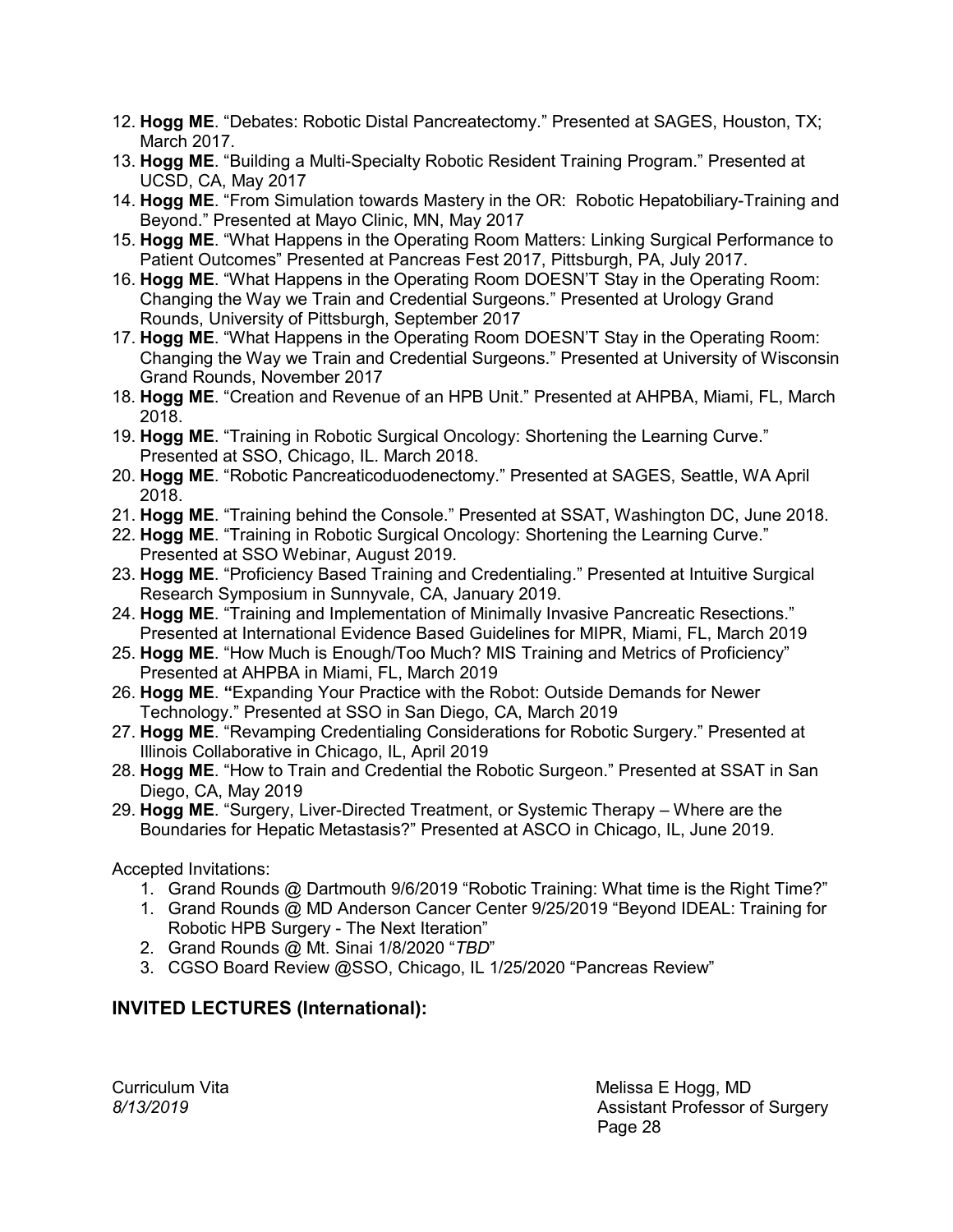- 1. **Hogg ME**. "Minimally Invasive Approach to Pancreatitis." Presenting at Mexican Endoscopic Society in Puerto Vallarta, MX, May 2015.
- 2. **Hogg ME**. "Teaching Robotic Surgery." Presenting at Mexican Endoscopic Society in Puerto Vallarta, MX, May 2015.
- 3. **Hogg ME**. "Minimally Invasive Approach to Pancreas Cancer." Presenting at Mexican Endoscopic Society in Puerto Vallarta, MX, May 2015.
- 4. **Hogg ME**. "State of the Art Therapy for Pancreas Cancer." Presenting at GI Cancer Oncology Conference in Pueblo, MX, May 2015.
- 5. **Hogg ME**. "State of the Art Therapy for Pancreas Cancer." Presenting at Minimally Invasive Oncology Conference, Singapore, November 2015.
- 6. **Hogg ME**. "State of the Art Therapy for Pancreas Cancer." Presenting at Hepatobiliary Oncology Conference in Yangoon, Myanmar, November 2015.
- 7. **Hogg ME**. "Decreasing the learning curve for Minimally Invasive Whipple" Presented at the First International Conference focused on Minimally Invasive Pancreatic Resection in Sao Paolo, BZ, April 2016
- 8. **Hogg ME**. "Intercontinental Perspectives in HPB Training: What Can We Learn From Each Other?" Presented at the IHPBA in Sao Paolo, BZ, April 2016
- 9. **Hogg ME**. "Hepatobiliary Malignancies: Surgical and Technical Considerations." Presented at Hainan Cancer Center, China, August 2016.
- 10. **Hogg ME**. "Building a Multidisciplinary Clinic and Tumor Board Exemplified Through Pancreas Cancer." Presented at Hainan Cancer Center, China, August 2016.
- 11. **Hogg ME**. "Technical Surgical Talks: Gastrointestinal Cancer." Presented at Hainan Cancer Center, China, August 2016.
- 12. **Hogg ME**. "What Happens in the Operating Room DOESN'T Stay in the Operating Room: Changing the Way we Train and Credential Surgeons." Presented at Amsterdam Medical Center, Netherlands; January 2016
- 13. **Hogg ME**. "How to Train in Laparoscopic & Robotic Pancreatic Surgery." Presented at IHPBA, Geneva, Switzerland, September 2018.
- 14. **Hogg ME**. "Current Practices in Pancreatic Cancer." Presented at International Congress of Mexican Association of General Surgery, Guadalajara, Mexico, October 2018
- 15. **Hogg ME**. "Survivorship in Pancreatic Cancer." Presented at International Congress of Mexican Association of General Surgery, Guadalajara, Mexico, October 2018
- 16. **Hogg ME**. "The Learning Process of Minimally Invasive Pancreatoduodenectomy." Presented at International Congress of Mexican Association of General Surgery, Guadalajara, Mexico, October 2018
- 17. **Hogg ME**. "Minimally Invasive Whipple: How I do it." Presented at International Congress of Mexican Association of General Surgery, Guadalajara, Mexico, October 2018
- 18. **Hogg ME**. "How to Train and Decrease your Robotic Surgery Learning Curve." Presented at the Korean Association of Robotic Surgery in Daegu, Korea, May 2019
- 19. **Hogg ME**. "Mentorship and Formal Robotic Proficiency Skills Curriculum Improve Subsequent Generations Learning Curve for the Robotic Pancreatoduodenectomy." Presented at Japan Society of Hepato-Biliary-Pancreatic Surgery in Takamatsu, Japan, June 2019.
- 20. **Hogg ME**. "Debate: Pro Robotic Pancreatoduodenectomy" Presented at Japan Society of Hepato-Biliary-Pancreatic Surgery in Takamatsu, Japan, June 2019.

## **COMMITTEES:**

Curriculum Vita **Melissa E Hogg, MD** *8/13/2019* Assistant Professor of Surgery e de la contradición de la contradición de la contradición de la contradición de la contradición de la contrad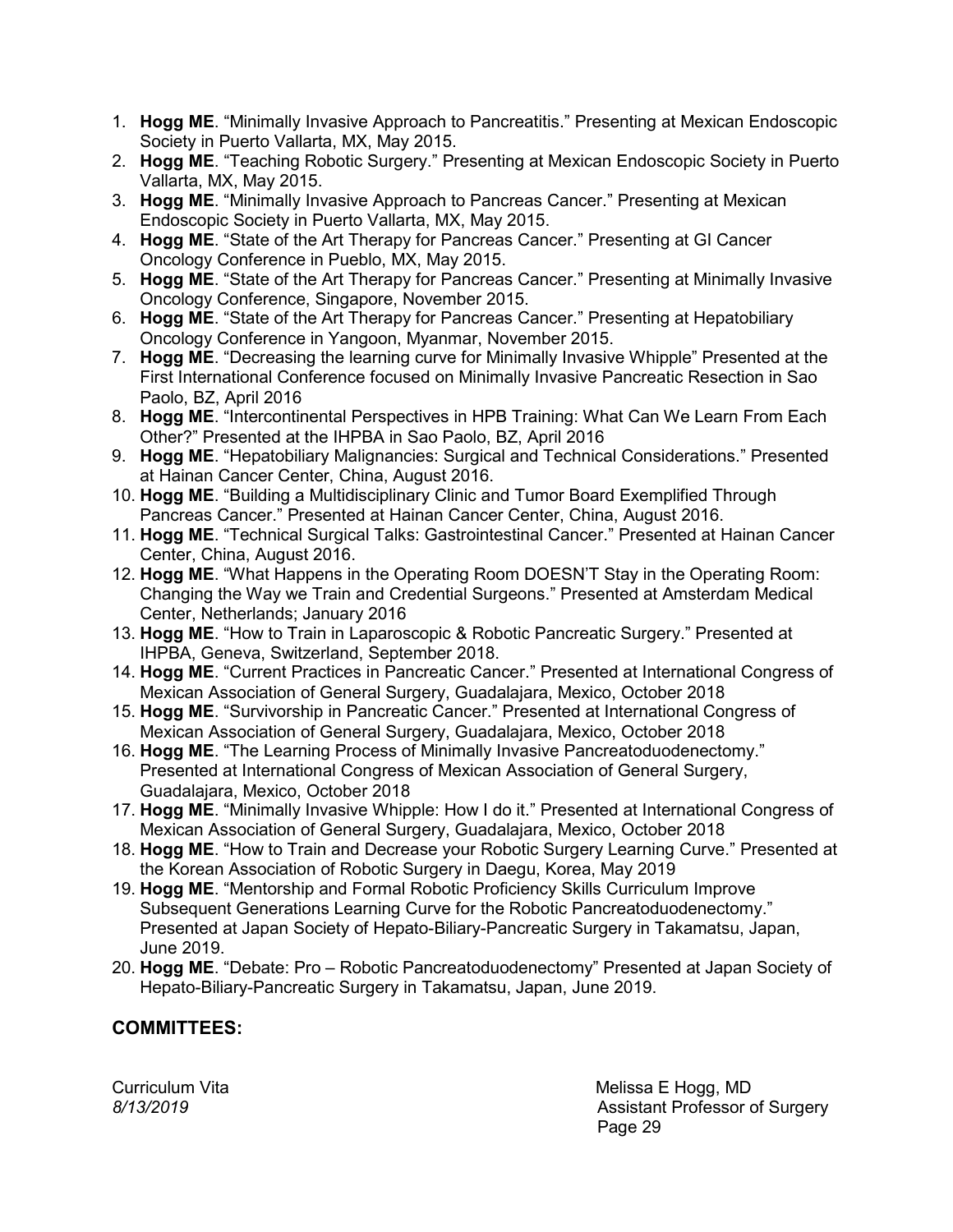Northshore:

- 1. 2018 Present: Robotic Steering Committee
- 2. 2019 Present: Compensation Committee
- 3. 2019 Present: Surgical Executive Counsel
- 4. 2019 Present: Surgical Quality Improvement Committee

### UPMC

- 1. 2013 2018: UPCI (University of Pittsburgh Cancer Institute) [Clinical Trial] Protocol Review Committee A
- 2. 2014 2018: Complex Surgical Oncology Fellowship Evaluation Committee
- 3. 2014 2018: Pittsburgh VA Stimulation Steering Committee
- 4. 2016 2018: Commission on Cancer, VA Pittsburgh, Cancer Liaison Physician

### National

- 1. 2014 2016: AAS (Academy of Academic Surgeons) Information Technology Committee
- 2. 2015 Present: SAGES (Society of Gastrointestinal and Endoscopic Surgery Association) Robotics Task Force
	- a. Lead of Robotic Biliary Working Group
- 3. 2015 Present: SSO (Society of Surgical Oncology) Hepatobiliary Disease Site Work Group
	- a. Named Co-Chair 2018
- 4. 2015 2019: AHPBA (American Hepato-Pancreato-Biliary Association) Training Committee
- 5. 2019 Present: AHPBA Program Committee
- 6. 2015 Present: Associate Editor, *Journal of Surgical Oncology*, Surgical Technique Division
- 7. 2017 Present: Fellowship Council, HPB working group representing SAGES
- 8. 2017 Present: SAGES (Society of Gastrointestinal and Endoscopic Surgery Association) HPB Task Force
	- a. Named Co-Chair 2019
- 9. 2017 Present: AAS Leadership Committee
- 10. 2019 Present: International Minimally Invasive Pancreas Surgery Founding Member

### Peer Reviewer

- 1. Annals of Surgery
- 2. Annals of Surgical Oncology
- 3. Journal of Surgical Oncology
- 4. Journal of GI Surgery
- 5. HPB
- 6. Surgery
- 7. Journal of Surgical Research
- 8. Journal of Surgical Education
- 9. Surgical Endoscopy
- 10. British Journal of Surgery
- 11. JAMA Surgery
- 12. Archives of Surgery

## **AFFILIATIONS:**

### 2015-2018: UPMC CART

Curriculum Vita **Melissa E Hogg, MD** *8/13/2019* Assistant Professor of Surgery Page 30 and the contract of the contract of the Page 30 and the contract of the contract of the contract of th